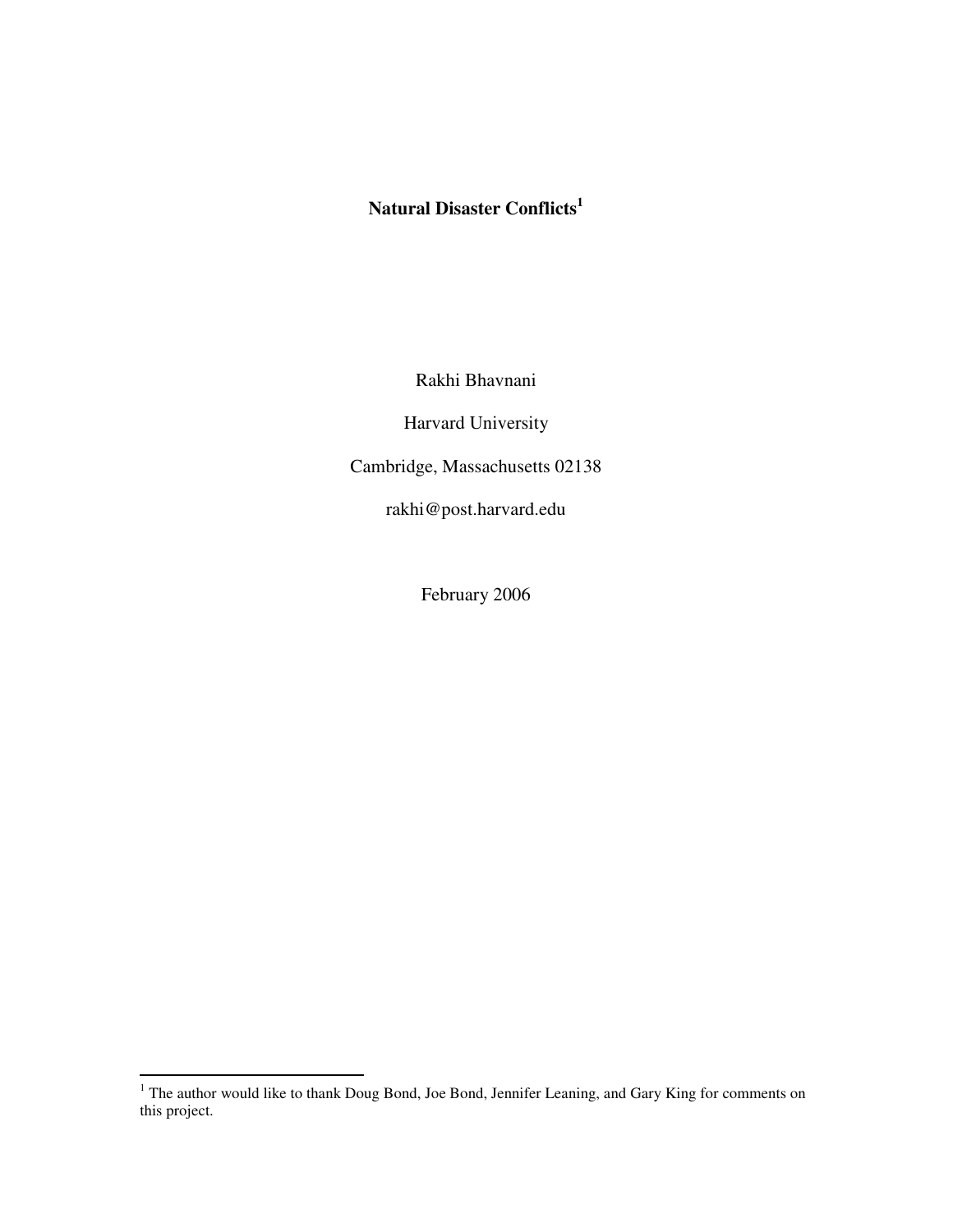### Abstract

This paper explores the effect of natural disasters on conflict. Disasters disrupt daily lives and social systems and call into question prevailing social and political arrangements. Directly and indirectly they create the conditions for instability and conflict by exacerbating social grievances and resource scarcities, and accelerating changes in social systems. Despite a plethora of studies in the disaster realm, however, negligible attention has been devoted to the study of conflict in the aftermath of a natural disaster. This study takes a preliminary step in that direction, analyzing the wide range of environmental, social, spatial, political, and psychological effects of natural disasters in both conflict-ridden and conflict-free areas of the world. Building on the findings and conclusions of disaster and conflict scholarship, together with natural disaster and event data covering the period of 1991-1999, the linkages between natural disasters and conflict are tested statistically within a multivariate model. This paper finds that natural disasters are important factors in explaining social conflict. The analysis both validates the traditional determinants of conflict and indicates the importance of incorporating system shocks such as natural disasters.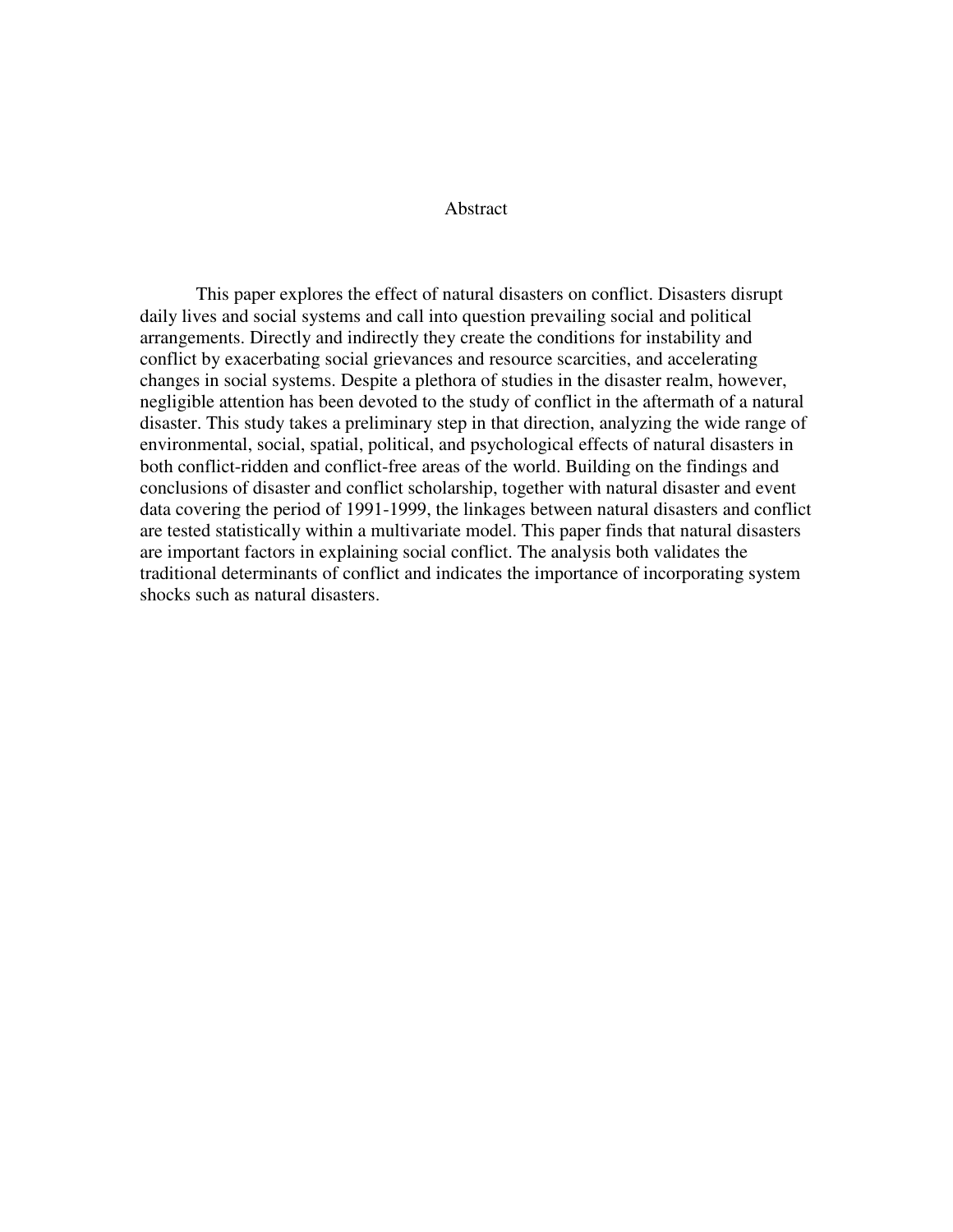### **1. Introduction**

Natural disasters are much more than environmental events. They have profound political, environmental, social, spatial, and psychological consequences. A natural disaster unearths and challenges the power structure of an affected society, disrupting livelihood strategies and deconstructing social arrangements. Researchers and scholars have long hinted to the "good" and "bad" behavior that emerges during catastrophes or other periods of great stress. P. A. Sorokin in *Man and Society in Calamity* was perhaps the first sociologist to explicitly describe the polarizing effects of calamities while Frederick Cuny detailed how natural disasters catalyze political and social change by bringing to the fore the social struggles and inequities inherent in a society. (Sorokin, 1942; Cuny, 1983). Cuny argued for linkages between natural disasters and development, and anecdotally suggested governmental destabilization in the years immediately following a disaster. Despite anecdotal and case study analysis, however, there persists a lack of emphasis on the specifics relating natural disasters and conflict and research that clearly examines, evaluates, and discusses the relationship.

This paper introduces a structural framework for investigations into the conflict aspects of disaster, exploring the parallels–and disjunctures–between natural disasters and conflict. The following questions are posed: what are the long- and short-term economic, social, environmental, and political consequences of natural disasters? How does disaster onset affect existing conflicts and environmental and social problems? Do natural disasters induce new conflicts? And finally, can the relationship between natural disasters and conflict be tested empirically?

The creation of a theory of natural disasters and conflict is a strategy for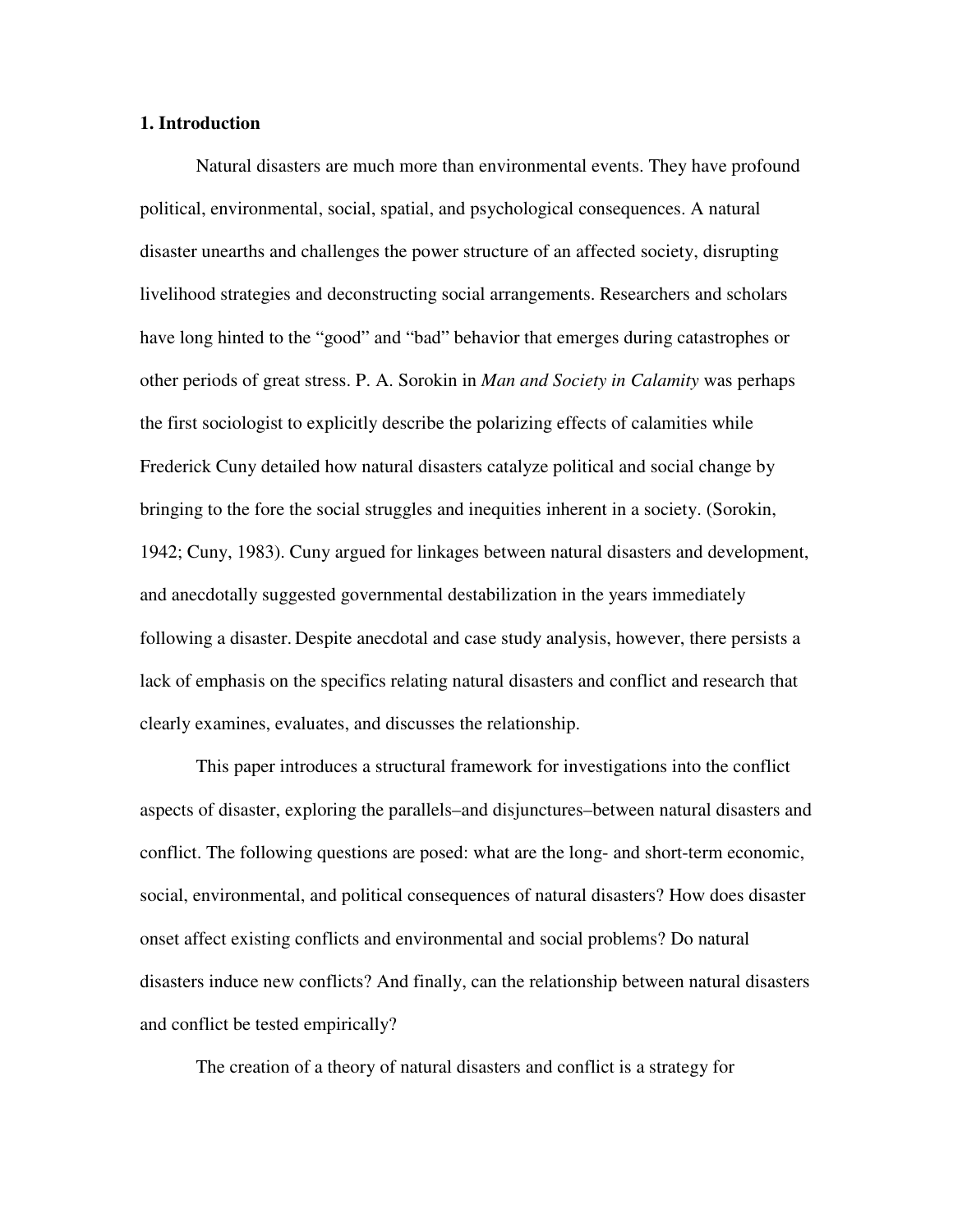addressing important yet largely unexplored questions about complex emergencies. My hypothesis is that sudden changes brought on by natural disasters exacerbate problems that people face on a daily basis, heightening conditions for conflict such as grievances, political opportunity, and mobilization. Disasters create grievances that lead to conflict by causing mass disruption, impacting individual behavior, community and political organizations, and the power relationships between individuals, groups, and the organizations that serve them. In the immediate aftermath of a disaster, a country's physical infrastructure is affected often preventing the adequate distribution of food and medical supplies. Crops are destroyed, giving rise to food shortages, famines, and localized conflicts over resources. As a disaster destroys many key social and political institutions, it threatens political stability and creates a power vacuum and opportunity for warlords and criminal gangs to usurp power. In Guatemala, the 1976 earthquake caused a wave of destruction in the rural mid-section of the country that eventually brought an abrupt and violent change of leadership from the twenty- year-old military government. Similarly, the country of Bangladesh was formed after angered victims of the 1970 typhoon instigated civil war in East Pakistan. A natural disaster has the propensity to reshape society and along with it, its ability to manage risk, grievances, and political change.

Using multivariate linear regression analysis, this study quantitatively tests the proposition that the degree of conflict is positively related to the incidence of disaster, and that the correlation between conflict during one period and a natural disaster is positive and strong.

The emphasis of this study is on the social, political, environmental, and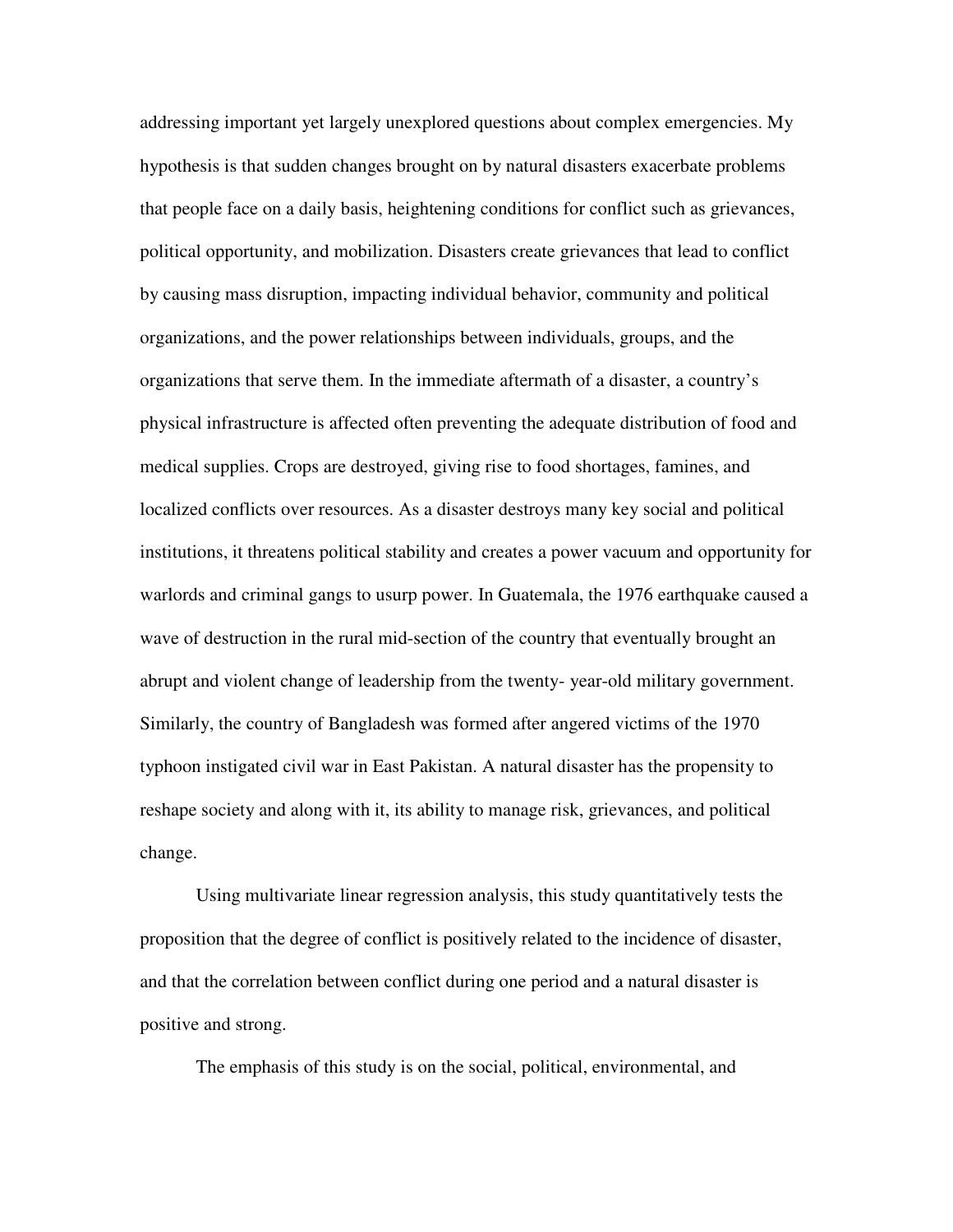economic consequences of natural disasters rather than on causes, disaster policy prescriptions, or geological aspects. A general definition of a natural disaster is a sudden or progressive event that causes considerable destruction, overwhelming local capacity, and necessitating national or international assistance. 2 Natural disasters can be divided into sudden disasters like earthquakes, hurricanes, and floods and slowly developing disasters such as droughts, epidemics, and desertification. Their common characteristic is their human impact, expressed in terms of injury or property destruction.

In this study, conflict refers to situations arising from mutually incompatible goals between two or more parties where an effective coordinating or mediating mechanism does not exist. This covers a whole range of inter- and intra-state human relationships, from total war to genocide, regime change and coups. However, the primary focus is group or collective violence and these terms are therefore used interchangeably throughout. Similarly, mass and group responses to disaster are the primary interest. Examples of conflicts covered include riots, pogroms, ethnic fights, coups, assassinations, violent protest, lynching, genocide, terrorist attacks, gang assaults, and other hybrid forms.

The relevance for the study of the nexus of natural disasters and conflicts is threefold: 1) To develop a comprehensive conceptual framework for analyzing the relationship between natural disasters and conflict in an area that is presently not well developed; 2) to operationalize the framework; and 3) to anticipate points of tension in countries currently experiencing natural disasters and lessen post-disaster conflict vulnerability. This study lays the foundation for continuing efforts towards achieving all three goals.

The following section begins by reviewing theoretical perspectives emanating

-

<sup>&</sup>lt;sup>2</sup> http://www.cred.be/emdat/Guide/glossary.htm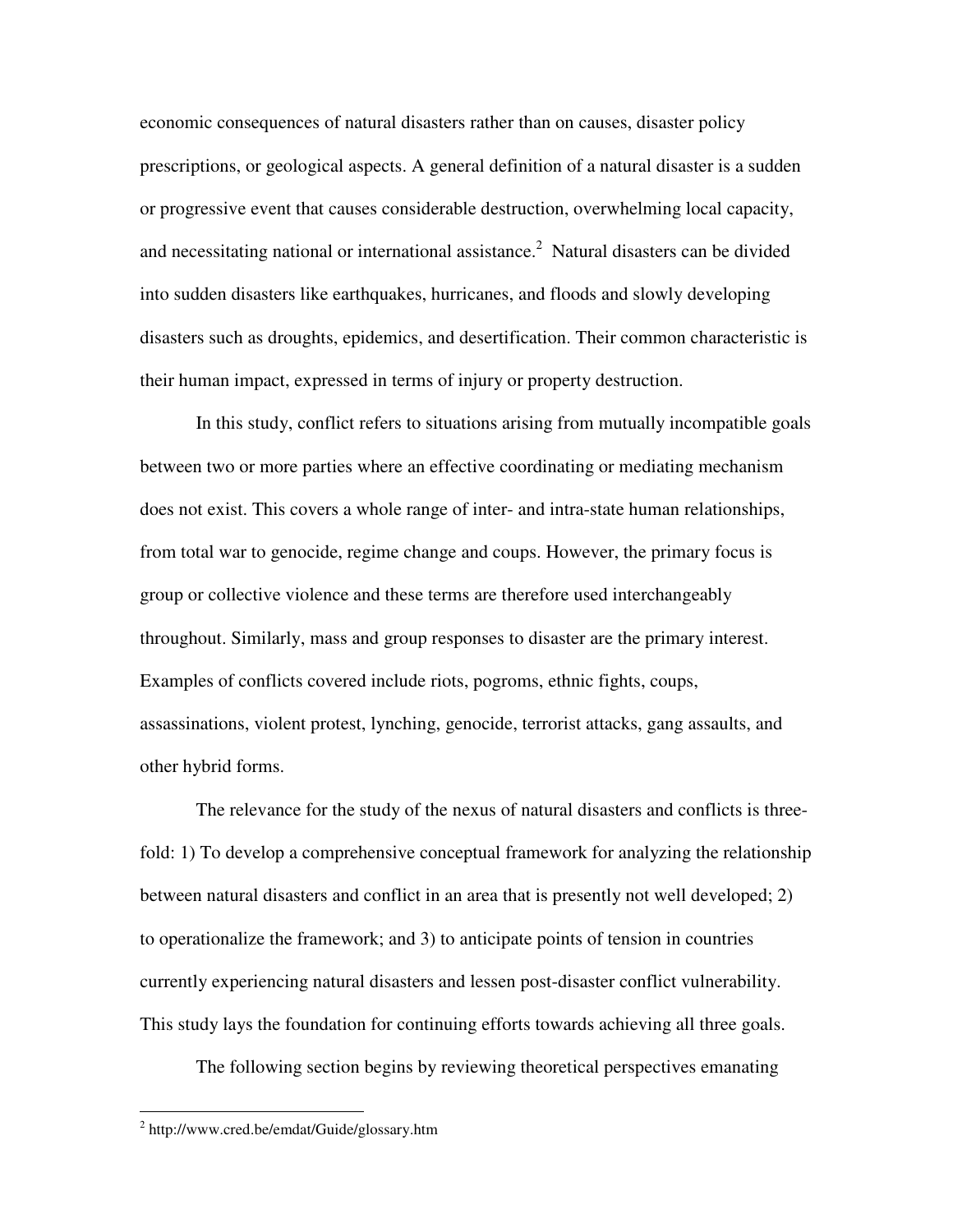from literature from a range of disciplinary backgrounds on natural disasters and conflict to develop a generalized basis of understanding of the role of natural disasters and conflict. Empirically testable hypotheses are then put forth and operationalized in the study of 115 countries during the period 1991-1999. The concluding section of this study discusses the limitations of the approach proposed and implemented and outlines methods that could be used to model the relationship between natural disasters and conflict even more precisely. More importantly, the research and policy implications of the study findings that suggest that natural disasters impact conflict outcomes are addressed and elaborated upon.

### **2. Background**

Disasters have varying impact according to their classification (rapid on-set, longterm, or continuing), type (i.e., flood, tsunami, earthquake, and hurricane), location (developed versus developing country), scale, and intensity. There are many different types of natural disasters which occur in the world including: droughts, earthquakes, famine, floods, hurricanes, landslides, tsunamis, volcanic eruptions, and windstorms, etc. Some regions of the world are more prone to certain types of disasters. For example, famine and drought are most common in Sub-Saharan African while floods are most common in North America, Asia, and Latin America. Figure 1 illustrates the growing frequency of disasters during the period from 1975-2004.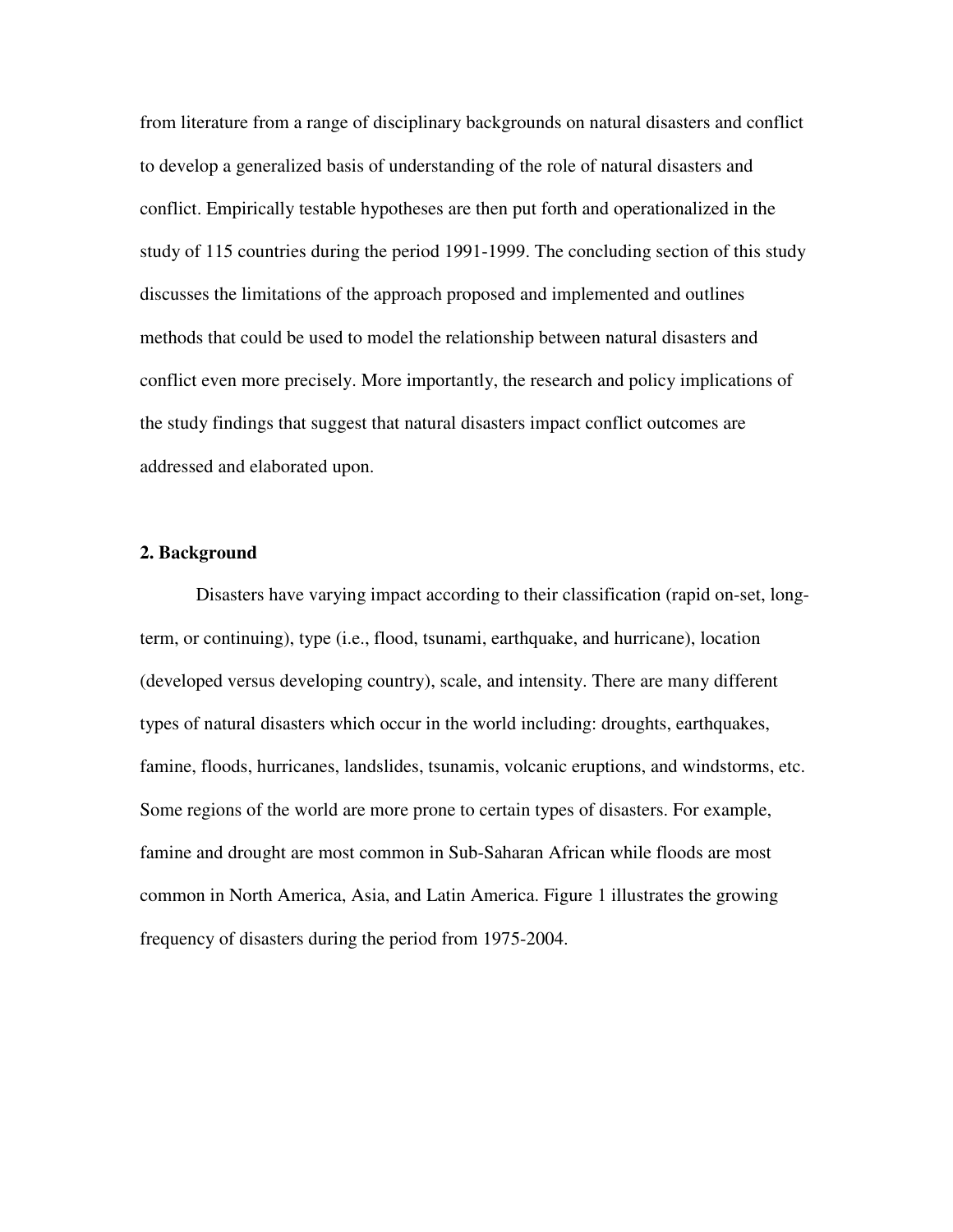

**Figure 1. Number of Natural Disasters (1975-2004)** 

Natural disasters tend to have more severe consequences in developing countries as opposed to developed countries. Developing countries tend to experience more deaths, greater economic impact, property damages, resource shortages, and social and political impacts. The total number of disasters experienced by countries in the world from 1975- 2004 is shown in Figure 2.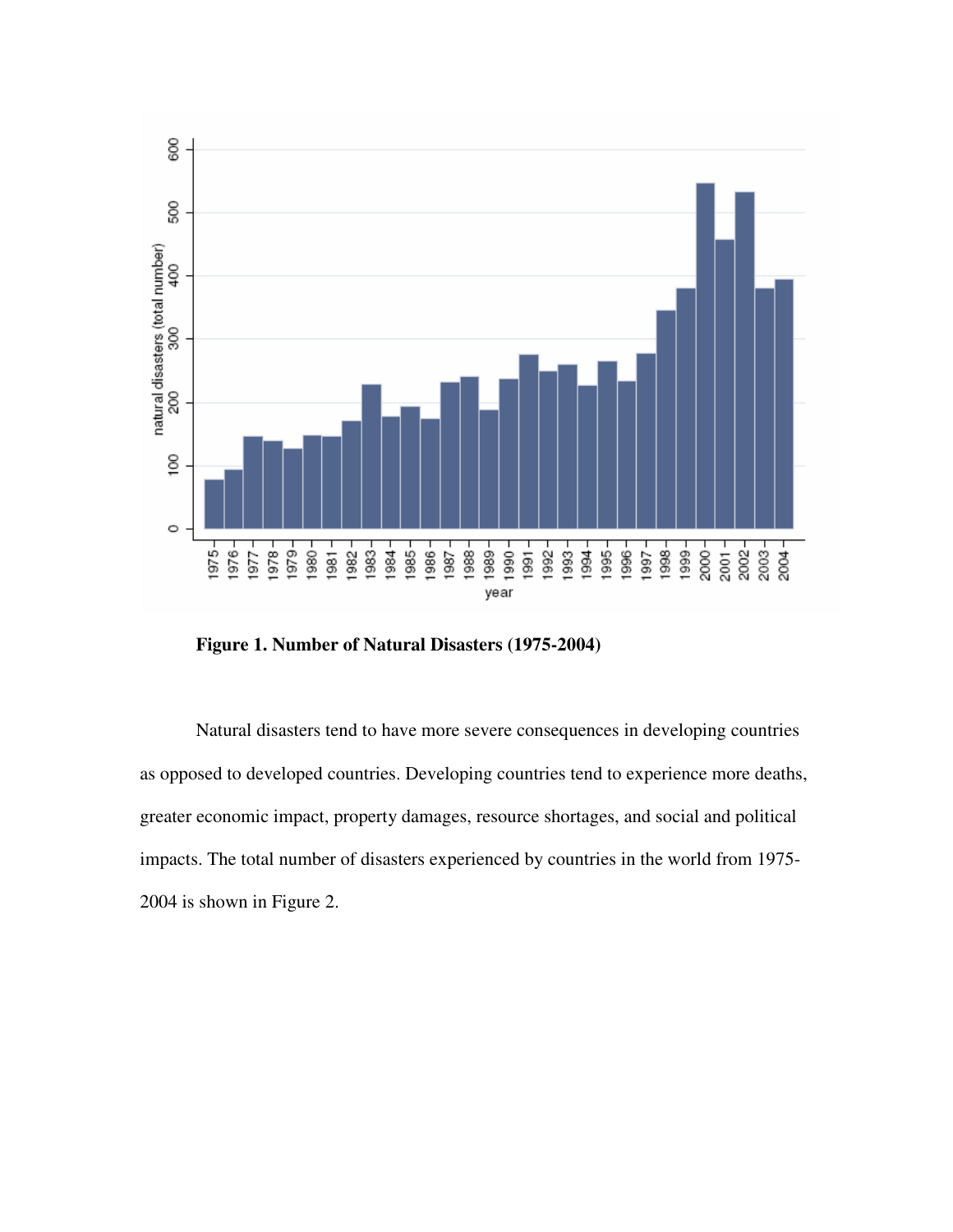

**Figure 2. Number of Natural Disasters by Country** 

# **3. Argument**

The existing literature on natural disasters and conflict largely suggests that natural disasters dampen conflicts (Kelman, 2003; Quarantelli and Dynes, 1976). Quarantelli and Dynes contend the growth of a "therapeutic" or "altruistic" community in the immediate aftermath of a natural disaster with the emergence of new norms. They argue that the emergency phase of a disaster is characterized by high levels of agreement over disaster tasks and goals and the means to achieving them. Conflict is not completely absent but occurs less frequently as compared with other time periods and settings.

Many relief organizations also claim that natural disasters reduce intra-state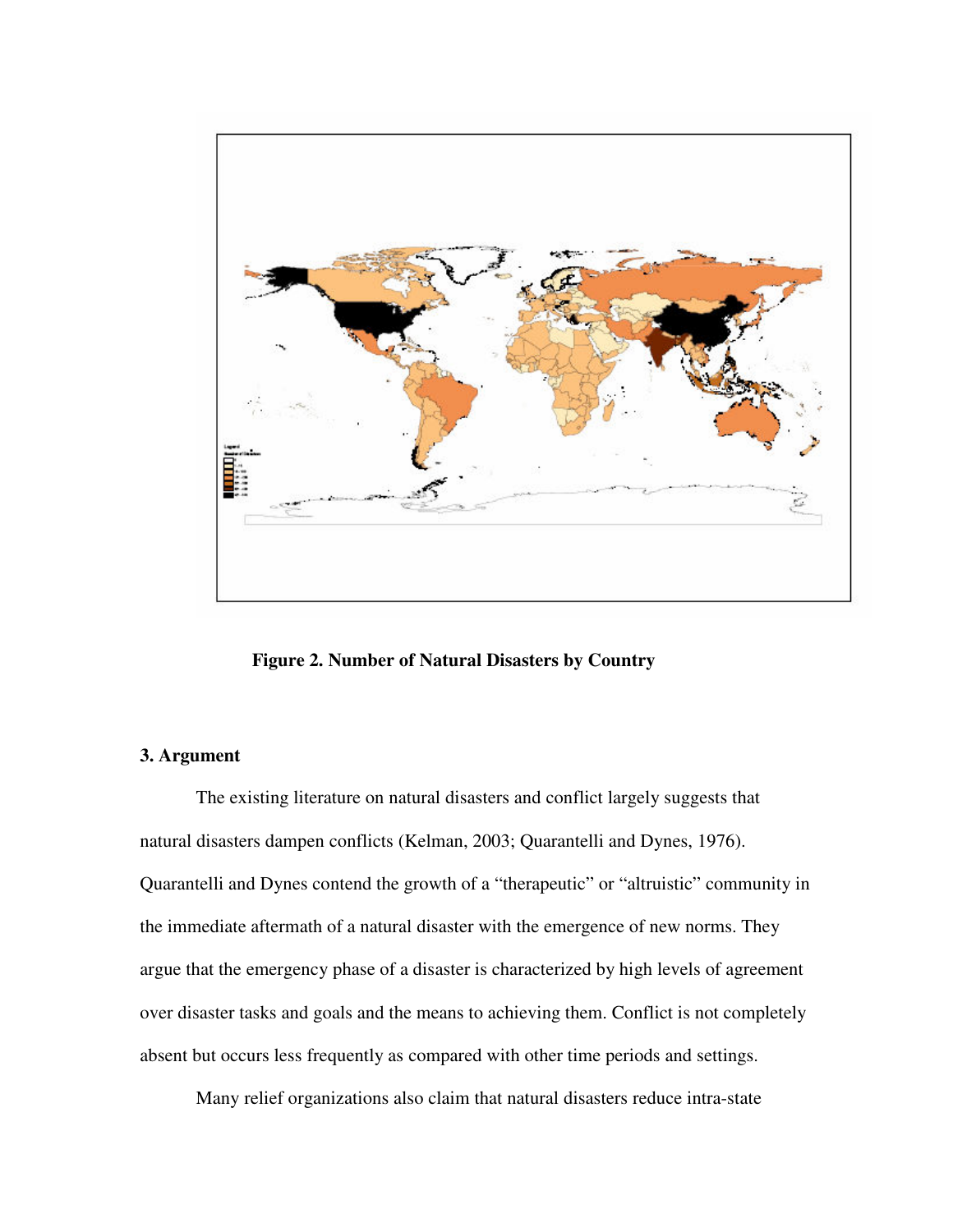conflicts. According to the Worldwatch Institute, "new opportunities for peace and reconciliation may emerge as suffering cuts across the divides of conflict, prompting common relief needs."<sup>3</sup> Ian Kelman's (2003) theory of disaster diplomacy also states that disasters create opportunity to facilitate better cooperation and relations amongst states in conflict. This is generated from common efforts to deal with the disaster which override pre-existing prejudices and help breakdown barriers that may have hardened with events and time. A full rapprochement is not necessary as efforts from civil society alone can influence bilateral and multilateral relations in areas such as trade, environmental management, and cultural exchange. Kelman suggests that post-disaster altruistic and humanitarian imperatives could be used to move hostile governments towards greater reconciliation.

Natural disasters may also dampen intra-state conflicts as the physical devastation wrought by a disaster makes conflict difficult to conduct. Disasters cause immense destruction to infrastructure, ammunition, and weapons supply. Natural disasters also kill important political leaders of warring factions such as in Aceh, Indonesia during the 2005 Indian-ocean tsunami. Governmental action to regain control and decision-making, in addition to the restoration of essential services can temporarily suspend competitive struggle over goods, however, this is only temporary. In most situations, natural disasters do not dampen conflict but increase them by diminishing state capacity, and placing greater demands on the state to return to previous standards of living.

To understand how disasters impact conflict, an analysis is required that goes beyond the emergency period to look at root causes of vulnerability, inequality, grievances, and resource scarcities.

l

<sup>3</sup> http://www.worldwatch.org/features/disasters/overview/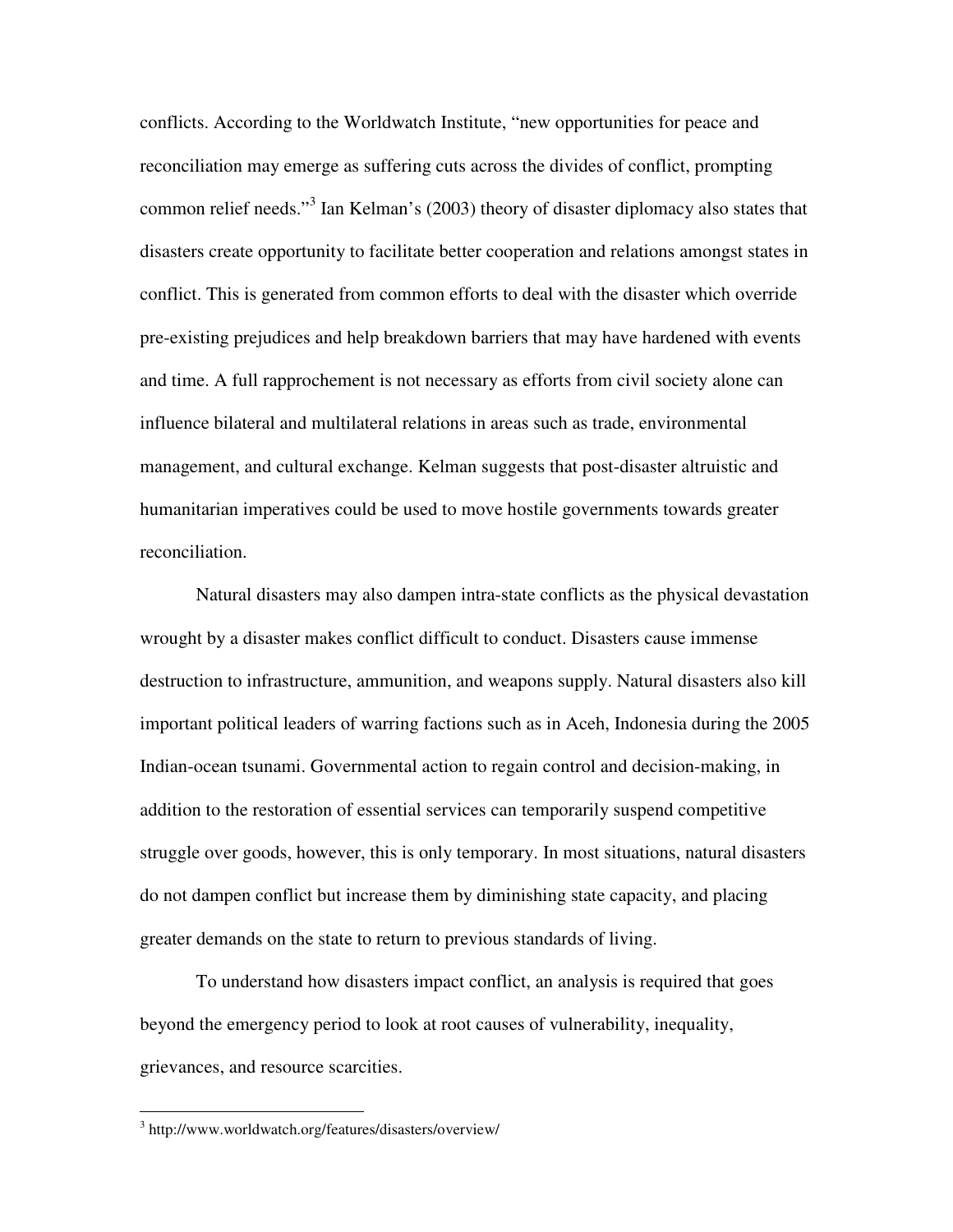Pre-disaster Vulnerability

Vulnerability to natural disasters is the group of characteristics of a person or group that influences capacity to anticipate, cope with, resist, and recover from the impact of a disaster. Factors that influence vulnerability are race and ethnicity, class, gender, household structure, and poverty. The roots of vulnerability parallel the roots of poverty: being at risk of a natural disaster usually means that there is a high probability that the characteristics generated by political-economic conditions coincide in time and space with an extreme event to which they have been made vulnerable. While the poor are often most affected by natural disasters, they are not always the sole perpetrators, as a disaster affecting one group is often caused by another in a different place or time. The following schema shows the progression of a natural hazard to a natural disaster and conflict.



**Figure 3: Progression of Hazard to Disaster and Conflict**

Pre-disaster Inequality

Pre-disaster trends are likely to be the best indicators of post-disaster trends with poor groups, disenfranchised by a system of inequality likely to find themselves even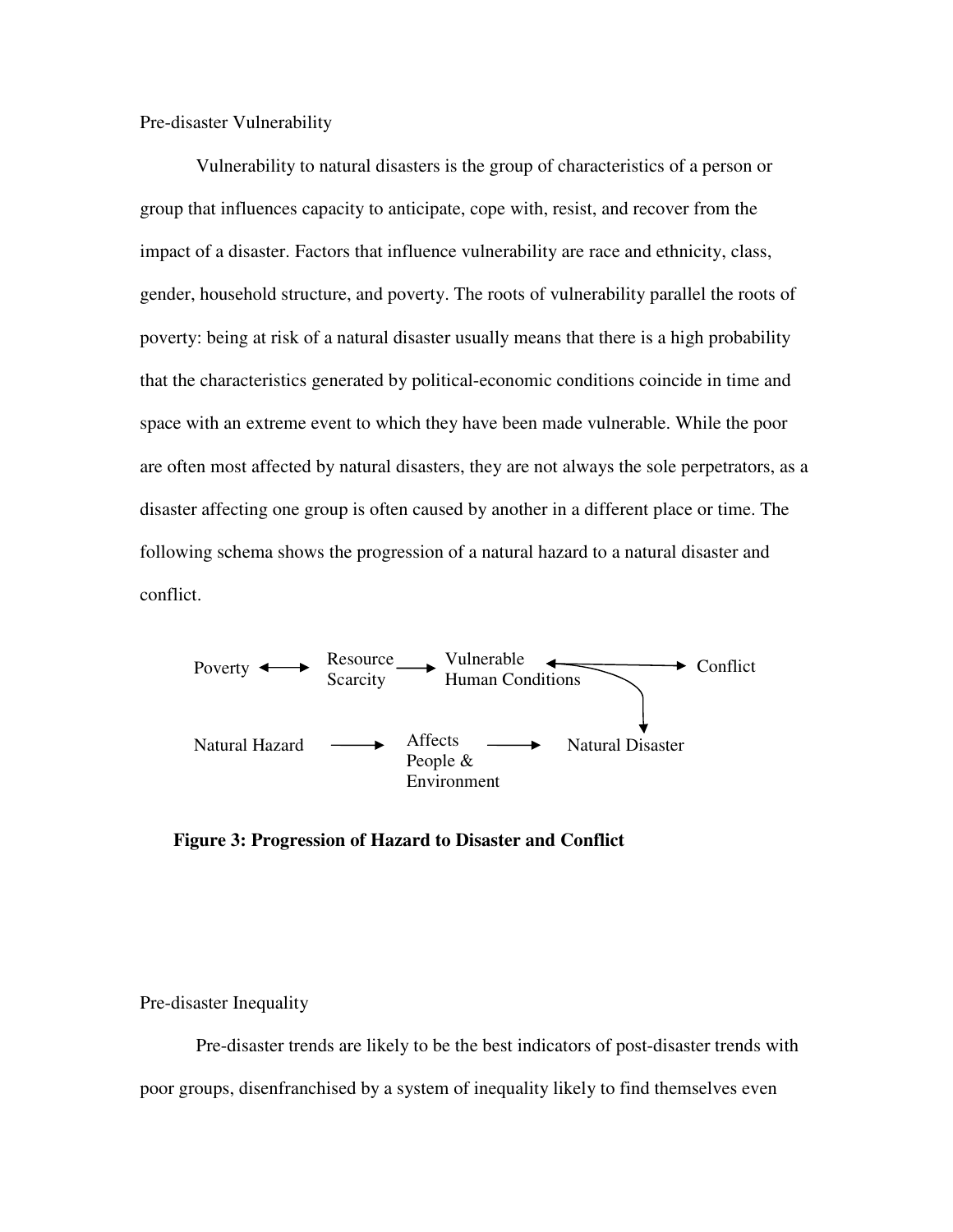further marginalized after a disaster. Minorities also suffer higher death and injury rates and disaster aid is also often disproportionately appropriated based on group or class (Albala-Bertrand, 1993). The relationship between disasters and pre-disaster equality can be explained in the following way:

An existing social structure characterized by *inequality* and *conflict* (Xa) experiences social *disruption* (Xb) which upsets the monopoly previously enjoyed by the state in controlling allocation-distributions, create a *power struggle* (Xci) between official and unofficial decision-makers; disaster response activities are the effort of the state to regain the upper hand, and soon the temporary *common* interests (Xcii) among formerly opposing segments of the community give way to not only the reestablishment but also the further elaboration of the previous *structure of inequality and conflict* (Stallings, 572, 1988).

Therefore, disasters exacerbate inequality for marginalized groups but neither poverty alone nor worsening economic trends predictably produce conflict; conflict can often break out or intensify among the middle strata in a society or in the context of improving economic circumstances. The study of the perceptions of fairness, expectations of improvement, resource mobilization, and state repression, provides a better understanding of the role of disasters in the growth of conflict.

# Disasters and Grievances

Disasters can have a significant impact in exacerbating grievances that contribute to conflict. As a group's level of relative deprivation rises, the level of grievances usually rises as well. Ted Gurr's (1970) three forms of relative deprivation - decremental, aspirational, and progressive - are relevant to this study. The first type of deprivation occurs when a group's expectations remain constant while their value capability declines. This may occur when people are upset over the loss of what they once had or could have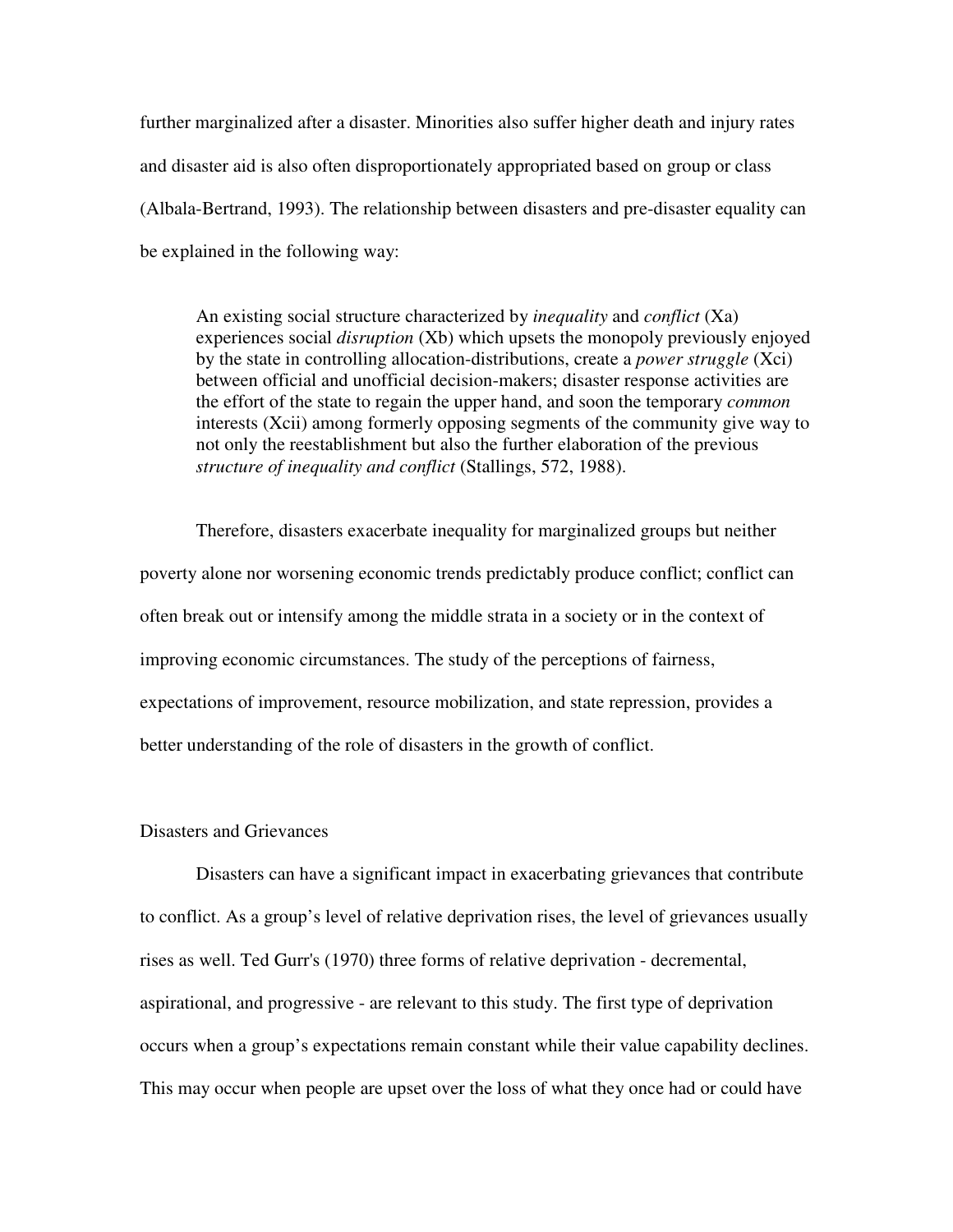had. As natural disasters hinder wealth production, some groups become increasingly frustrated by the widening gap between their actual level of economic achievement and the level they feel they deserve leading to grievances.

Aspirational relative deprivation occurs when a group's capabilities remain constant while their aspirations increase and people are unable to attain new expectations. In post-disaster situations, rising expectations about redevelopment in addition to the expectation of aid, and the actual distribution of aid can contribute to relative deprivation and increased potential for conflict. Progressive relative deprivation occurs when there is a long-run and gradual improvement in a person's value position that leads them to expect continued improvement while value capabilities either stabilize or decline. The perception of relative deprivation can be in relation to other peoples' as well as one's own standard of living.

Natural disasters can also be viewed as extreme events caused by a culmination of various environmental scarcities. Literature on resource scarcity and violence posits the growth of grievances and intra- and inter-state conflict due to the degradation and scarcity of both renewable and non-renewable resources (Homer-Dixon, 1999; Kahl, 1998; Reuveny, 2002). While there does not exist any research that directly discusses the linkages between natural disasters and environmental security, a strong need exists for broadening the definition and scope of existing literature. Figure 4 captures the possible ways that natural disasters can be analyzed in an environmental scarcity and violence framework: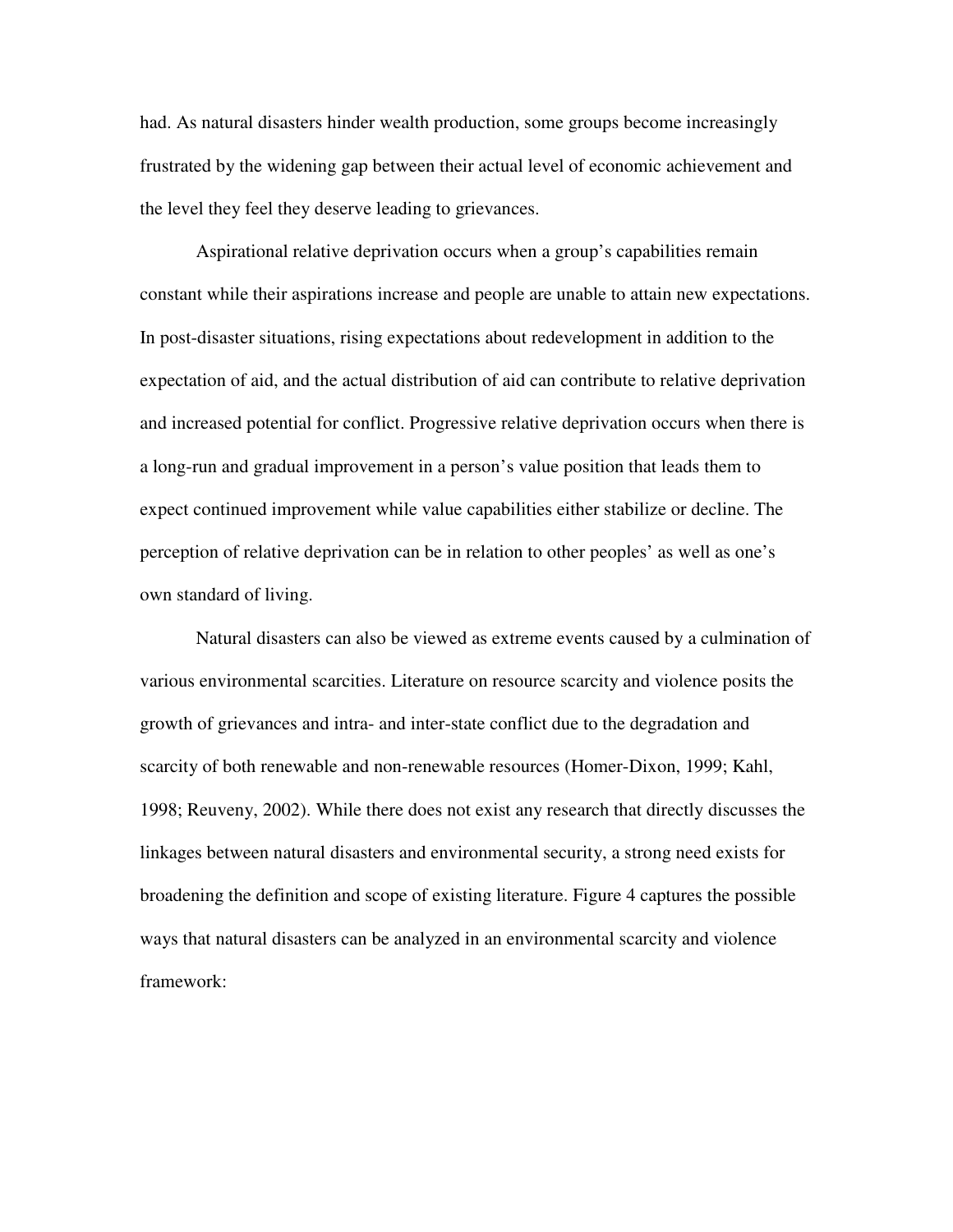

**Figure 4**. **Natural Disasters and Conflict in the Context of Environmental Security.** (Source: The author, based on Homer-Dixon, 1999)

Figure 4 provides the basis for a causal analysis and, as shown, there are a number of feedback loops where the dependant variable is positively correlated with the causal variables labeled "Institutions, Ethnic relations, Beliefs." In addition, natural disasters influence, and are influenced by, existing environmental problems and both indirectly and directly cause social problems.

Homer-Dixon (1999) classifies three distinct but interrelated components of environmental scarcity: supply-induced scarcity (degradation or depletion of resources), demand-induced scarcity (over consumption or overuse of resources), and structural scarcity (unequal distribution of resources). Supply-induced scarcity causes a decrease in the total availability of a resource and a prominent example is deforestation, which leads to other phenomena such as soil erosion, siltification, and a decrease in the productivity of fisheries. Natural disasters can be thought of as the triggering event inducing this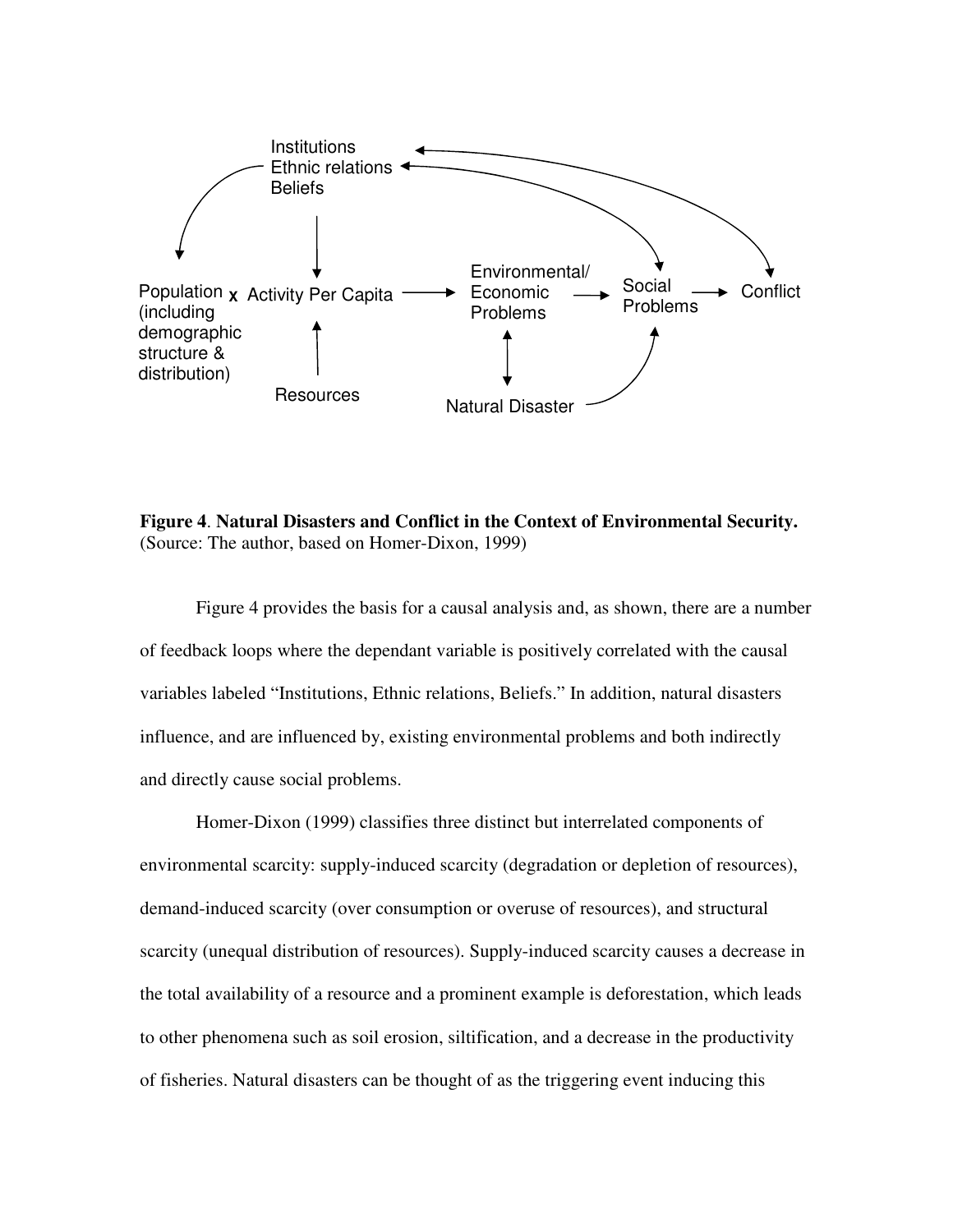supply-side scarcity with the decrease in production of essential goods and delivery of services. The significance of a natural disaster on supply-induced environmental scarcity and degradation is a function of an ecosystem's pre-disaster sensitivity and vulnerability.

Similarly, natural disasters impact structural scarcity – the inequitable distribution of resources – exacerbating existing inequalities and resource shortages for various communities. The main social effects of both structural and supply-induced scarcity are constrained agricultural and economic productivity, migration, social segmentation, and a disruption of institutions. Environmental scarcity interacts with economic, cultural, and political factors to weaken state capacity and boost grievances and the structure of opportunities facing challenger groups. Homer-Dixon argues that this conjunction of grievances and opportunity increases the probability of major civil violence such as insurgencies, ethnic clashes, and coups d'état.

Finally, disasters exacerbate demand-induced scarcity with the increase in consumption in the post-disaster environment. In the short term, the state acts to provide emergency aid, shelter, and basic services. In the longer-term, however, recovery entails returning affected populations to pre-disaster levels of development (or better), which requires resources. Such scarcity, coupled with an increased degree of integration, urgency on the part of various social units, and competing arenas and processes for allocating resources, yield greater opportunity for widespread and deeper conflicts than exist in normal periods.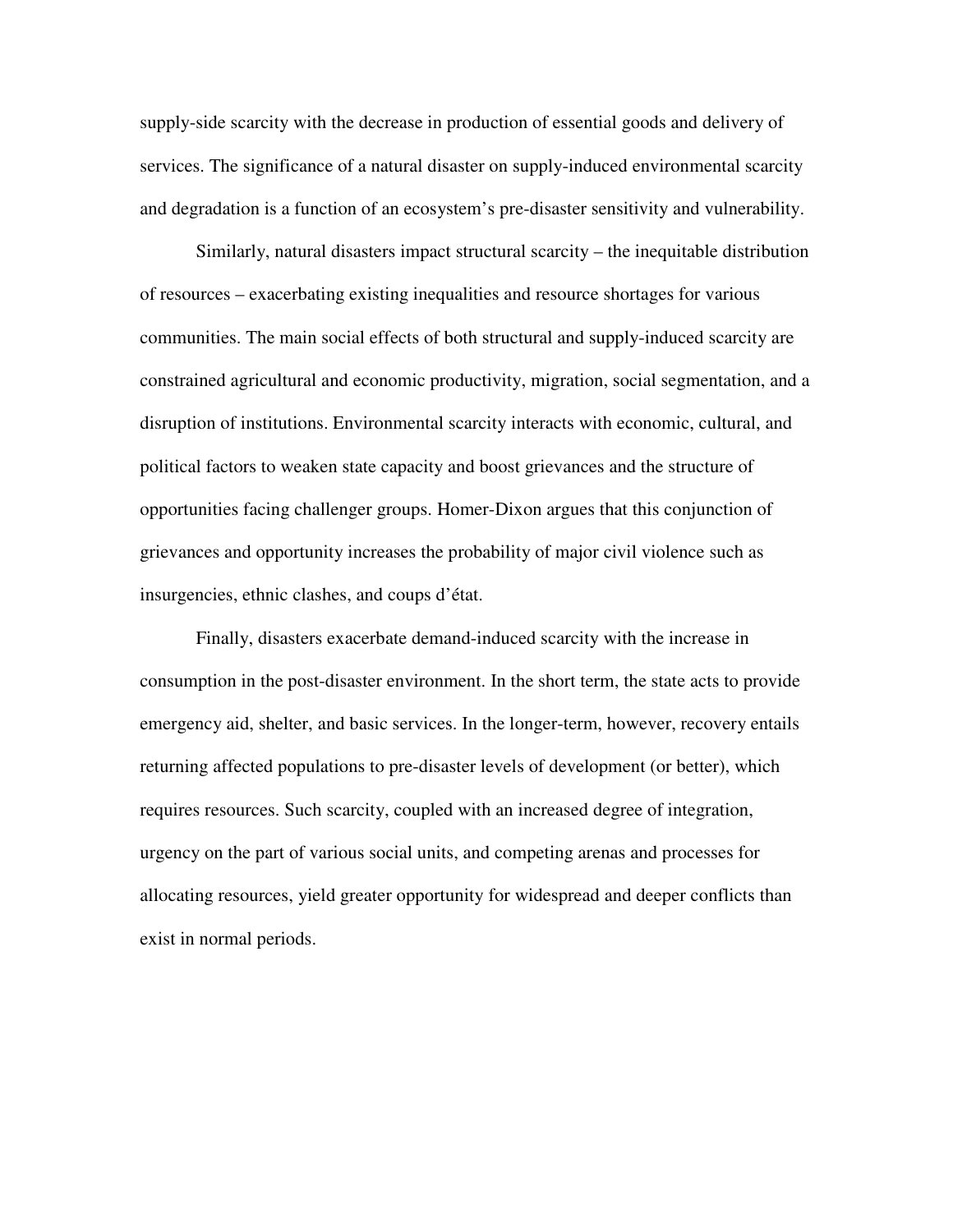Disasters, the Construction of Meaning, and Emergent Norms

In many ways, the impact of a disaster is a mental construct imposed upon experience, with people feeling a sense of vulnerability and attempting to create a sense of meaning. Each community has knowledge of its local natural environment, a set of ideas about its physical vulnerability, and explanations for the causes of natural disasters. This includes ideas of who is responsible for disaster preparedness, recovery behavior, and accountability for inadequate disaster response. The subsequent variation in conflict outcomes can be explained as a function of the following propositions:

An *interruption in social routines* (Xa) triggers a process of *collective redefinition*  (Xb) which produces an *emergent normative structure* (Xc) orienting interaction around themes that affect the likelihood of *community conflict* (Y). (Stallings, 1988: 572)

The interruption  $(Xa)$  is the natural disaster that gives rise to emergent norms  $(Xc)$  that can be either cooperative or conflictual, impacting the likelihood of conflict (Y). In the process of collective redefinition, individuals employ various "coping strategies" to overcome problems of disaster recovery. This entails acting within the limits of existing resources to achieve one's ends. In adverse circumstances, such as disasters, survival is the highest priority, and implicit is a graduated rank of dearth, difficulty, destitution, and perhaps death. Coping strategies center on peoples' agency, ingenuity, and ability to overcome dire situations. However, the problems that disasters pose require an incredible amount of ingenuity that may be beyond the capacity of the individual, household, or community. In addition, in disaster situations, human needs such as self-respect and selfregard become less significant; in "normal" situations, these needs, in addition to others such as giving and receiving love, affection, and respect place high in the hierarchy of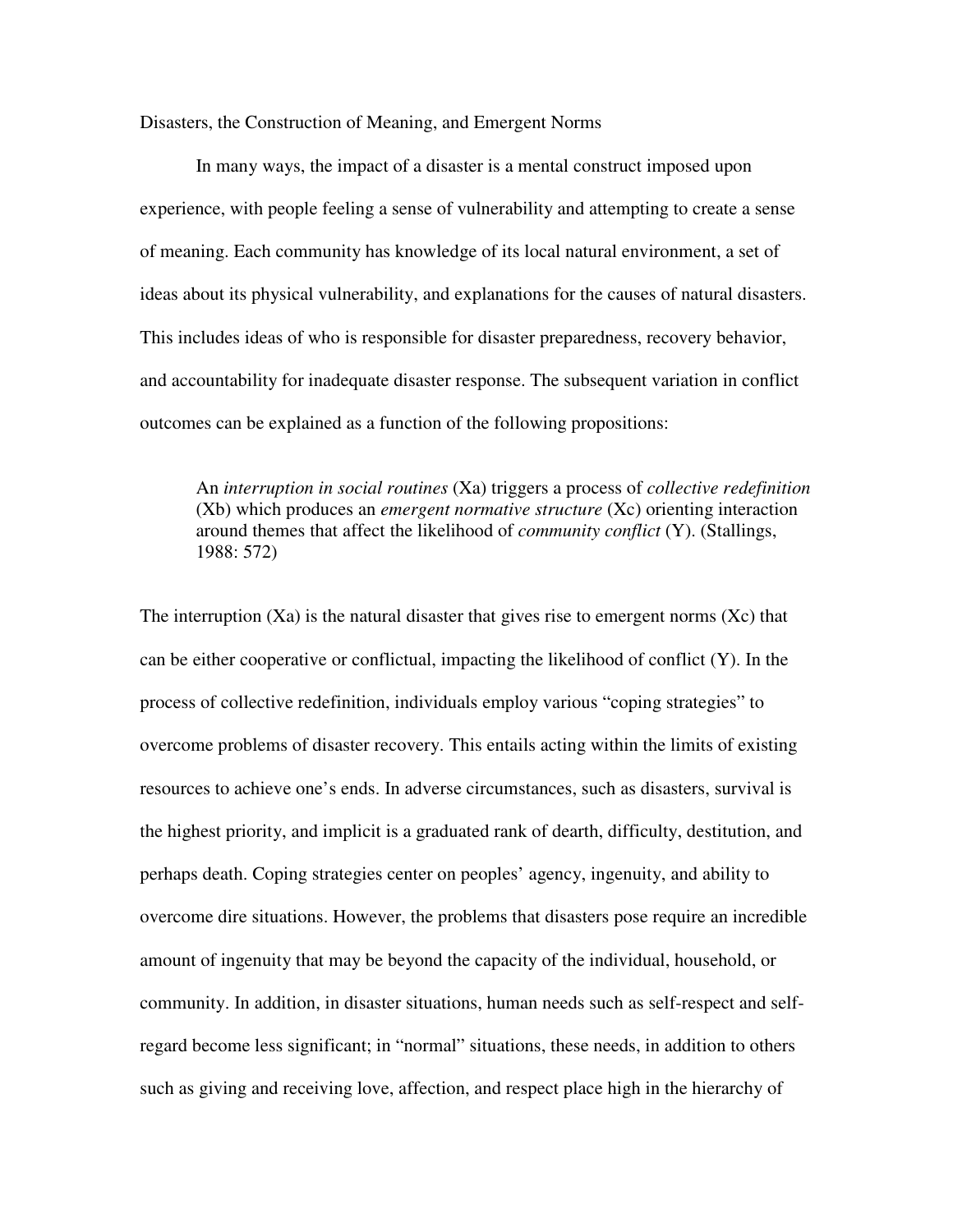needs. Anthony Oliver-Smith (1986) describes how the suppression of "core" human needs can later fester and emerge as violent demonstrations against authority (Y). The durability of emergent norms and behaviors is thus problematic as the very coping strategy that gives rise to a consensus on the hierarchy of values in the short term may cause the suppression of other sentiments and interests that later fester and emerge as violent demonstrations and conflict.

### Disasters, Resources, Opportunity, and Mobilization

Disasters also provide a "window of opportunity" with new resources being introduced in the post-disaster phases that require political negotiations with an array of actors (Tierney, 1989). External assistance involving the injection of resources is likely to have a distorting effect on economies and become a principal goal to be fought over by warring factions. Aid can also hinder development by increasing dependence, distorting indigenous support mechanisms, and undermining pre-disaster development initiatives. Donor countries that use aid selectively as a means of undermining unfavorable governments – with or without formal embargoes or blockades – may inadvertently increase the number of resource-rich political organizations, as well as resources available for conflict, further reinforcing instability.

Problems in the post-disaster period also generate new agendas and demands, empowering some groups and debilitating others. Typical groups active in the emergency period include religious and interfaith welfare agencies, local community organizations, and temporary coordinating groups. However, a disaster can also bring in third-party contentious supporters who are neither directly affected by the disaster nor benignly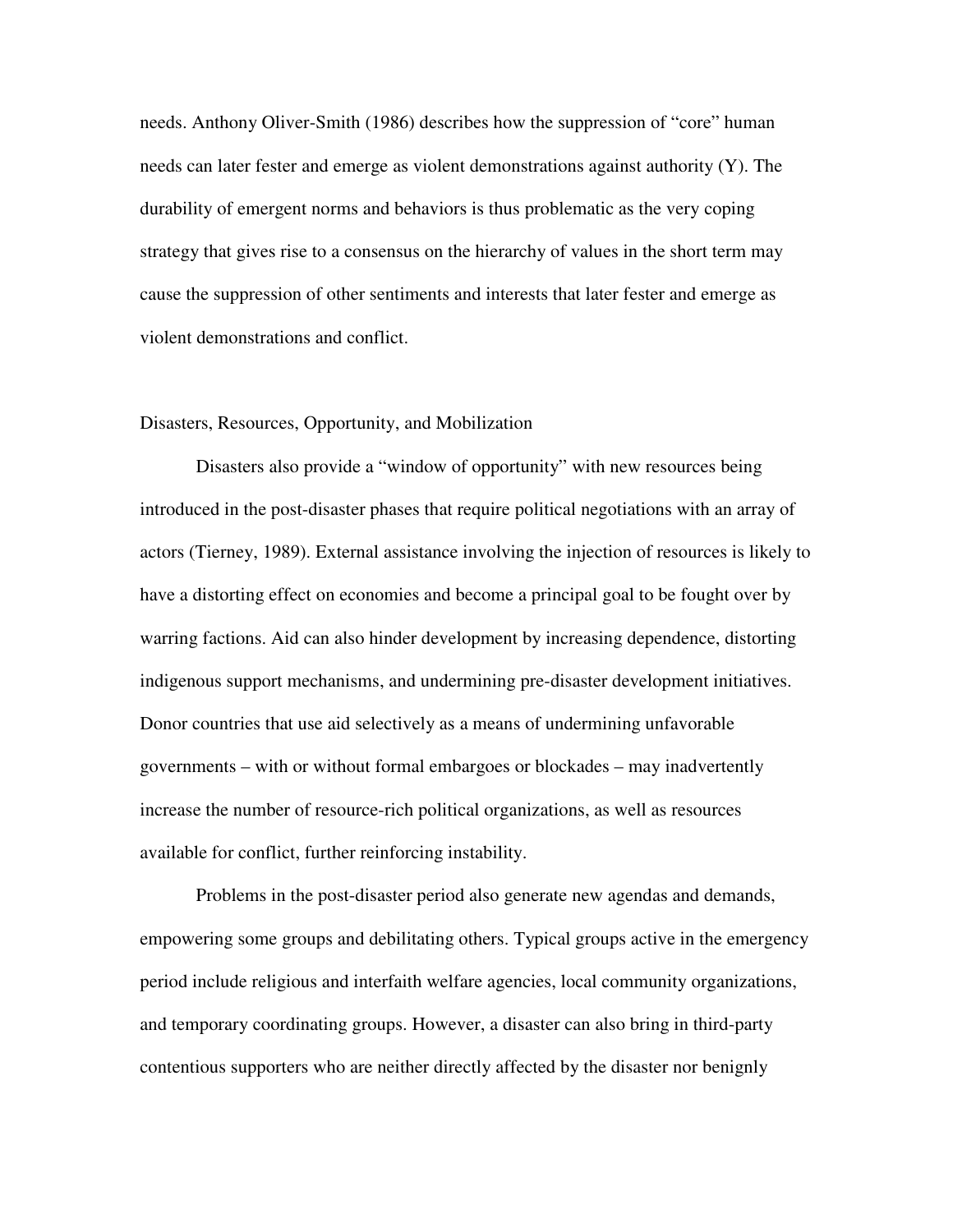attempting to aid the victim population (Shefner, 1999). This category of actors represents previously mobilized groups who either view the disaster as another social injustice and who attempt to expose the government's ineptness and corruption through political movements. They maneuver to fulfill their interests and realign the balance of power.

### Role of the State

In the aftermath of a disaster, the state usually intervenes to provide services to help society return to how it was before, even if that entails reinstituting previous structures of inequality and conflict. There may be conflict in authority over disasterrecovery priorities and plans, with politically aligned organizations uniting together to provide services to the victim communities, seriously altering political structures. Such was the case in the aftermath of the 2004 tsunami in Sri Lanka, with the Liberation Tigers of Tamil Eelam (LTTE) vying for disaster aid and allegiance. Local politically aligned organizations compete to provide services to help victim communities reconstruct their lives, many with their own long-term political agendas.

Natural disasters in developing countries also offer a once-in-a-lifetime opportunity for opposition parties or warlords to attack power while the government deals with recovery and a number of internal and external pressures. The government's ability to assist the disaster-afflicted may be severely constrained and thus political leaders, beset by opposition and seeking to rally support for their continued rule may use the disasters as a basis for inciting conflict, diverting attention away from domestic problems or to prevent the government from becoming a scapegoat for problems beyond its control.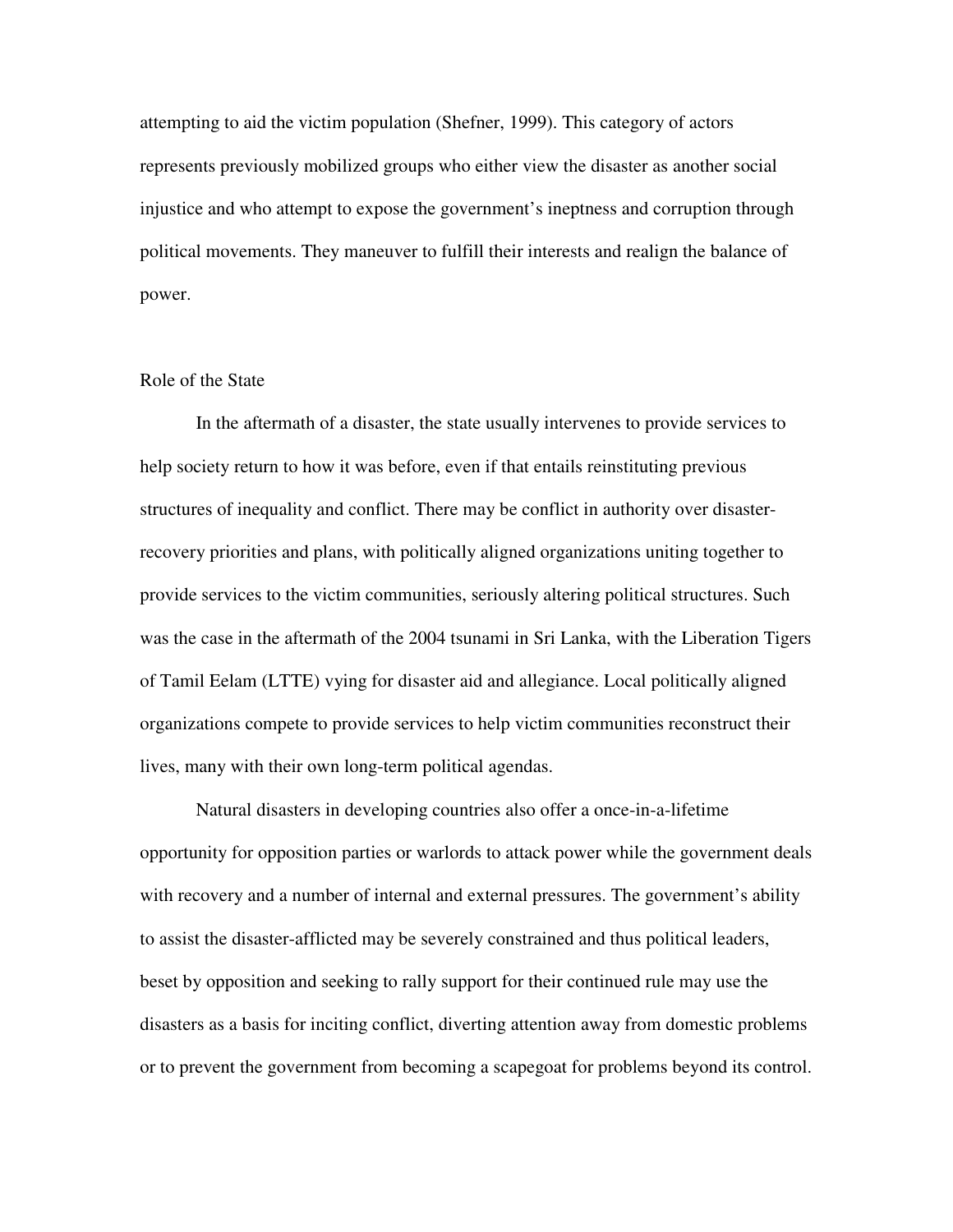What ensues is political destabilization, especially if this is accompanied by a collapse of public confidence.

#### Compound Disasters

 Violent conflict can occur in the short, medium, and long-term aftermath, creating a "compound disaster." A natural disaster can also occur in the middle of conflict, providing little time for adequate recovery or the development of sustainable coping mechanisms. Given the structure of civil protection structures, the army is most likely to play a key role when a natural disaster strikes and in civil-conflict environments, this can produce a lack of trust in the government and protection of civilians, which leads to further insecurity and social problems (Alexander, 175).

# Interstate Conflict

When natural disasters occur, they can have a significant impact on neighboring states, regional stability, and the international community. A natural disaster becomes "internationalized" when it poses a threat to the stability not only of the state but of neighboring countries, or potentially, entire regions. Natural disasters impact the international system in many ways: First, when a disaster occurs, it disrupts trade, finance, transportation systems, communication, and access to raw materials and great powers and bordering nation states quickly get involved. A natural disaster can disrupt the close economic ties that neighboring states have, changing patterns of production, trade, and consumption and lead to intervention for opportunistic reasons. A neighboring state may take advantage of the strain in a country and use that to its advantage to gain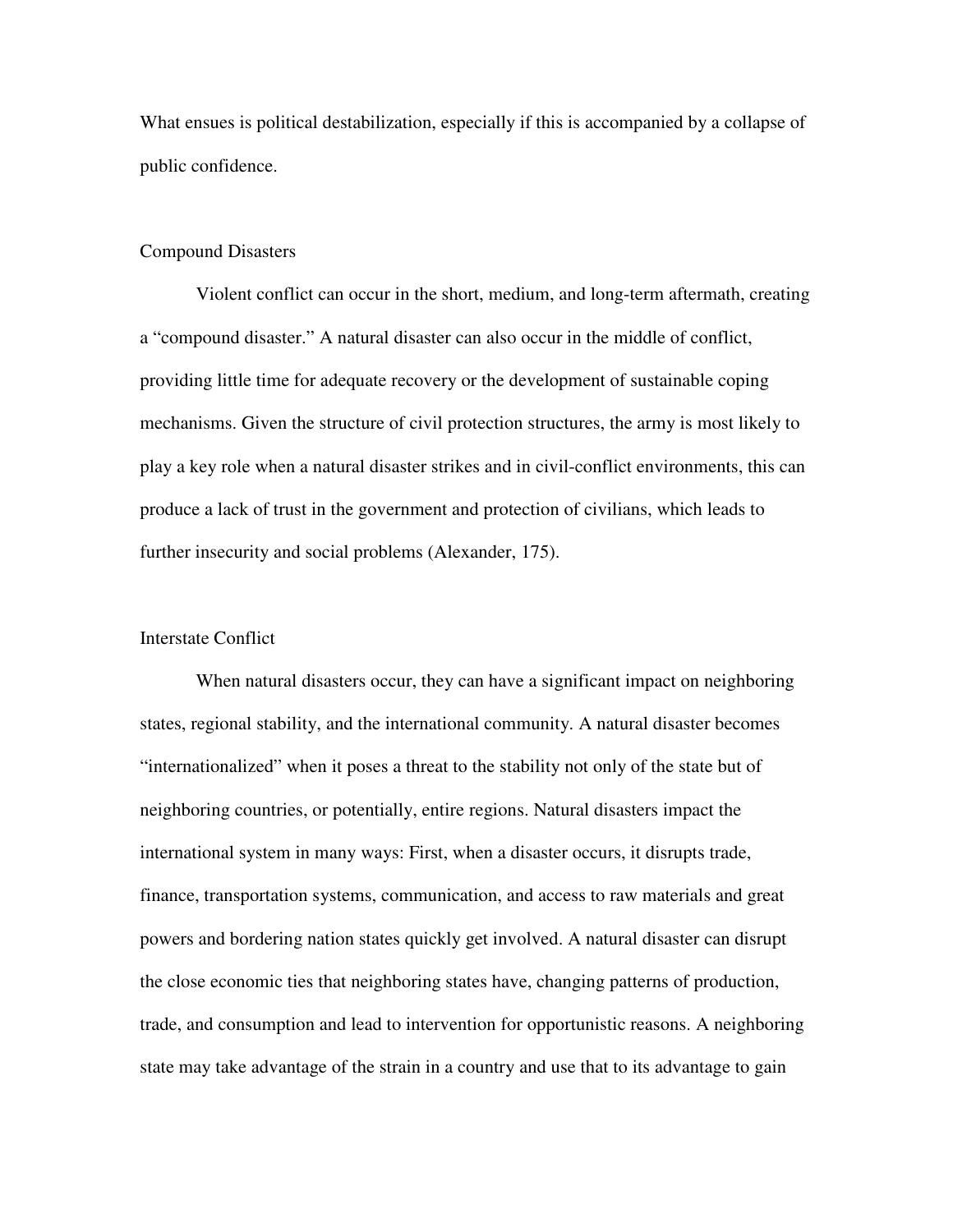regional dominance while the affected government is preoccupied with disaster activities.

 Evidence from disaster research indicates that the relocation of entire communities can also create problems and contribute to vulnerability and conflict. Natural disasters directly and indirectly trigger migration and create new support links. If the host country has weak political structures and difficulties providing for its own citizens, incoming refugees, now in extreme economic hardship will further constrain its ability to provide services. Migration also changes the ethnic distribution in a country, and in the mid to long term, the ethnic distribution of power.

### **4. Data and Measurement**

To explore this issue, I test the effect of natural disasters on the occurrence of conflict over the period 1991-1999, drawing on various different databases on disasters and conflict.

### Hypotheses

 The primary hypothesis is that the sudden changes brought on by natural disasters exacerbate problems that people face on a daily basis, heightening conditions for conflict such as grievances, political opportunity, and mobilization. As most communities prove extraordinarily resilient in the face of catastrophe, individual case analysis should also show increased levels of cooperation in the immediate aftermath of a disaster.

The following subset of hypotheses is derived from this primary hypothesis by expansion and qualification: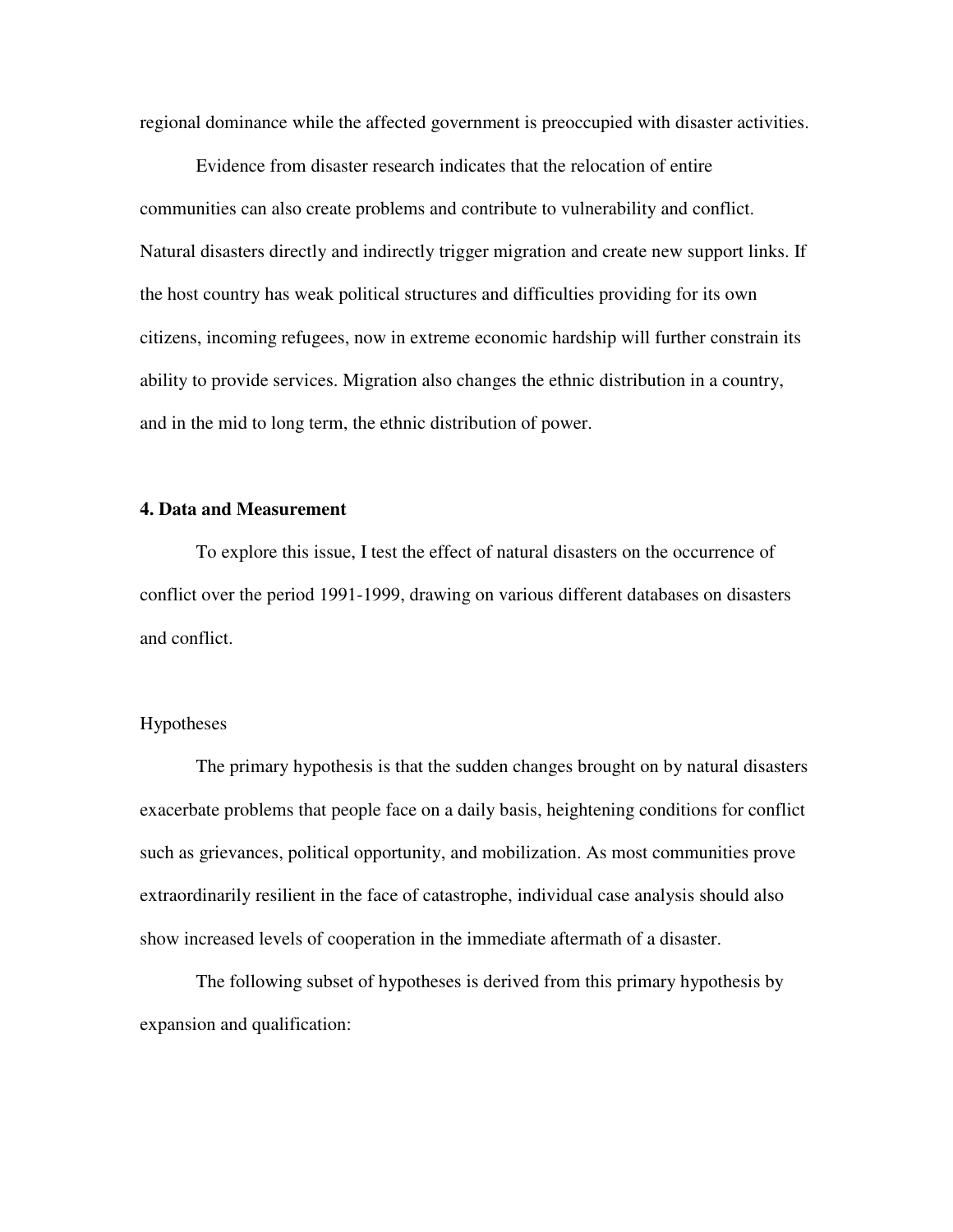Hypothesis 1: The greater the level of severity of a disaster, the greater the grievance and potential for conflict;

Hypothesis 2: States with preexisting conflicts are more likely to experience postdisaster conflict;

Hypothesis 3: Countries with bordering states experiencing major violent internal conflicts are more likely to experience post-disaster conflict;

Hypothesis 4: The higher the levels of democracy, the less likelihood of conflict; Hypothesis 5: Developing nations are more likely to experience post-disaster instability than developed nations;

# Research Design

 This study takes the form of a large-N quantitative survey. Included in the analysis are 115 countries for the period 1991-1999, yielding 1791 disaster events and 11,365 data points. The selection of countries was done solely on the basis of data availability, matching data availability for the independent, dependant, and intervening variables. The country set, combined with the nine-year time period provides a large enough period to constitute a representative sample of cases, with the only limitation on the number of cases available for analysis being the absolute number of disasters occurring in the study decade, and data availability. The impacted countries in the sample selection vary significantly in the numbers and severities of disasters that affect them.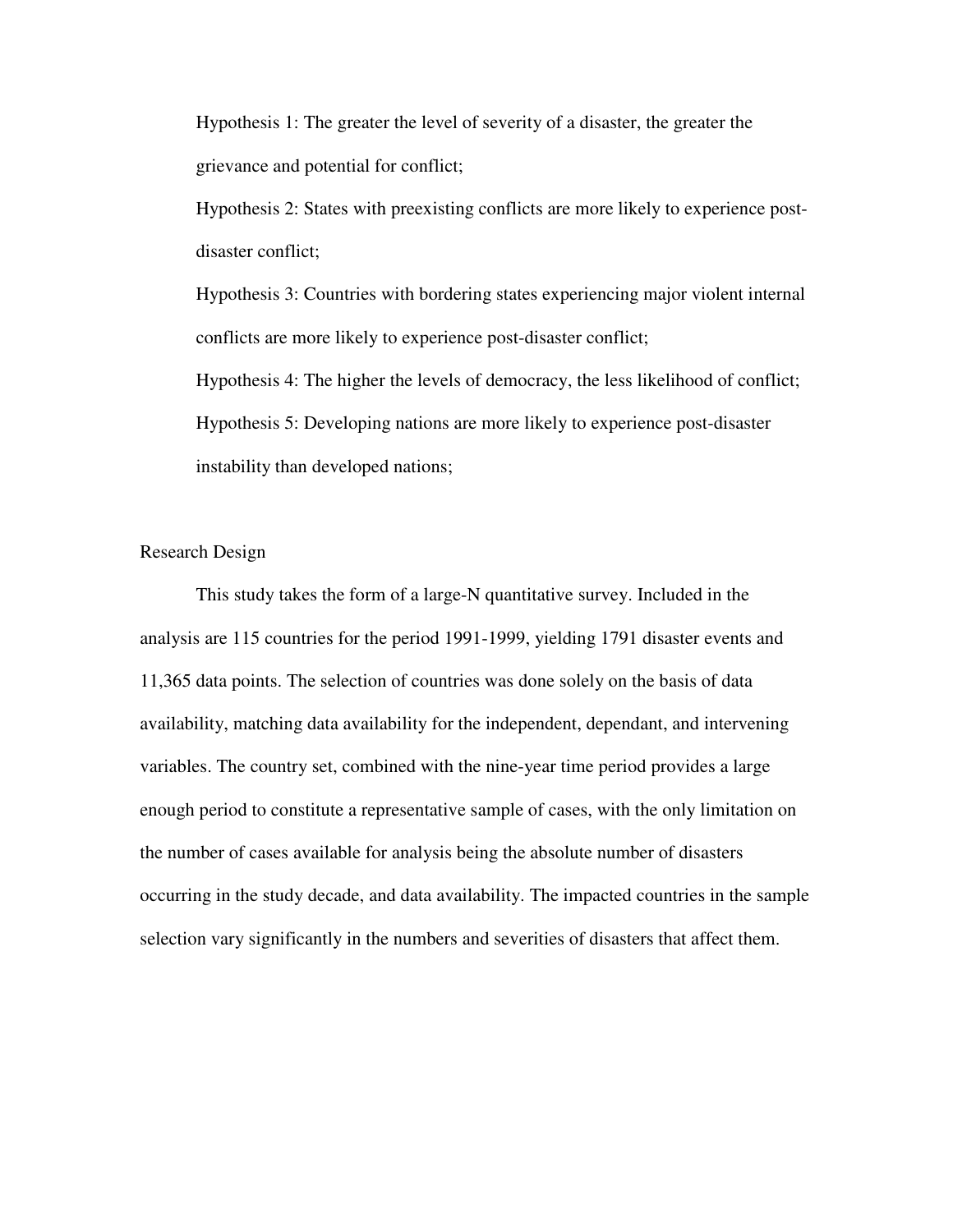# Country Coverage Issues

A total of 115 countries are included in this study (see Appendix 1 for entire list).

Table 1 below provides a summary of the nations included:

| <b>Continent/Region</b>   | <b>Number</b> | Percentage |
|---------------------------|---------------|------------|
| Africa                    | 38            | 33.0       |
| Central Africa            | 5             | 4.3        |
| East Africa               | 11            | 9.6        |
| North Africa              | 4             | 3.5        |
| Southern Africa           | 5             | 4.3        |
| West Africa               | 13            | 11.3       |
| Americas                  | 22            | 19.1       |
| Caribbean                 | 3             | 2.6        |
| Central America           | 7             | 6.1        |
| North America             |               | 0.9        |
| South America             | 11            | 9.6        |
| Asia                      | 29            | 25.2       |
| East Asia                 | 5             | 4.3        |
| <b>Russian Federation</b> | 7             | 6.1        |
| South Asia                | 6             | 5.2        |
| South-east Asia           | 5             | 4.3        |
| West Asia                 | 6             | 5.2        |
| Europe                    | 22            | 19.1       |
| European Union            | 10            | 8.7        |
| <b>Rest of Europe</b>     | 7             | 6.1        |
| <b>Russian Federation</b> | 5             | 4.3        |
| Oceania                   | 4             | 3.5        |
| Total                     | 115           | 100        |

 **Table 1. Summary of Countries in Empirical Study.**

# Study Period Trends and Statistics

According to the World Disaster Report (IFRC, 2001), between the period 1991- 1999, approximately 2.9 million people lost their lives to conflict and both natural and technological disasters. Conflict killed over three times the number by natural disasters. However, the number affected by disasters is six times more than the average of 32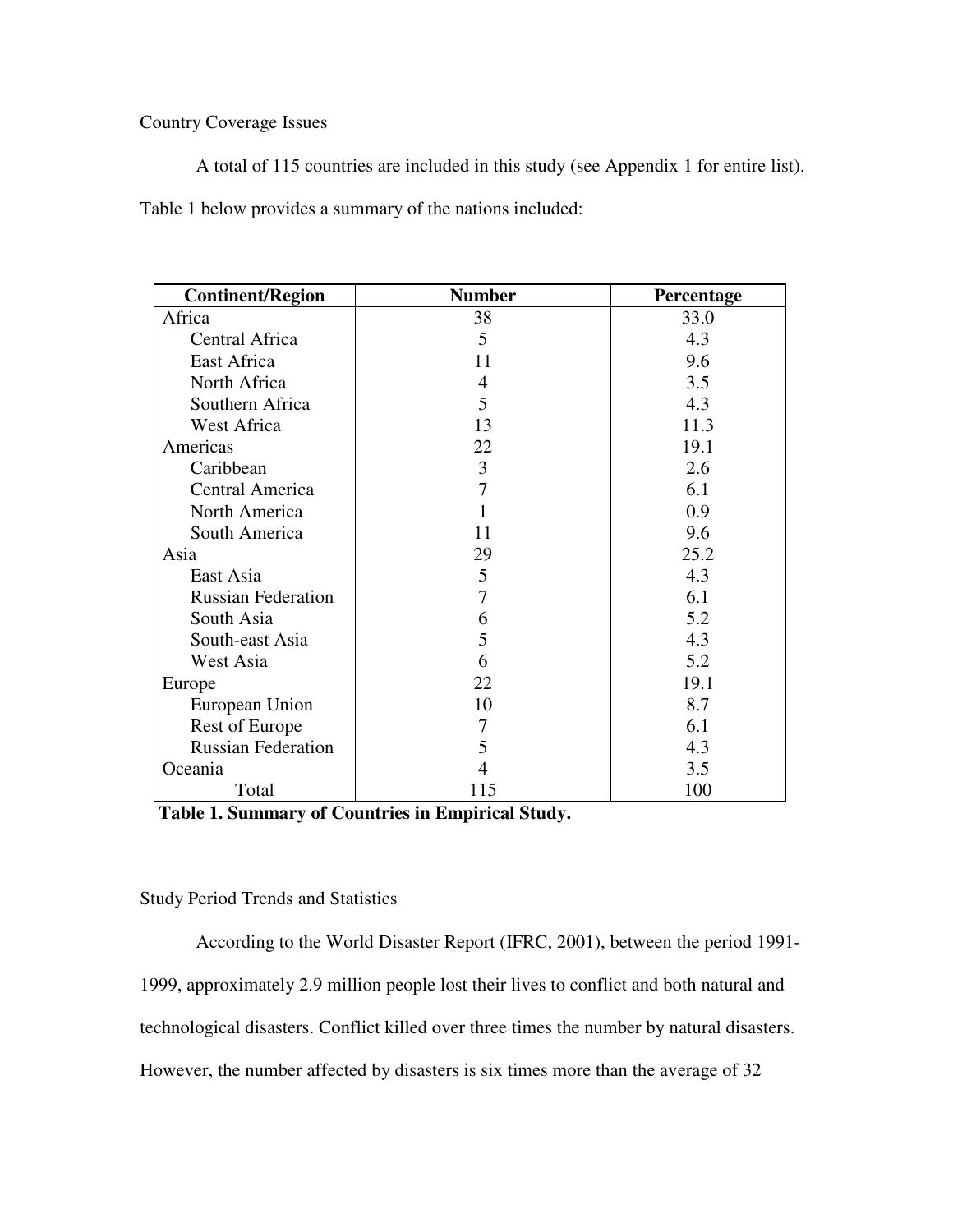million annually affected by conflict. The number affected by natural disasters also rose from 147 million per year in the previous decade to 206 million between 1991 and 1999, while the average killed decreased from 86,328 to 72,841. The direct cost was reportedly US\$86.8 billion per annum (2000 prices).

Both natural disasters and conflict also tend to affect developing countries much more than developed countries. Of the 2.2 million people killed by conflict, over threequarters were from nations of low human development and of the 655,571 reported killed by natural disasters, two-thirds were from nations of low human development. Eighty percent of deaths from both natural and non-natural disasters occurred in Asia, while 77% of deaths from conflict occurred in Africa.

 When statistics over the study period are totaled up, an average of 254 million people per year are killed and affected by disasters and conflicts. For all three categories of nations – low, medium, and high human development – the total killed and affected by natural disasters is higher than the total killed and affected by conflict. Nations with low human development also account for over two-thirds of killed and affected by natural disasters and conflict.

### Data

#### Dependant Variable

The dependant variable, conflict, is measured on a twenty-point conflict and cooperation continuum before and after a natural disaster. The data is drawn from the Integrated Data for Events Analysis (IDEA) dataset (Bond et al., 2003). IDEA is a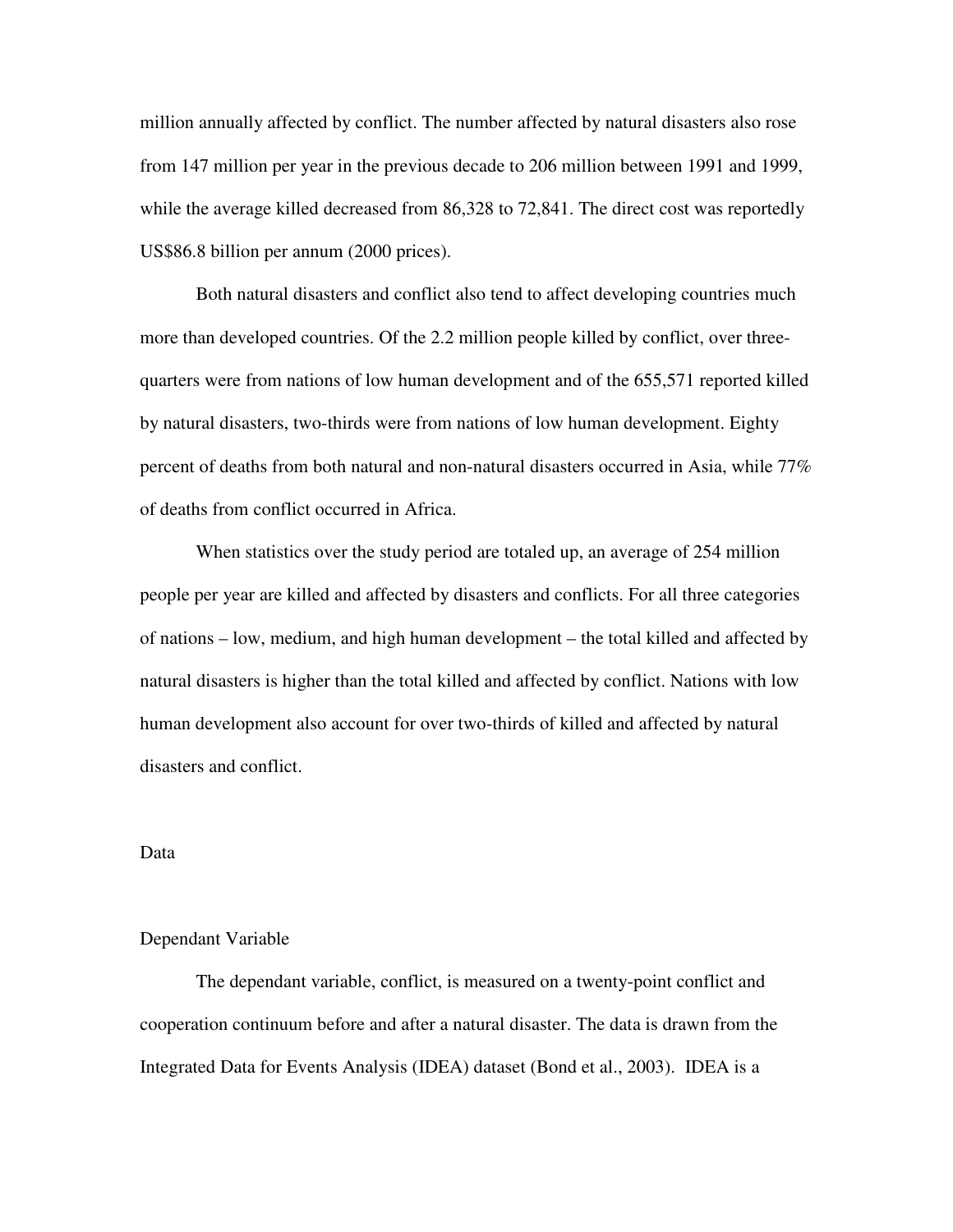typology for international event analysis. Events are machine-coded in near-real time into 249 categories to include information on events, actors, and targets in a four-level event hierarchy. This means that at higher levels, events are parsed independent of specific actors and targets, making the framework more flexible. News reports can be considered a semantic rendition of reality and the events of cooperation and conflict that occur around the world.

After evaluating a number of conflict datasets such as PRIO run by the Peace Research Institute in Oslo, the State Failure Project run by the University of Maryland, and the Human Security database by Andrew Mack, a decision was made to use events data, specifically the IDEA dataset. This decision was based on four key factors. First, the IDEA dataset represents an extremely rich data source of conflict and cooperation around the world and offers perhaps the most detailed account of interactions between actors (King and Lowe, 2003). The other sources evaluated looked at annual, quarterly, or sometimes monthly observations of the international system. Second, the State Failure dataset was used to find the numbers of bordering conflicts but was not used as the starting point for identifying all the conflicts used to make up the independent variable as state failure data is structural, almost constant while events data is dynamic. Third, while it was acknowledged that interesting research could be produced from aggregated observations, in comparison with events data, these datasets cannot help but miss a good deal of the structure of the international system since IDEA data examines international events as they occur, providing much more accurate and granular data. Finally, events data are one of the most common types of information used in quantitative international relations research. KEDS/TABARI (The Kansas Event Data System and Text Analysis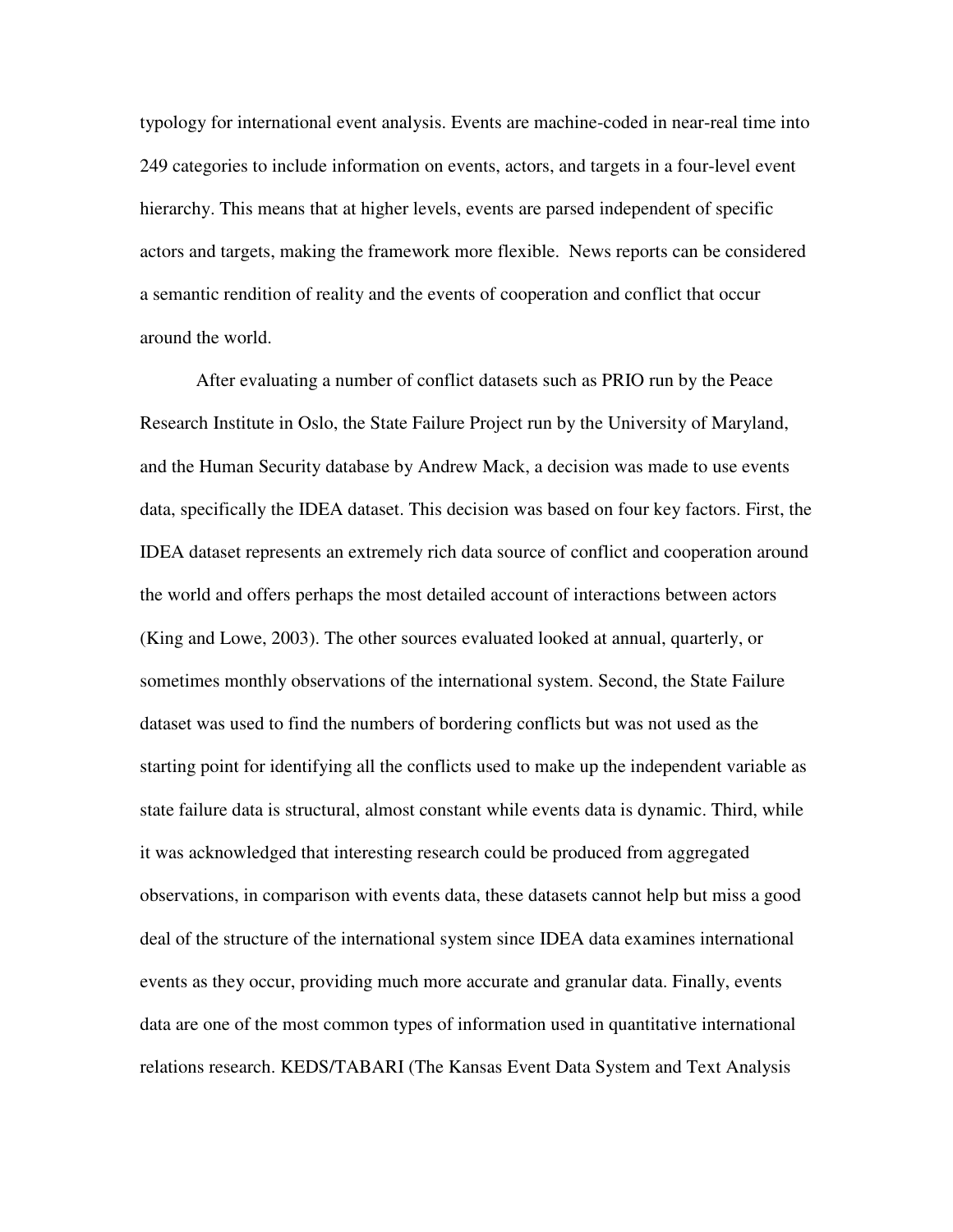By Augmented Replacement Instructions) is probably the most commonly used dataset in the field of international affairs in part because of its availability in the public domain. Like KEDS/TABARI, IDEA starts with a World Events Interaction Survey (WEIS) framework. Unlike KEDS/TABARI, however, IDEA builds on WEIS adding nearly 200 additional events. IDEA's parsing technology, the VRA Reader) is also different from the KEDS/TABARI, using full-syntax frame parsing, representing the next generation of parsing.

In terms of processing, news reports from Reuters and other sources are parsed by VRA Reader to gather relevant information by breaking up lead sentences to determine the codable event, source actors, and target actor. For example, here is a sentence with the source  $(S)$ , event  $(E)$ , and target  $(T)$ :

**Russia**<sup>S</sup> cut off economic aid<sup>E</sup> to  $\overline{\text{Estonia}}^T$  on Friday in what could be the first retaliation to a new Estonian citizenship law passed this week.

Reuters leads, in what is known as "the pyramid structure," are written to provide a summary of the news story. Thus, VRA Reader will specify the source (S) as Russia, economic aid as the event (E), and Estonia as the target (T). The event will be mapped to IDEA category 1931, "reduce or stop economic assistance," and record the termination of aid as the outcome of the interaction.

 In order to utilize event data in a statistical model, individual events need to be aggregated in a meaningful measure, with numerical codes rather than categorical data. This model will apply cooperation and conflict scaling called "base codes" from the 2002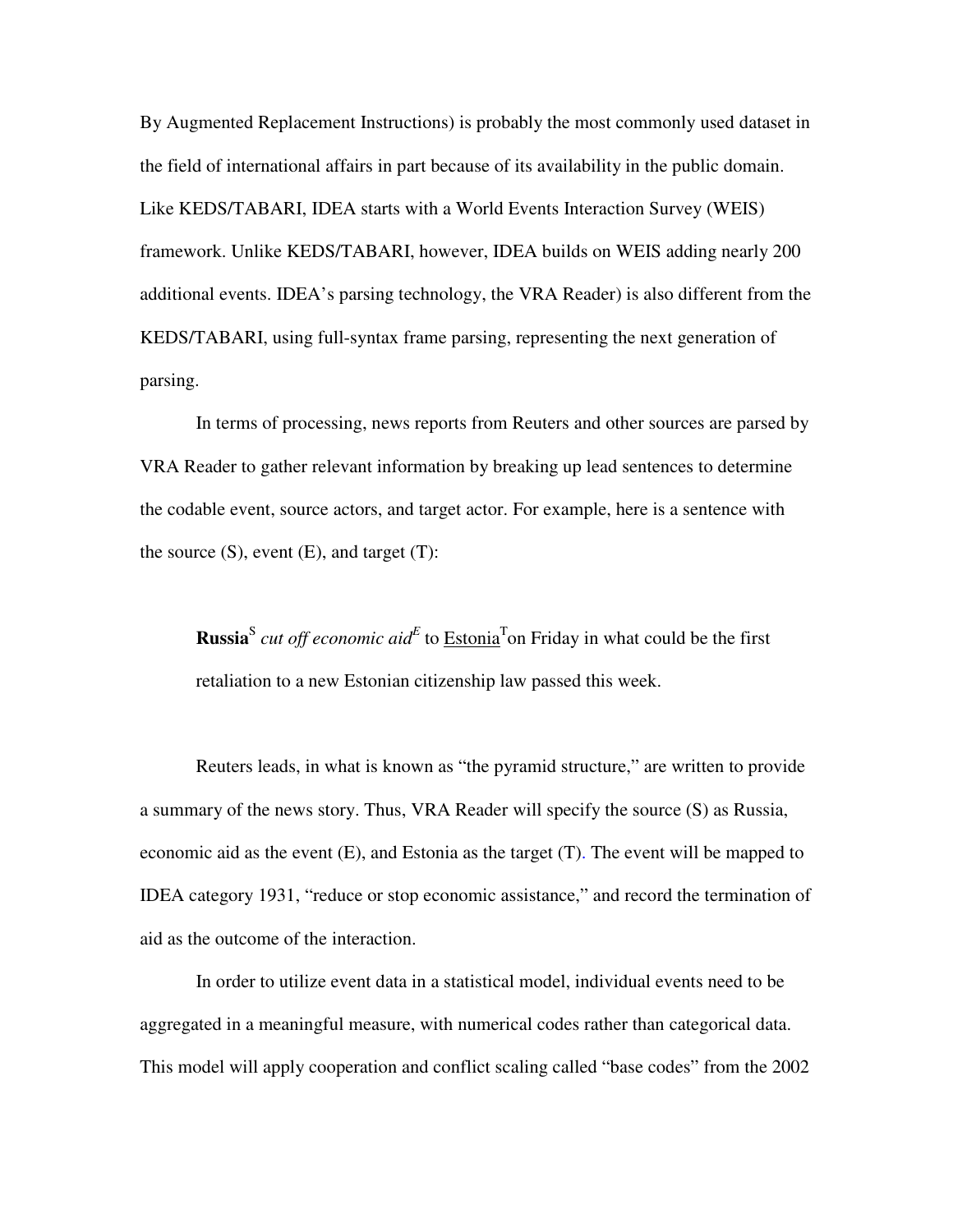IDEA Delphi Study. Virtual Research Associates (VRA), the developers of the IDEA protocol, assembled thirty-two academics and policy practitioners for the task of rating 114 events across five indicators: locus, affective character of the action, mechanism, and outcome of the action in terms of any associated physical injury and material damage (IDEA, 2005). The scaling that will be utilized in this model is from a sub-survey involving a smaller group of the expert panelists who formulated "base codes" that are the sum of four "base code indicators." The twenty point scale from -13 to 7 rates the overall level of conflict and cooperation for each event recorded between 1991 and 1999, then aggregated monthly into indices of conflict and cooperation.<sup>4</sup>

 In terms of reliability, King and Lowe (2003) rate the IDEA machine coding at 70% to 85% accurate in identifying events. In another study by Craig Jenkins et al. (2002), events in the *World Handbook* derived from the IDEA dataset were found to have a 50% to 80% recall rate, no false positives, and a 3% false negative rate. Scaling reliability is determined by the degree of agreement among the panelists for the events they considered (Zaninovich, 1963). The base codes were unanimously agreed upon.

Some challenges in using events data include duplication, with small differences in grammar, causing "near duplicates." World news is also disproportionately concentrated on Western countries, or large developing countries such as India, China, and Mexico.

 4 Visit http://vranet.com/IDEAHistograms/IDEAScaleSurvey.htm for complete IDEA event codes and scaling.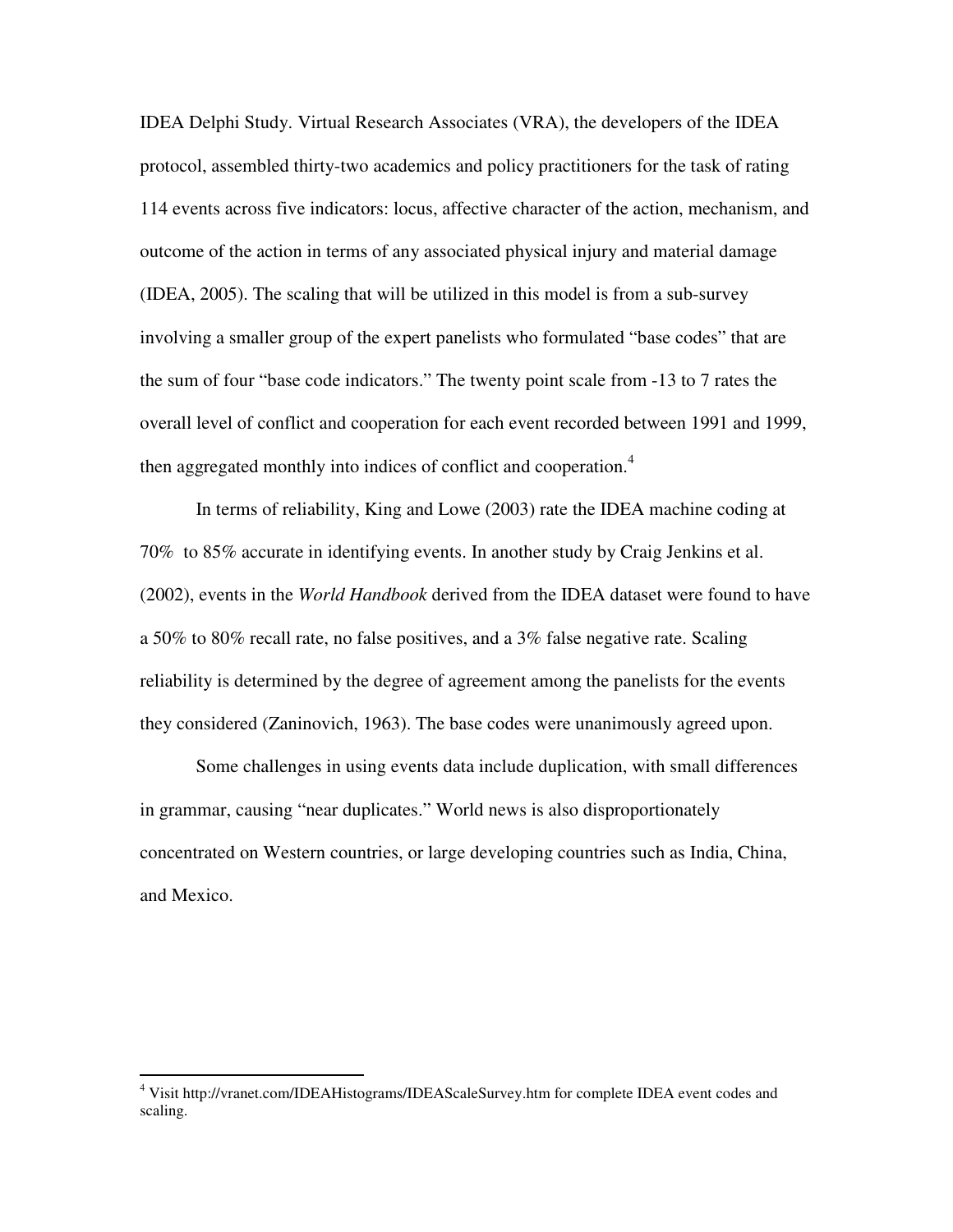Independent Variables

 The first variable measures disaster severity and represents Hypothesis 1. The impact of a natural disaster in an area is felt in the effects primarily on inhabitants and thus disaster impact is expressed as the sum of injuries, affected, killed, and homeless. Disasters during the time period of 1991-1999 are included, along with their locations in space and time. This figure is then aggregated in a given month for a given country. The data is derived from the *EM-DAT International Disaster Database* maintained by the Centre for Research on the Epidemiology of Disasters (CRED) in cooperation with the United States Office for Foreign Disaster Assistance (OFDA). A disaster is included in the database if it meets one of the following criteria: ten or more deaths, 2000 affected for droughts and famines or 100 for other disasters, government disaster declaration, or plea for international assistance.

While CRED statistics are one of the most widely cited in disaster-related research, they come with specific limitations. The quality of the disaster data is only as good as the reporting system. Currently, there exists a lack of generally accepted standards of disaster reporting, collection methodologies, and definitions. Inaccurate estimations of number killed and affected, unreported injuries and deaths, poor monitoring of vital statistics in pre-disaster environments, and deliberate understatements or exaggeration of casualties by governments are a few of the problems with reporting. Moreover, in EM-DAT, not all 2524 records have complete information, with some disasters missing data, indicated by zeros for both number affected and number killed (Guha-Sapir and Below, ND). The degree of completion varies mainly with the country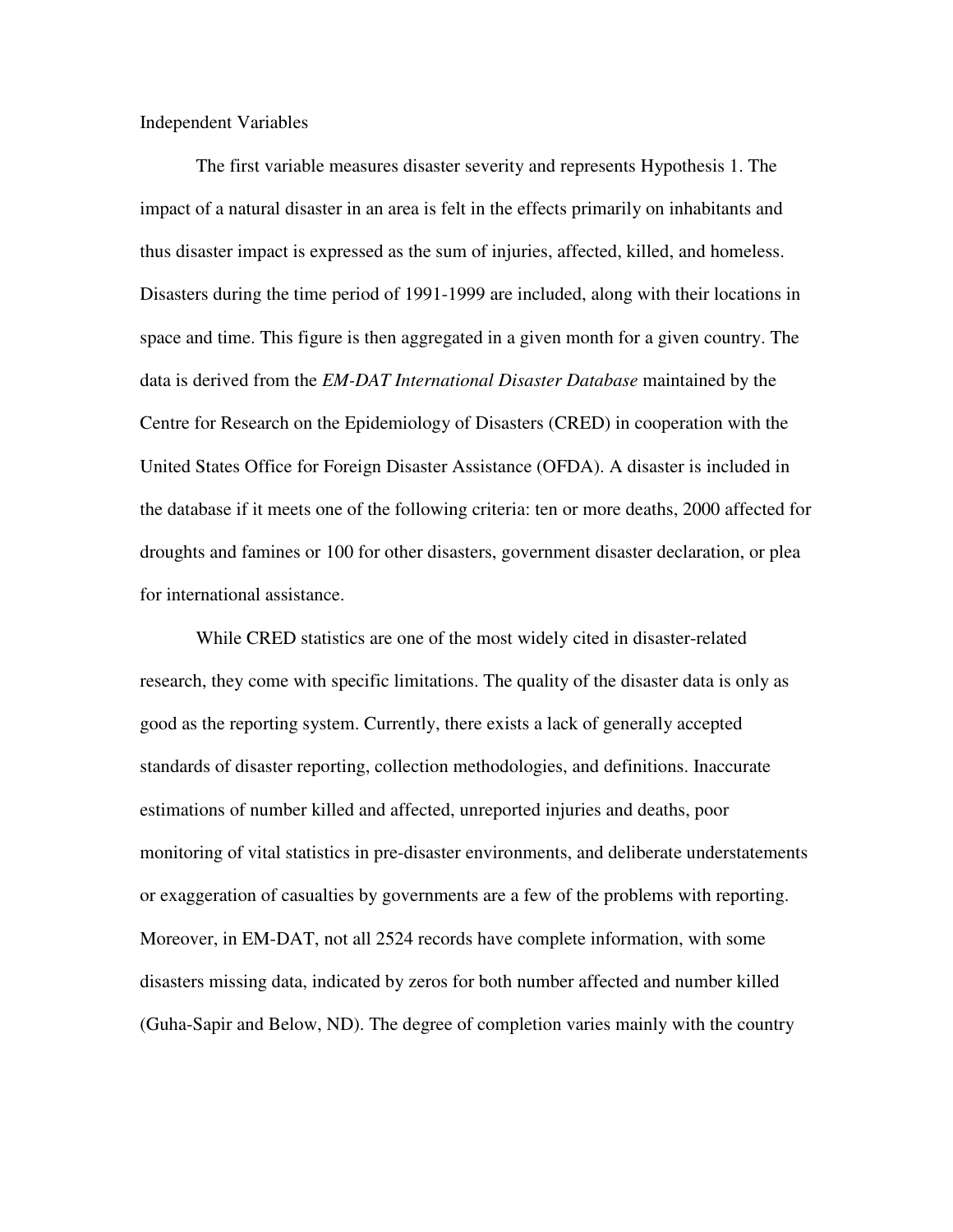of occurrence, with developing country disaster records less accurate than those of developed countries, causing structural regional differences in the numbers reported.

Dates can also be a source of ambiguity with inaccurate declared dates for slow onset disasters such as famines, which are often indeterminable. Furthermore, the timing of reporting can be problematic as not all disaster-related deaths or injuries occur immediately after the disaster strikes and the risk of morbidity and other health problems may remain high if hazard risk persists, influencing calculations of disaster severity.

In terms of disaster aggregation in EM-DAT, in some cases, multiple separate events are aggregated into one single record and classification problems occur with the assignment of disaster types. For example, a landslide may be triggered by a flood but categorized as a single landslide. In addition, extreme events that take only a few lives and affect local economies may go unreported.

An overview of the analyzed data and the number of available records for different selection criteria is given in Table 2.

| <b>Subset of total dataset</b>            | <b>Number of</b> | <b>Universe</b>      |
|-------------------------------------------|------------------|----------------------|
|                                           | records          | <b>Proportions</b>   |
|                                           |                  | (Sample              |
|                                           |                  | <b>Proportions</b> ) |
| All natural disasters in EM-DAT 1991-1999 | 2524             | 100                  |
| Drought                                   | 141              | 5.59                 |
| Earthquake                                | 220              | 8.72                 |
| Epidemic                                  | 331              | 13.11                |
| Extreme temperature                       | 81               | 3.21                 |
| Famine                                    | 44               | 1.74                 |
| Flood                                     | 743              | 29.44                |
| Insect infestation                        | 11               | 0.44                 |
| Slides                                    | 144              | 5.71                 |
| Volcano                                   | 50               | 1.98                 |
| Wave/Surge                                | 10               | 0.40                 |
| Wildfires                                 | 96               | 3.80                 |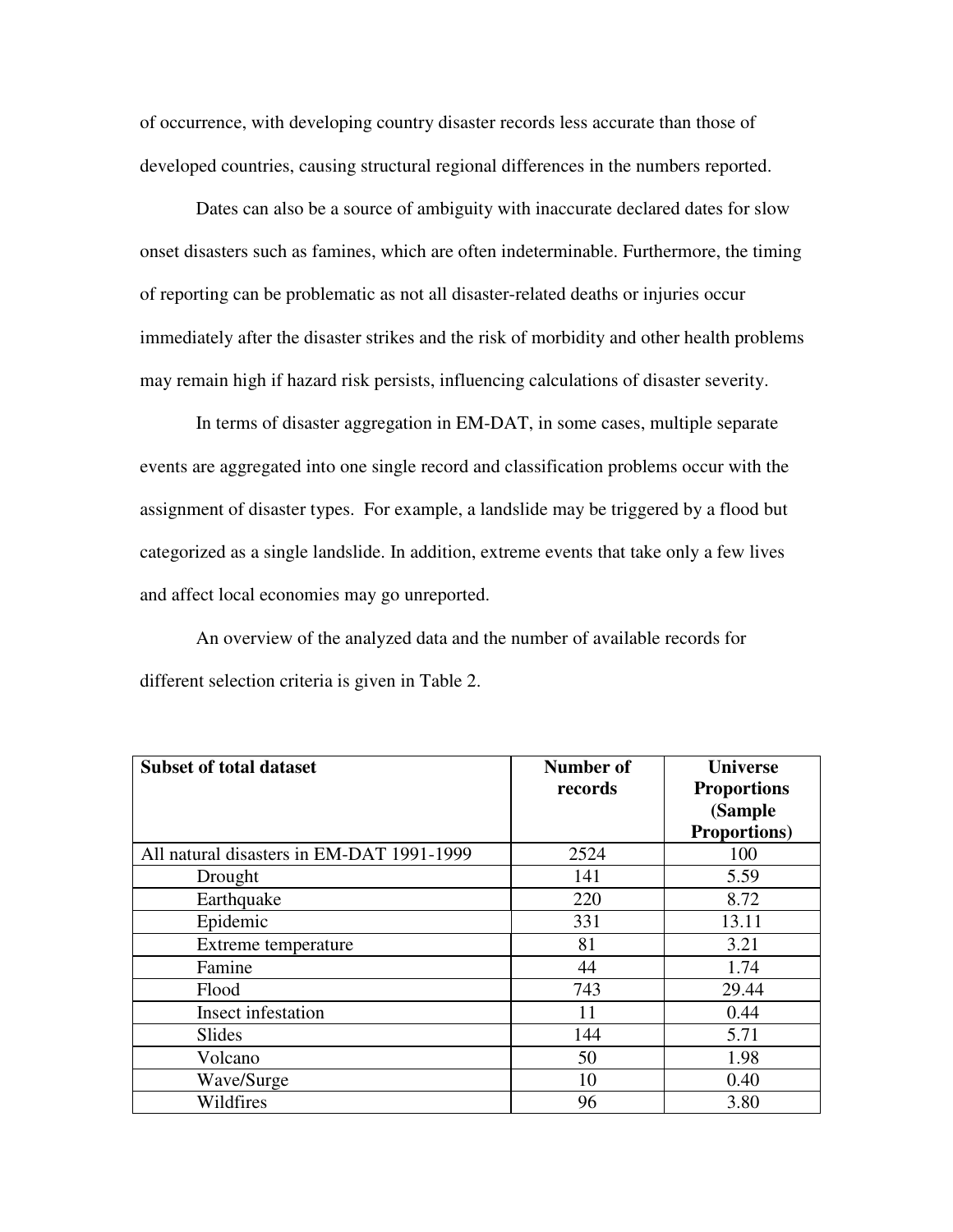| <b>Subset of total dataset</b>                         | Number of<br>records | <b>Universe</b><br><b>Proportions</b><br>(Sample |  |
|--------------------------------------------------------|----------------------|--------------------------------------------------|--|
|                                                        |                      | <b>Proportions</b> )                             |  |
| Windstorm                                              | 649                  | 25.71                                            |  |
| Non-country set data removed                           | 620                  | 24.56                                            |  |
| Total dataset                                          | 1900                 | 75.28                                            |  |
| Records with number of deaths reported $(>0)$          | 1356                 | 53.72 (71.37)                                    |  |
| Records of total affected reported $(>0)$ <sup>5</sup> | 1376                 | 54.52 (72.42)                                    |  |
| Records with both deaths or total affected             | 1791                 | 70.96 (94.26)                                    |  |
| reported (at least one $>0$ )                          |                      |                                                  |  |

**Table 2. Overview of Disaster Data by Type and Availability of Records.**

Table 2 shows that 27.6% of the total dataset (after the removal of non-relevant country data) lacking reports of figures of total affected. In terms of misleading values because of underreporting, the absence of affected data is quantitatively the same as a partial absence of data (Brooks and Adger, ND). If this analysis is applied to CRED data prior to 1990 for countries associated with no missing data, this produces a very small country set that is of little value. Post-1990 data, however, shows that events that are associated with high mortality and severe impacts contain estimates of numbers killed as reasonable levels of estimated records of affected. Therefore, it is believed that the treatment of missing entries as zeros is unlikely to misrepresent disaster events, and although the total number of analyzed events is smaller than the original database, it is believed to form a representative sample.

<sup>-</sup> $<sup>5</sup>$  "Total Affected" is defined by CRED as the sum of number injured, affected, and homeless.</sup> Records of the "Total Number Affected" are calculated as the total number of records minus events with a zero for total number of affected. A zero for affected is not valid as an event is not a disaster if no one is affected.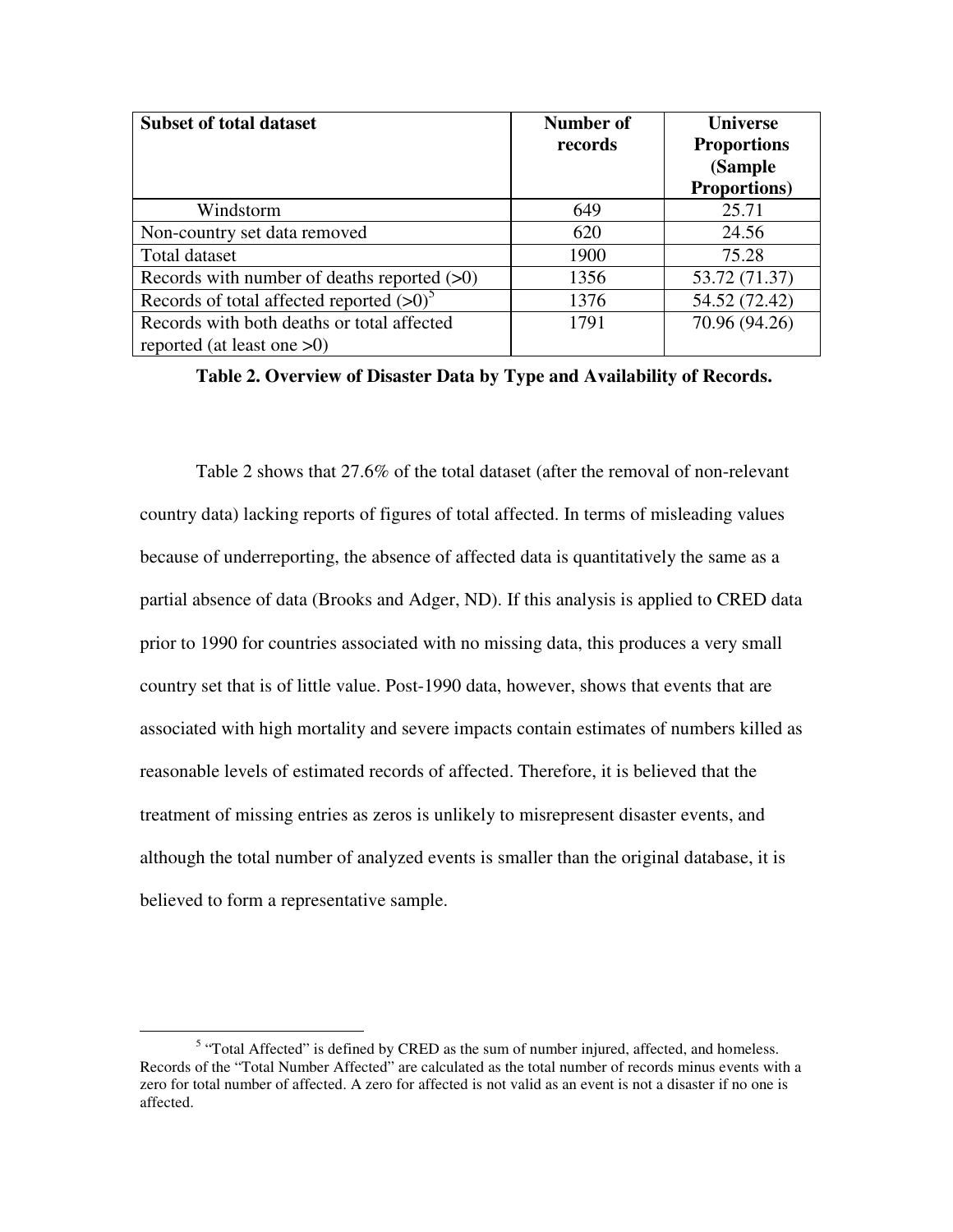# Control Variables

 $\overline{a}$ 

 For all the intervening variables, the country year serves as the unit of analysis, with one record for each country that exists for each year during the period 1991-1999.

 Hypothesis Two is represented by a scoring of "previous upheaval" from the State Failure Task Force problem set (State Failure Task Force, 2005). It indicates whether or not a country has experienced any state failure in the previous fifteen years. It is calculated as a sum of such previous events.

Hypothesis Three is represented by two variables: the number of bordering states experiencing major violent internal conflicts, and number of bordering states experiencing major armed conflict of any kind, factored together (0.99 correlation). The data comes from Monty Marshall at the Center for International Development and Conflict Management (CIDCM), University of Maryland in the State Failure Task Force problem set.

Hypothesis Four involves levels of democracy and freedom using the political rights and civil liberty indices from Freedom House (2005), factored together (0.87 correlation). Finally, four variables gauge the state of development in Hypothesis Five: annual Gross Domestic Product (GDP) per capita, trade as a percentage of GDP, population (log transformation), and infant mortality. The first two variables come from the World Bank's World Development Indicators (2001) and the latter from the United Nations' World Population Prospects 1950-2050 (1996)*.*

 Table 3 contains a summary of the variables used in this study and their descriptive statistics: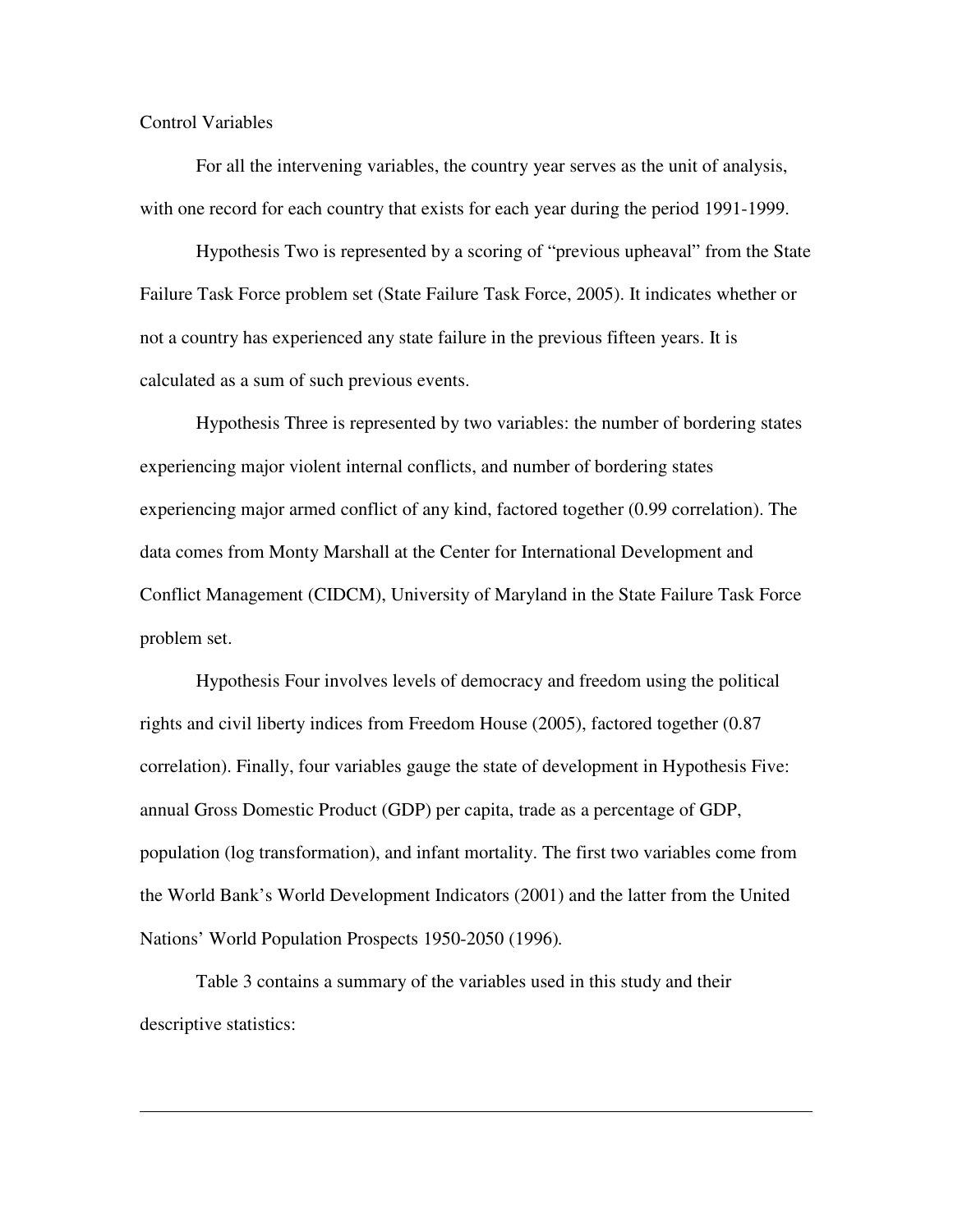| <b>Variable</b>                                         | What the variable measures                                                                             | Data sources            |  |  |  |
|---------------------------------------------------------|--------------------------------------------------------------------------------------------------------|-------------------------|--|--|--|
|                                                         |                                                                                                        |                         |  |  |  |
| <b>Dependent variable</b><br><b>Integrated Data for</b> |                                                                                                        |                         |  |  |  |
| Conflict                                                | Mass conflict measured on a 20-point conflict-                                                         |                         |  |  |  |
|                                                         | cooperation scale                                                                                      |                         |  |  |  |
|                                                         |                                                                                                        | (IDEA)                  |  |  |  |
| <b>Independent variables</b>                            |                                                                                                        |                         |  |  |  |
| Number killed                                           | Count of the number of people confirmed as dead                                                        | Centre for              |  |  |  |
|                                                         | and persons missing and presumed dead in a                                                             | Research on the         |  |  |  |
|                                                         | disaster. A measure of disaster severity                                                               | Epidemiology of         |  |  |  |
|                                                         |                                                                                                        | Disasters (CRED)        |  |  |  |
| Number injured                                          | Count of the number of people suffering from                                                           | Centre for              |  |  |  |
|                                                         | physical injuries, trauma or an illness requiring                                                      | Research on the         |  |  |  |
|                                                         | medical treatment as a direct result of a disaster.                                                    | Epidemiology of         |  |  |  |
|                                                         |                                                                                                        | Disasters (CRED)        |  |  |  |
|                                                         |                                                                                                        |                         |  |  |  |
| Number affected                                         | Count of the number of people requiring                                                                | Centre for              |  |  |  |
|                                                         | immediate assistance during a period of                                                                | Research on the         |  |  |  |
|                                                         | emergency, i.e. requiring basic survival needs                                                         | Epidemiology of         |  |  |  |
|                                                         | such as food, water, shelter, sanitation and                                                           | Disasters (CRED)        |  |  |  |
|                                                         | immediate medical assistance. A measure of                                                             |                         |  |  |  |
|                                                         | disaster severity.                                                                                     |                         |  |  |  |
| Number homeless                                         | Count of the number of people needing immediate                                                        | Centre for              |  |  |  |
|                                                         | assistance in the form of shelter after a disaster.                                                    | Research on the         |  |  |  |
|                                                         | A measure of disaster severity.                                                                        | Epidemiology of         |  |  |  |
|                                                         |                                                                                                        | Disasters (CRED)        |  |  |  |
| <b>Intervening variables</b>                            |                                                                                                        |                         |  |  |  |
|                                                         |                                                                                                        |                         |  |  |  |
| Previous upheaval                                       | Indicates whether or not a country has                                                                 | <b>State Failure</b>    |  |  |  |
|                                                         | experienced any state failure in the previous 15                                                       | Project                 |  |  |  |
|                                                         | years.                                                                                                 | <b>State Failure</b>    |  |  |  |
| Bordering civil<br>conflicts                            | The number of bordering states with major violent<br>internal conflict; The number of bordering states |                         |  |  |  |
|                                                         |                                                                                                        | Project                 |  |  |  |
| <b>Political Rights</b>                                 | with any type of major-armed conflict.<br>Measures of political rights and civil liberty from          | Freedom House           |  |  |  |
| and Civil Liberties                                     | Freedom House.                                                                                         |                         |  |  |  |
| GDP per Capita                                          | Real gross domestic product per capita, measured                                                       | World Bank              |  |  |  |
|                                                         | in current international terms. Measures country                                                       | World                   |  |  |  |
|                                                         | carrying capacity and stability.                                                                       | Development             |  |  |  |
|                                                         |                                                                                                        | Indicators (WDI)        |  |  |  |
| Trade as a                                              | Exports plus imports divided by gross domestic                                                         | <b>World Bank</b>       |  |  |  |
| Percentage of                                           | product. Measures trade openness and a country's                                                       | World                   |  |  |  |
| <b>GDP</b>                                              | level of development.                                                                                  | Development             |  |  |  |
|                                                         |                                                                                                        | Indicators (WDI)        |  |  |  |
| Population (log                                         | Country population                                                                                     | United Nations'         |  |  |  |
| transformation)                                         |                                                                                                        | <b>World Population</b> |  |  |  |
|                                                         |                                                                                                        | Prospects 1950-         |  |  |  |
|                                                         |                                                                                                        | 2050                    |  |  |  |
| <b>Infant Mortality</b>                                 | Number of deaths of infants under one year of age                                                      | United Nations'         |  |  |  |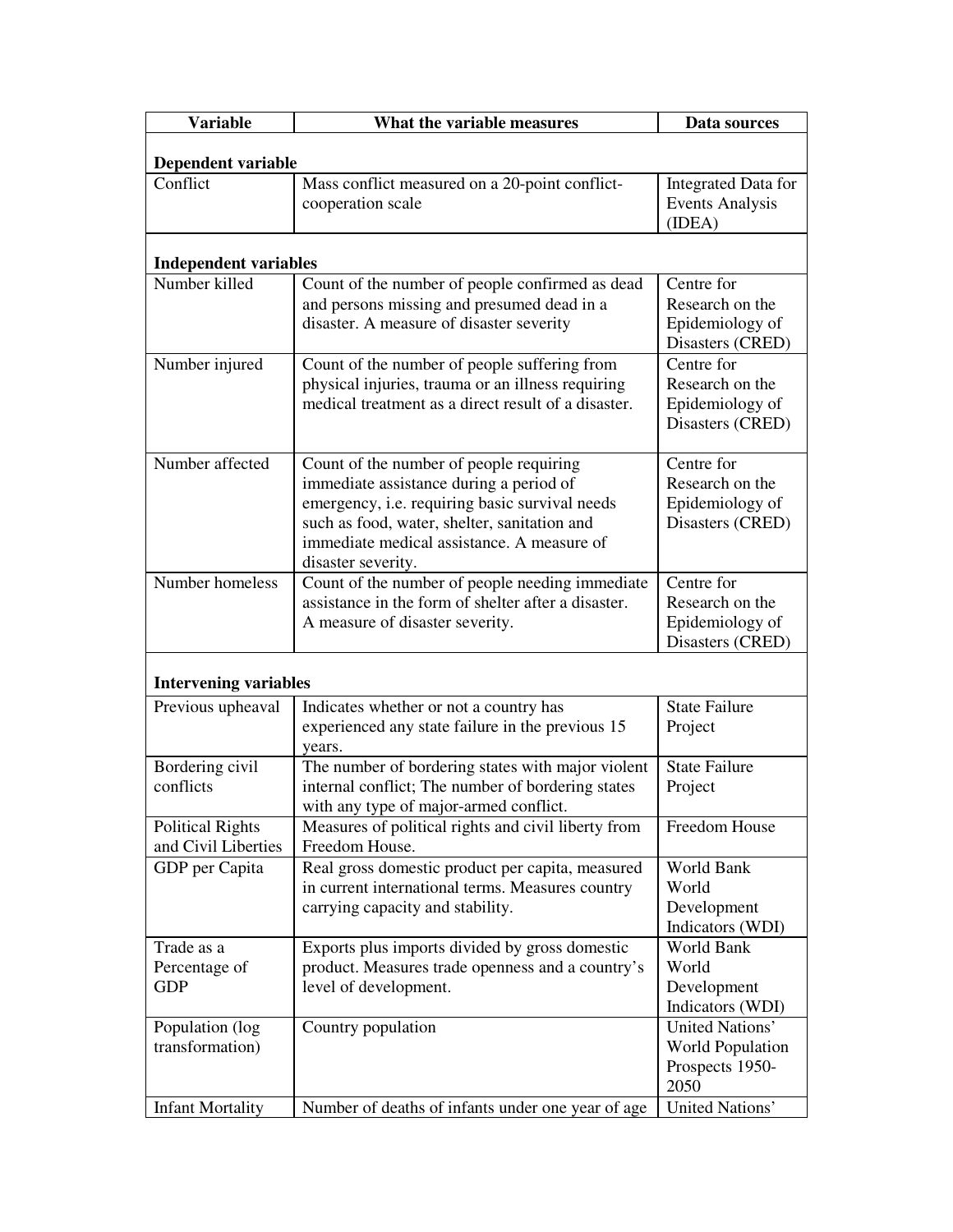| <b>Variable</b> | What the variable measures                       | Data sources            |
|-----------------|--------------------------------------------------|-------------------------|
|                 | per 1,000 live births, logged and normalized. A  | <b>World Population</b> |
|                 | sensitive indicator of the quality of life for a | Prospects 1950-         |
|                 | country's general population.                    | 2050                    |
|                 |                                                  |                         |

 **Table 3**. **Summary of Variables and Their Sources.** 

Table 4 displays the dependant and independent variables and their descriptive

statistics.

| <b>Variable</b>            | <b>Mean</b> | <b>Minimum</b> | <b>First</b> | <b>Third</b> | <b>Maximum</b> |
|----------------------------|-------------|----------------|--------------|--------------|----------------|
|                            |             |                | Quartile     | Quartile     |                |
| Conflict                   | 0.4065      | $-13.0$        | $-0.3119$    | 1.4889       | 7.0            |
| <b>Total Affected</b>      | 10170.0     | $\theta$       | $\theta$     | 785.5        | 1270000.0      |
| Population                 | $4.562e+07$ | $6.940e+05$    | $4.566e+06$  | $3.518e+07$  | $1.215e+09$    |
| Political and Civil        | 3.626       | 1.0            | 2.0          | 5.0          | 7.0            |
| Rights                     |             |                |              |              |                |
| GDP Per Capita             | 4572.6      | 305.7          | 1232.2       | 5651.4       | 20862.3        |
| <b>Infant Mortality</b>    | 46.98       | 4.30           | 14.50        | 72.90        | 149.00         |
| <b>Bordering Conflicts</b> | 1.260       | $\theta$       | 0            | 2.0          | 6.0            |
| Previous Upheaval          | 7.978       | 0.0            | 0.0          | 11.0         | 58.0           |
| Trade as a Percentage      | 69.43       | 13.75          | 43.38        | 86.41        | 227.93         |
| of GDP                     |             |                |              |              |                |

 **Table 4. Independent and Dependant Variables and Their Descriptive Statistics.** 

# **5. Analysis**

 Empirical quantitative tools will be used. A multivariate linear regression model is chosen as statistical method, and multiple imputation of missing data. Multivariate linear regression allows the fitting of a single model while taking into consideration the (usually positive) impact of other socio-economic and political variables on conflict. The Statistical Package for the Social Sciences (SPSS version 13.0) will be used to analyze the relationship between the independent variable and dependant variable.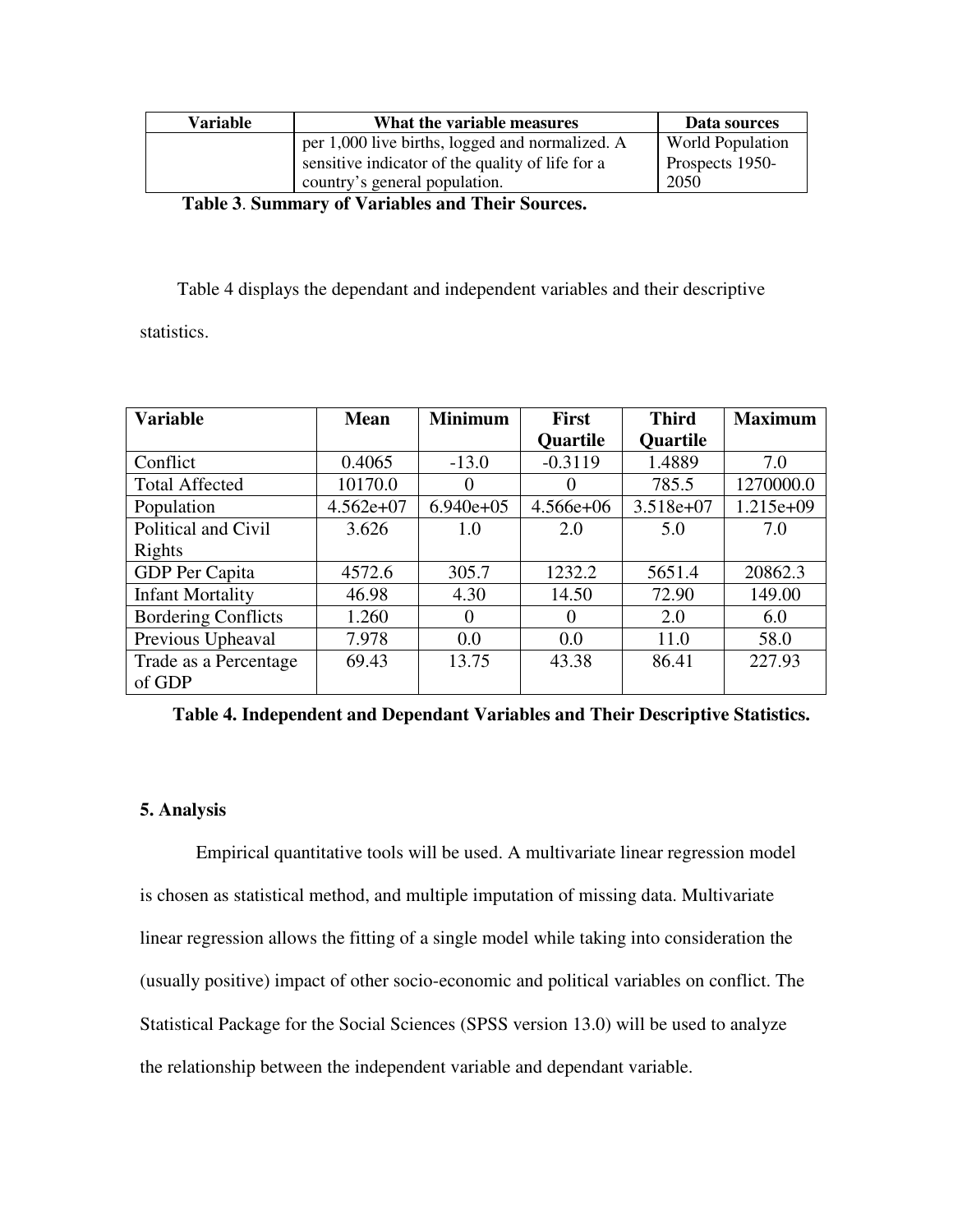One year before a given disaster captures a country's prior level of conflict and other respective indicators. The decay function is calculated by averaging the weighted disaster values according to the days from the "event data" date. The follow weighting is applied,

$$
exp(-(DE\text{-}DD)/300)
$$
 if  $(DE\text{-}DD) > 100$  and  $< 365$ 

where, DE is the date of the event data and DD is the date of the disaster. This exponential function is also referred to as the "memory decay" function.

## Empirical Results

 Table 6 tests the effect of natural disasters on conflict propensity in a model containing the most important control variables for all countries in the study. The results clearly support a hypothesis that natural disasters increase the risk of conflict on a global basis. An increase in the severity of a natural disaster by 100 persons affected is associated with an increased likelihood of conflict of around 2.31%, supporting Hypothesis 1 that the greater the severity of the disaster, the greater the potential for conflict.

The results also suggest that the larger the number of survivors, the greater the grievance and potential for conflict. The variable "Total Disaster Affected" is an aggregation of levels of affected, killed, injured, and homeless, where the number killed represents only 0.03% of the total affected. Affected represents 95.7 %, while homeless represents 4.2%. This could be due to missing data on injured, homeless, and killed but reconfirms real world scenarios where disaster casualty reporting contains figures with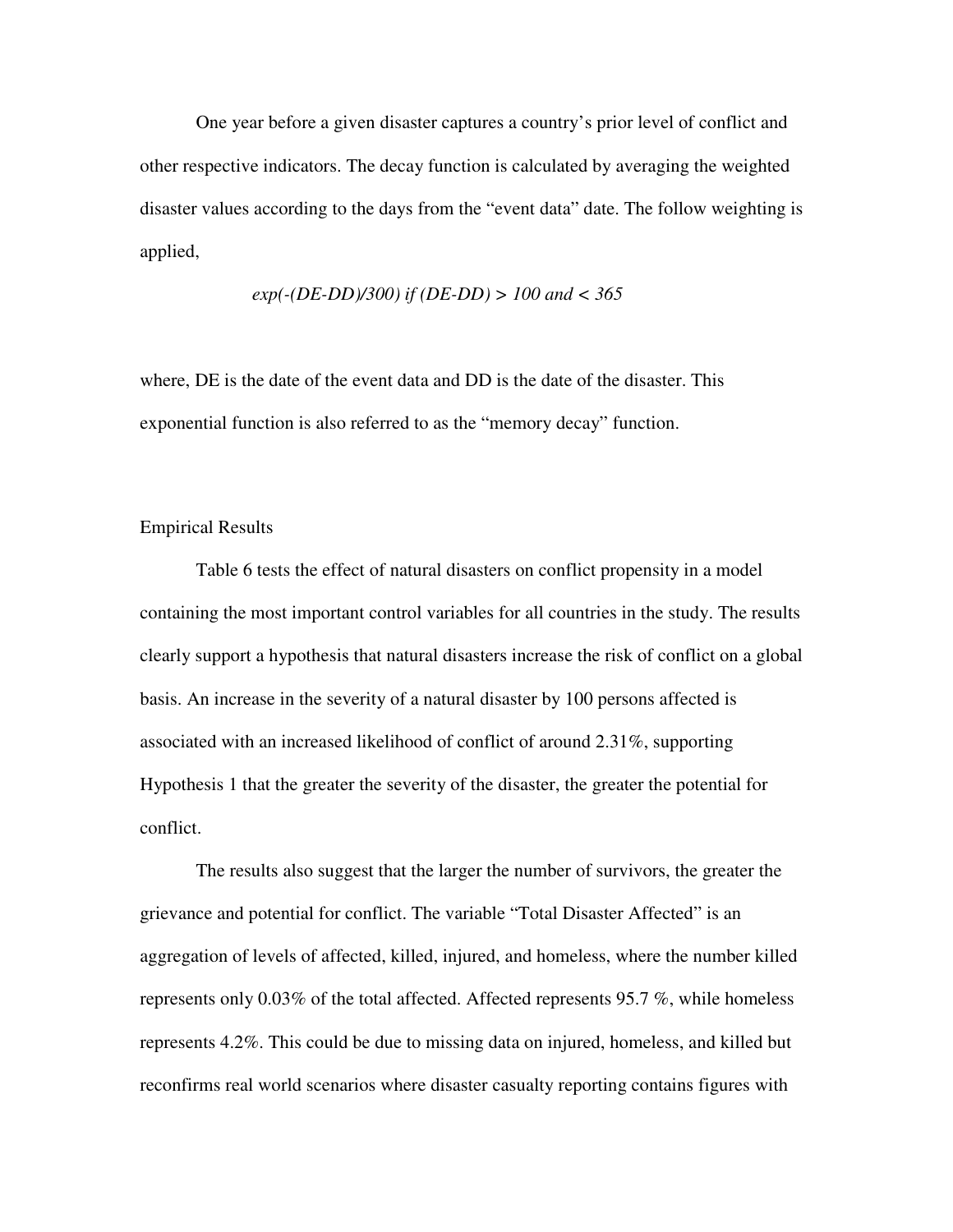high numbers of affected.

| <b>Explanatory Variables</b>                        | Model 1<br><b>All Countries and Dependencies</b> |                          |                         |  |
|-----------------------------------------------------|--------------------------------------------------|--------------------------|-------------------------|--|
|                                                     | Coefficient                                      | <b>Standard</b><br>Error | $p$ -value <sup>a</sup> |  |
| Total<br><b>Disaster Affected</b>                   | $-0.023$                                         | 0.008722                 | 0.0081                  |  |
| <b>Control Variables</b>                            |                                                  |                          |                         |  |
| Total<br>Population (log)                           | 0.161                                            | 0.01641                  | $< 2.00e-16$            |  |
| <b>GDP</b> Per Capita                               | 9.71e-06                                         | 5.290e-06                | 0.0664                  |  |
| Trade as Percentage of<br><b>GDP</b>                | 0.004361                                         | 0.0005874                | $1.20e-13$              |  |
| Political and Civil<br>Rights                       | $-0.1294$                                        | 0.01353                  | $< 2.00e-16$            |  |
| <b>Infant Mortality</b>                             | $-0.005519$                                      | 0.0006877                | 1.11E-15                |  |
| <b>Bordering Conflicts</b>                          | $-0.03365$                                       | 0.01588                  | 0.0341                  |  |
| Previous Upheaval                                   | $-0.02099$                                       | 0.001316                 | $< 2.00e-16$            |  |
|                                                     |                                                  |                          |                         |  |
| Constant                                            | $-1.496$                                         | 0.293                    | 3.34e-07                |  |
| N                                                   | 11365                                            |                          |                         |  |
| Pseudo $R^2$                                        | 0.1059                                           |                          |                         |  |
| Effects that are significant at 0.05 level in bold. |                                                  |                          |                         |  |

**Table 5. Risk of Conflict by Natural Disasters, 1991-1999 (Global Model)** 

As expected, level of development as measured by the infant mortality rate, trade as a percentage of GDP, and population (log transformation) is strongly significant to conflict/cooperation levels in the global model, consistent with previous studies using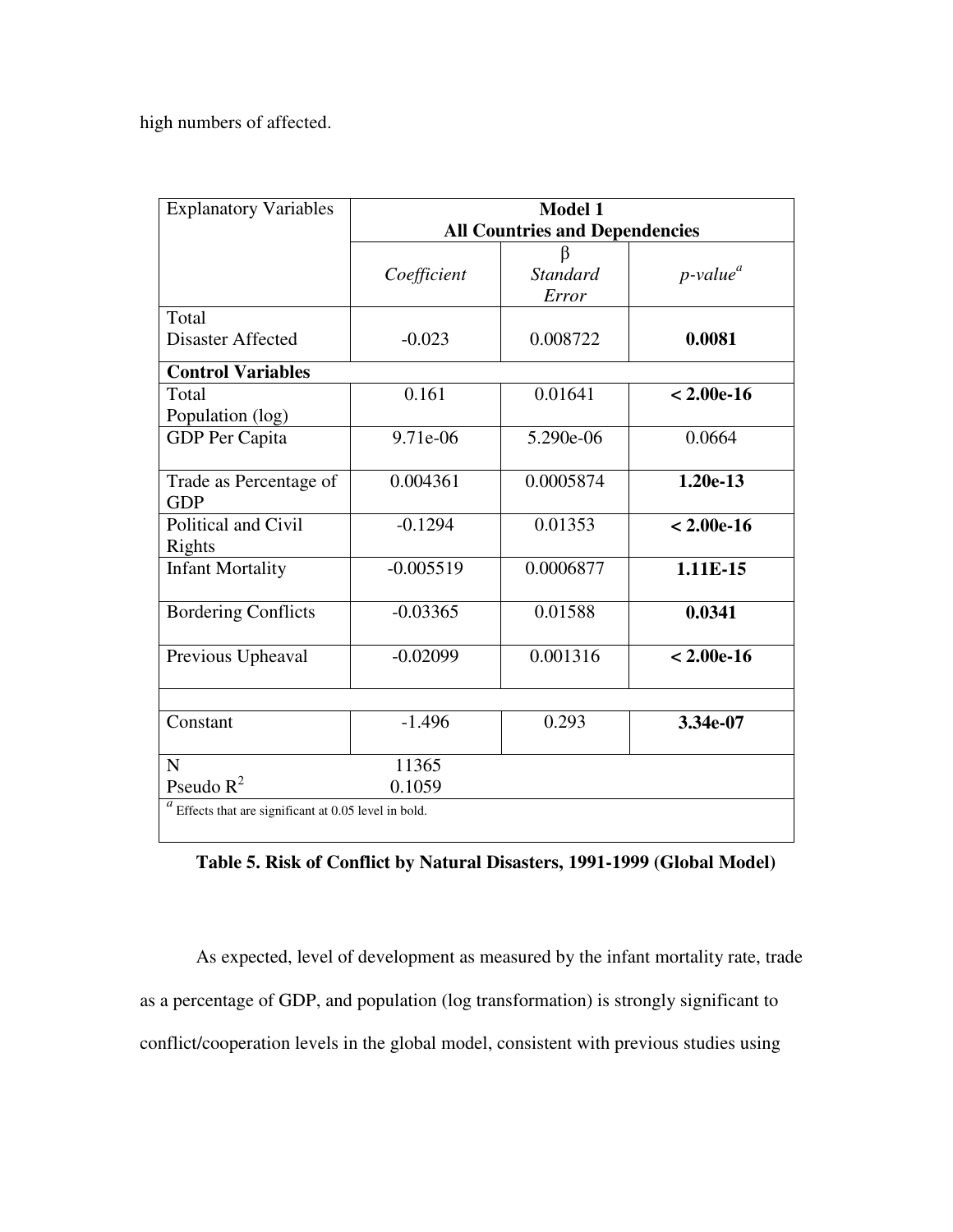economic indicators of development. GDP per capita, however, is not found to be statistically significant.

Levels of democracy measured by political rights and civil liberties also seem to matter for conflict in a pattern consistent with previous studies. Furthermore, previous upheaval is statistically very significant to conflict, and bordering conflicts are also associated with conflict propensity.

### How Do Natural Disasters Matter?

If natural disasters increase the likelihood of conflict, can something be said about how and why they matter? In order to predict when a natural disaster may lead to conflict, it is important to look at the interaction between natural disasters and conflict and a number of social, economic, and political variables that also influence conflict outcomes.

The Appendix contains the results of analysis of the effects of the intervening variables, comparing groups with high levels in a variable with the rest of the cases. In essence, the variation on the outcome variable is determined by the causal combination of the interacting independent variables.

Hypothesis 2 – stating that nations with preexisting conflicts are more likely to experience post-disaster conflict – is found to be correct, with countries with high numbers of previous conflict, suffering greater propensity for post-disaster conflict. As expected, democracy also has a significant effect on conflict outcomes, with more democratic states less likely to experience post-disaster unrest (Hypothesis 3).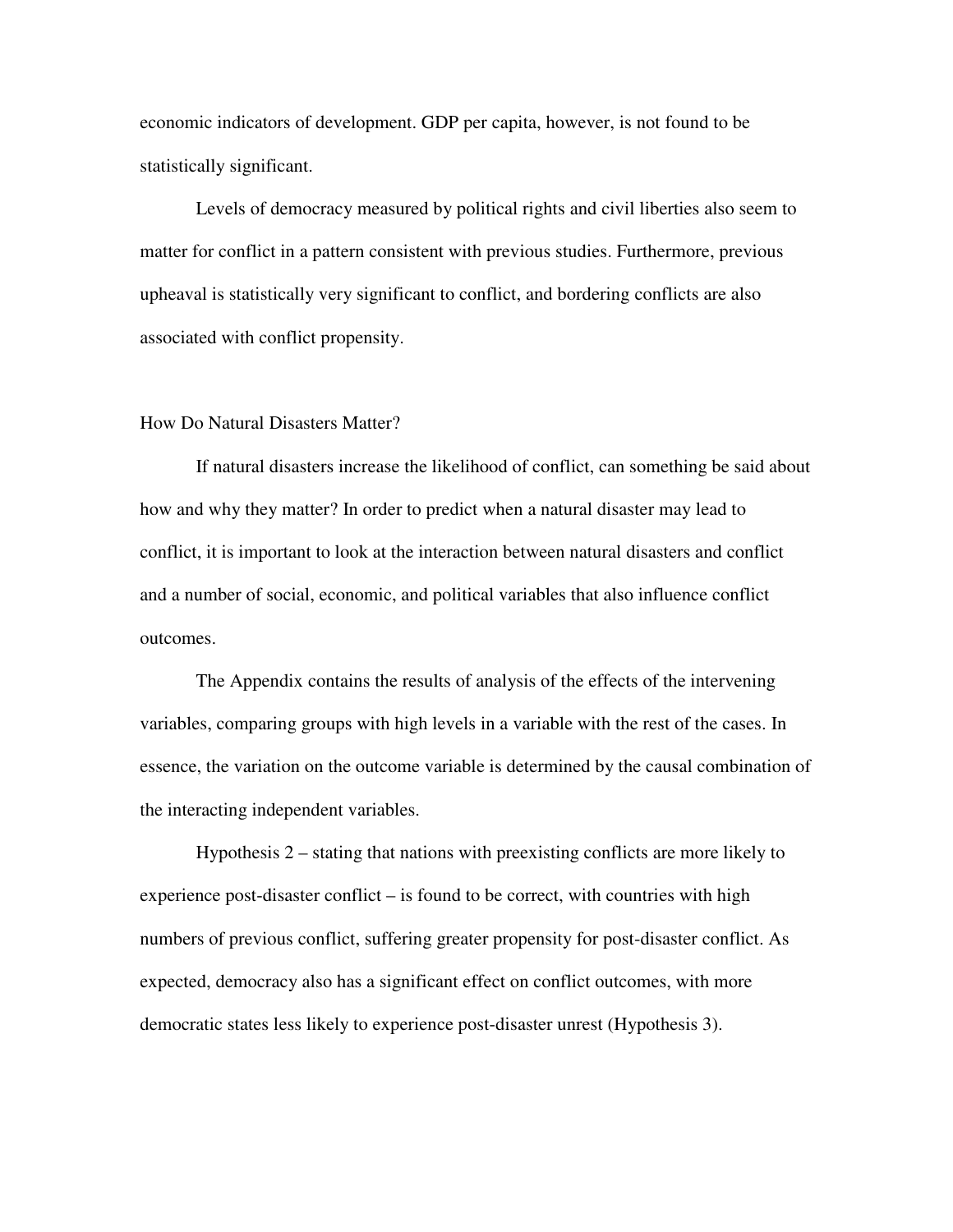In terms of levels of development, all by one indicator showed that less developed nations are more likely to experience conflict (Hypothesis 4). The greater the level of income and trade, the lower the level of conflict. Countries with high levels of infant mortality are especially prone to post-disaster conflict. The population variable is found to actually lower levels of conflict, with bigger countries experiencing less conflict. This could be a function of the disaster and conflict data that is aggregated at the national level, such that the effect of a disaster is diffused in countries with larger populations.

Interestingly, Hypothesis 5 which posits that countries with bordering conflicts are more likely to experience post-disaster conflict is not upheld. Table 6 presents the results of the five hypotheses tested:

| <b>Hypotheses</b>                                                                                                                         | Results       |
|-------------------------------------------------------------------------------------------------------------------------------------------|---------------|
| Natural disasters exacerbate problems which people face on a daily<br>basis, heightening conditions for conflict                          | Supported     |
| (1) The greater the level of severity of a disaster, the greater the<br>grievance and potential for conflict                              | Supported     |
| (2) States with preexisting conflicts are more likely to experience post-<br>disaster conflict.                                           | Supported     |
| (3) Countries with bordering states experiencing major violent internal<br>conflicts are more likely to experience post-disaster conflict | Not Supported |
| (4) The higher the levels of democracy, the less likelihood of conflict                                                                   | Supported     |
| (5) Developing nations are more likely to experience post-disaster<br>instability than developed nations                                  | Supported     |

### **Table 6. Conclusion of Hypothesis Testing**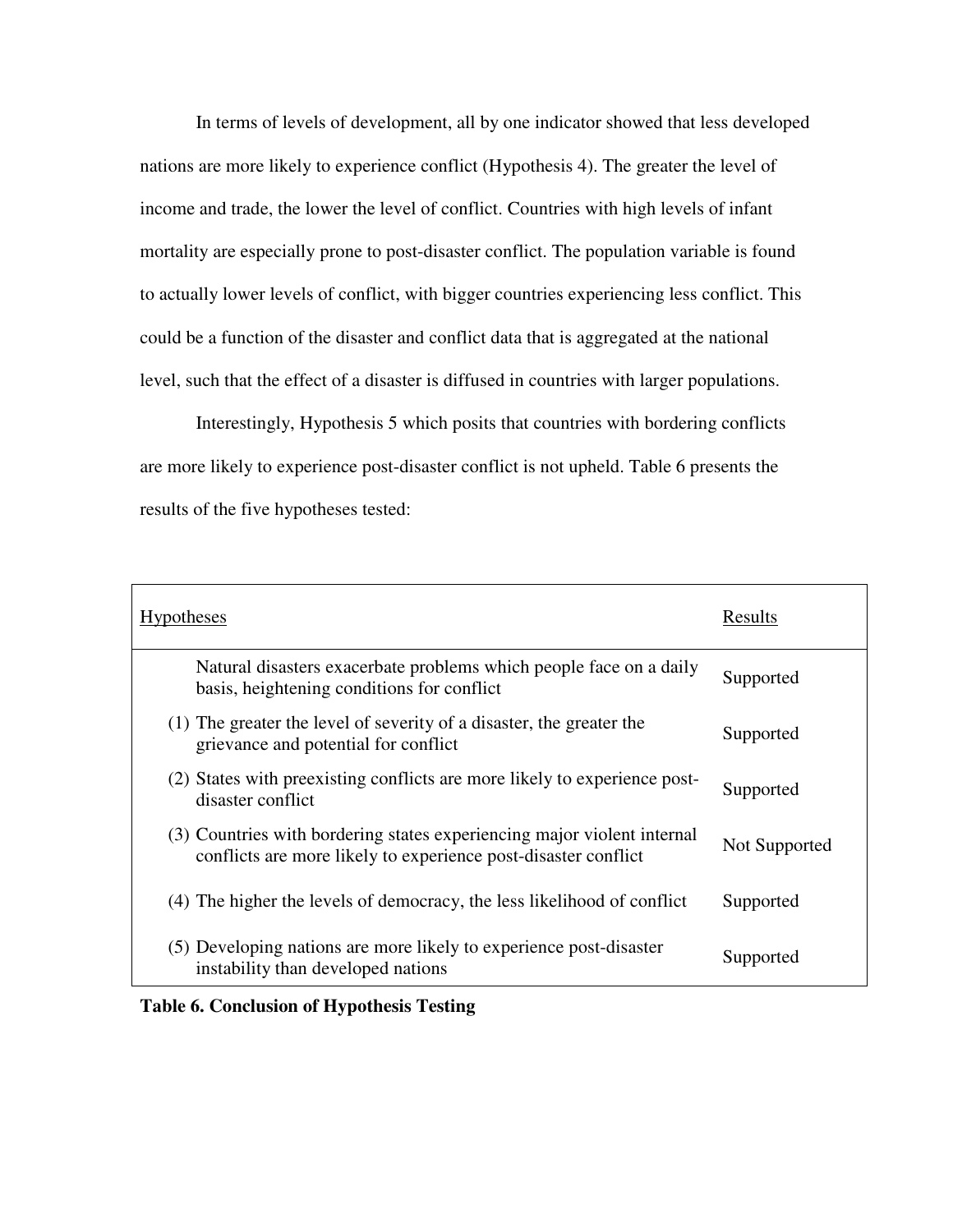Limitations

 $\overline{a}$ 

The calculated changes represent the outcome of many processes, some that can be modeled and some that cannot. In modeling the relationship between natural disasters and conflict, this study has mainly concerned itself with the direct consequences of disasters and not with the indirect consequences such as the growth of grievances, identity formation, the development of vulnerabilities, and environmental scarcity. Such factors are difficult to accurately operationalize, and the data are very incomplete. In terms of disaster impacts, the variables employed were primarily those that affected people, omitting figures of damage and aid contribution which, if complete and accurate, can often be sensitive proxies of disaster severity. This analysis is also limited to effects of natural disasters on aggregations of individuals not on the individuals themselves and their psychological state, which can be an important factor in the development of conflict.

Due to problems of data availability, some problems of missing value cases could not have been overcome. While the disaster database used in this study has also been criticized for its reliability, nonetheless, it is one of the most complete and reports the highest total figures for affected compared with other leading private databases in studies by Debarati Guha-Sapir and Regina Below.<sup>6</sup> Once a more up-to-date data-set is available, the empirical research merits replication and further verification.

Finally, a division can be made between disasters where effects are centralized in one area without direct effects on the rest of a country and disasters that have extensive impacts in different regions of the country, not only the affected areas. In order to have a precise analysis of the impact of the former, sub-national disaster and conflict data are

<sup>&</sup>lt;sup>6</sup> Guha-Sapir, Below, and WHO Centre for Research on the Epidemiology of Disasters, "The Quality and Accuracy of Disaster Data: A Comparative Analyses of Three Global Data Sets," 12-16.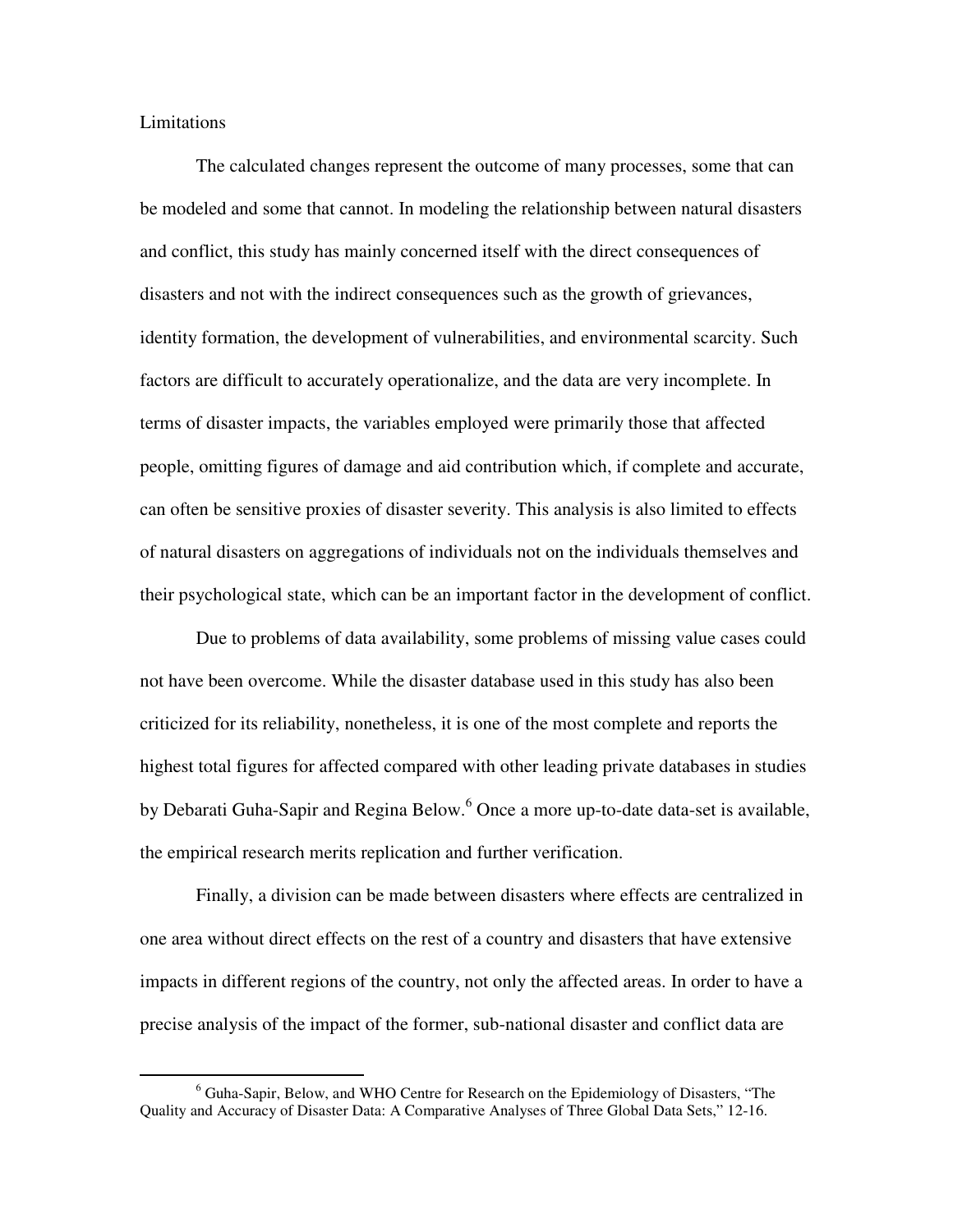required. However, due to data availability, only national level data are available although most disasters considered in this period only affected a fraction of national territory. By virtue of the type of data available for analysis, this model is thus better geared for larger-scale "catastrophic" disasters that have widespread or acute effects. This analysis says little of sub-national trends.

 In conclusion, this study has underscored the necessity of including the influence of disasters in studies of social conflict. The statistical results are highly reliable having been based on a large dataset. However, linear models may not be the best models to describe the true relationship between the dependent and independent variables, as shown by the small values of R-squared. Future analysis should incorporate more complex models such as Hidden Markov Models (HMMs) and Neural Network Models.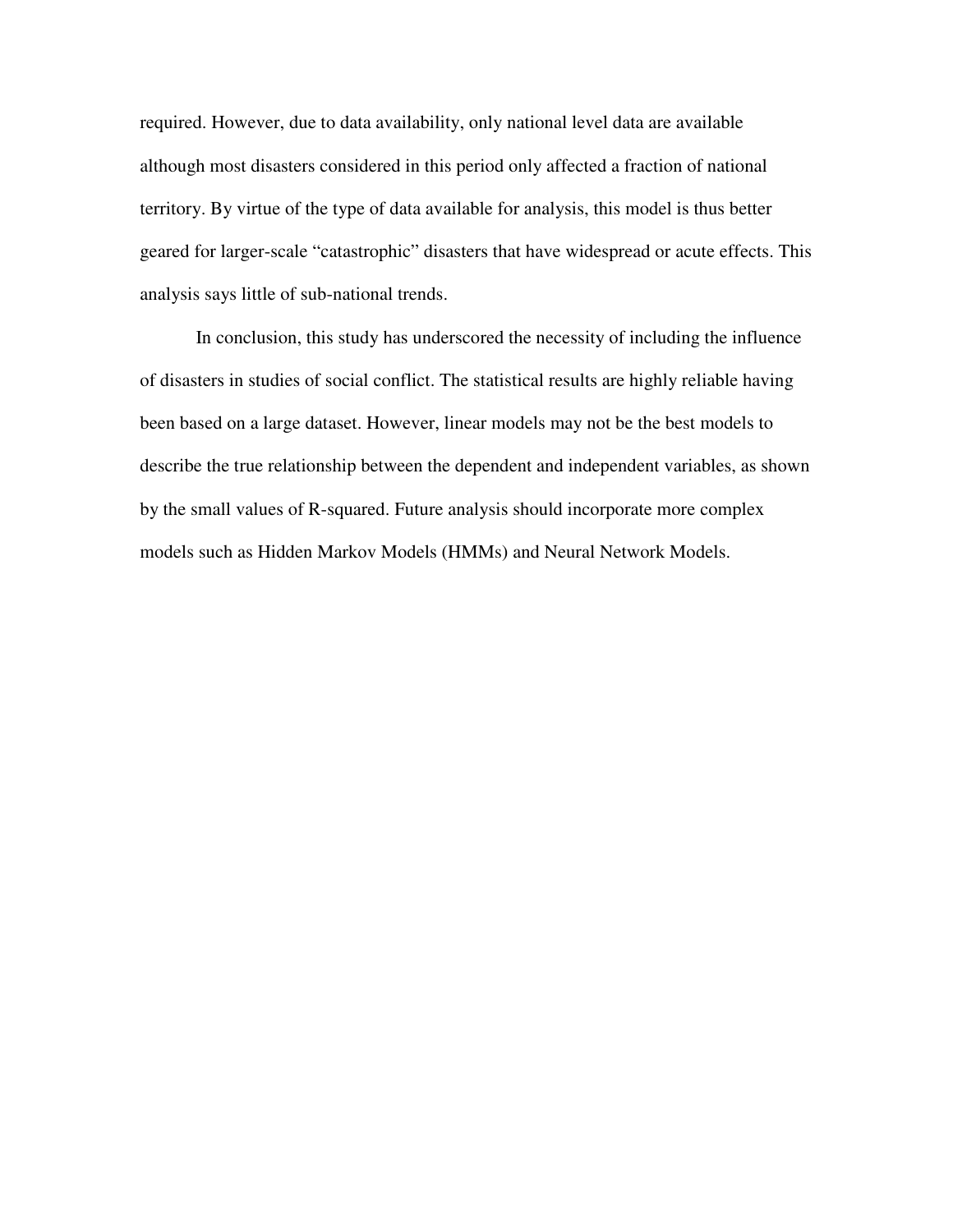### **6. Conclusions and Recommendations**

Natural disasters are becoming more common with time and given global phenomenon, like the Greenhouse Effect, natural disasters are expected to become even more common in the future. According to the World Bank, already 3.4 billion people live in areas where at least one natural disaster can significantly impact them.<sup>7</sup> Unfortunately, those countries most vulnerable to natural disasters are also those countries most vulnerable to conflict.

 Natural disasters in general contribute to conflict because they create competition for scarce resources, exacerbate inequality with the unequal distribution of aid, change power relationships between individuals, groups, and the organizations that serve them, and can create power vacuums and opportunities for warlords to usurp power.

The quantitative research analysis carried out in this study was used to determine the strength of the disaster-conflict hypothesis by testing it across a cross-national timeseries. From the statistics, it has been established that natural disasters are important factors in explaining social conflict. The analysis both validates the traditional determinants of conflict and indicates the importance of incorporating system shocks as well, such as natural disasters. In all social calamities, there are perceived winners and losers and people are as likely to fight over the wreckage of aid, political disarray, and resource scarcity, as in other "man-made" situations.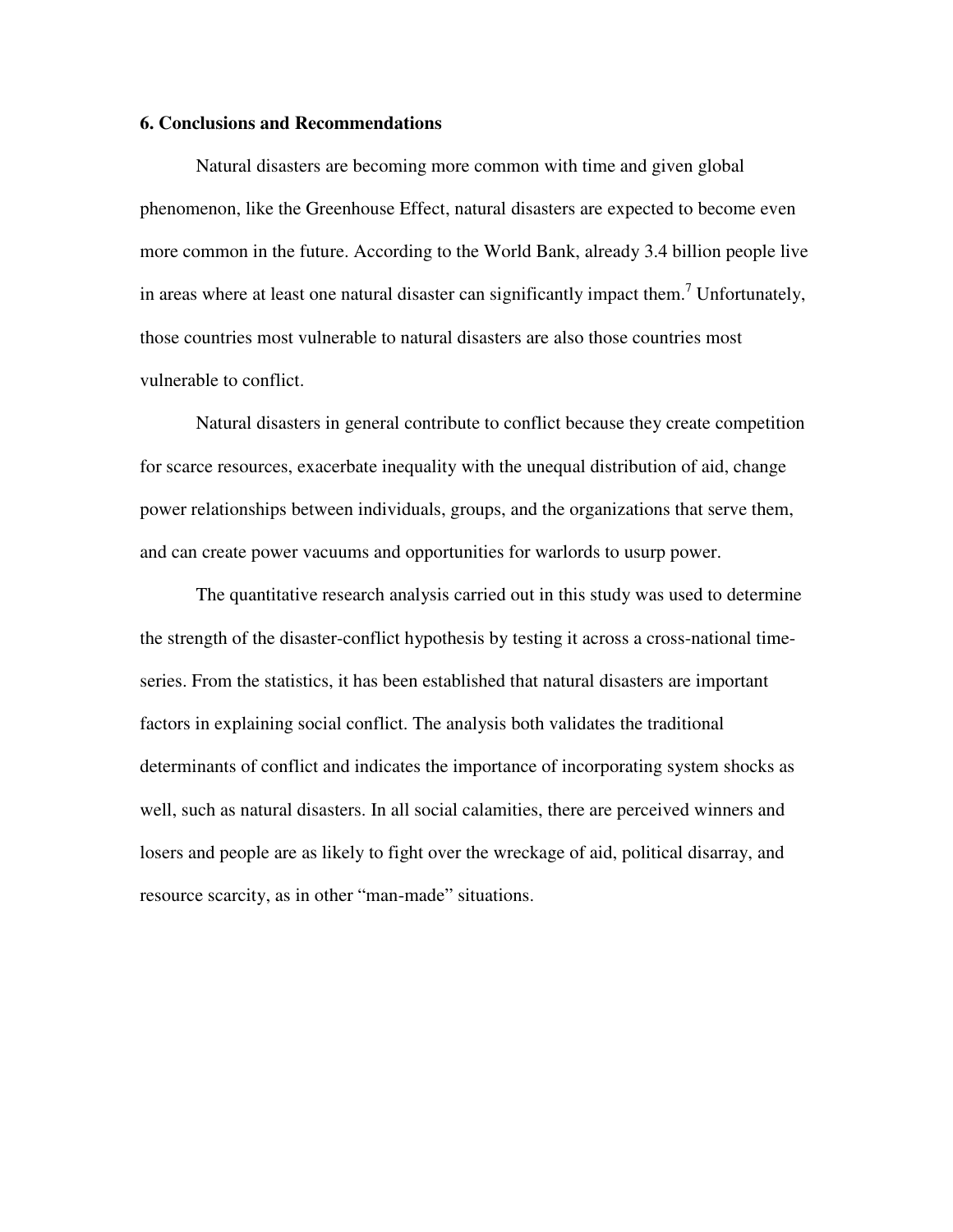Recommendations

 $\overline{a}$ 

As interest in natural disasters has perhaps never been greater than it is at present, with NGOs, relief organizations, governments, corporations, and civil society ever more involved in the fight to prevent casualties and catastrophic losses, the growth in understanding of the social and political aspects of disasters presents other new challenges beyond realizing the connections between disasters and conflict. Disaster policies and programs need to be formulated that include conflict as an integral part, and vice versa. This study has attempted to provide these groups a new way to analyze conflict in natural disasters both in terms of post-disaster recovery as well as the process of mitigation. With a sound understanding of the ways that natural disasters impact conflict, disaster response can both be timely and avoid further scenarios in which the effects of a natural disaster are exacerbated by mismanaged policies and decisions. Concrete actions in the post-disaster environment that can minimize vulnerability and mitigate conflict include the creation of codes of conduct, the adequate development of legal standards and urban planning regulations, guidelines for international relief distribution that avoid arbitrary relief assistance, and the avoidance of the rebuilding of inequality and injustice. All lie within our sphere of influence and thus it is no longer sufficient for practitioners to operate in disaster settings without addressing the long-term political and conflictual dimensions of disasters.

This study has set the stage for a productive leap in research and theory in the realm of natural disasters and conflict, and given the trends found in this study, there are a number of directions that future research should take. Firstly, as the distinction between

 $<sup>7</sup>$  The natural disasters studied in this report are droughts, floods, cyclones, earthquakes, volcanoes, and</sup> landslides. World Bank, "Natural Disaster Hostpots" A Global Risk Analysis," Washington, D.C.: World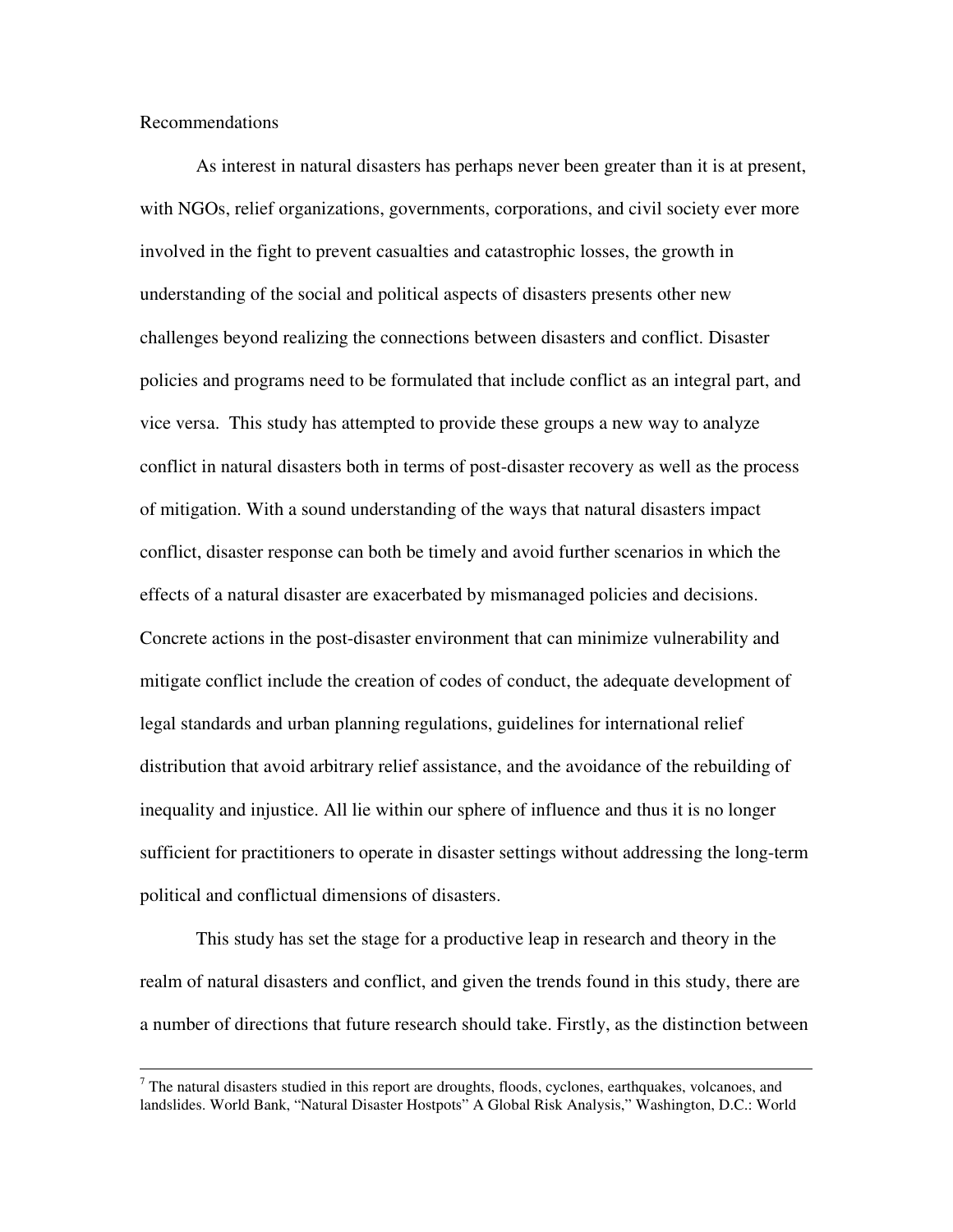natural and technological disasters becomes less clear-cut with more victims viewing natural disasters as "unnatural" in origin, a worthwhile continuation of research would be to use this typology for comparative research on the effects of natural disasters and technological hazards. This can provide an even greater understanding of "complex emergencies" and the interconnections between man, environment, technology, social systems, and conflict. A logical extension of such study would be the analysis of natural disasters in aftermath of conflict, with the many ecological disasters that are brought about or exacerbated by conflict. There is a degree of complementarity in both theory and practice that can be further analyzed.

When new data are available, a replication of the empirical model is a worthwhile endeavour as well as its application to an expanded time period to include disasters before 1991, and with units smaller than country to allow for greater precision on the impacts of small- to medium-scale disasters. Finally, as more and more communities experience disaster, research could develop a broader understand of the disaster-conflict continuum with case studies specifically in the African continent where the long-term impacts of disasters in present-day conflicts have been largely overlooked.

In the international policy realm, the role of disasters in peacebuilding needs to be formalized. Currently, disasters and civil emergencies are not regarded as threats to peace under the terms of the UN Charter. The short-term "altruistic" period of a disaster presents a prime opportunity to institute development and peacebuilding initiatives, alleviating the risk of conflict. Guidelines need to go beyond the doctrine of nonintervention for external disaster assistance in conflict areas. Aid should be distributed to

Bank.

<u>.</u>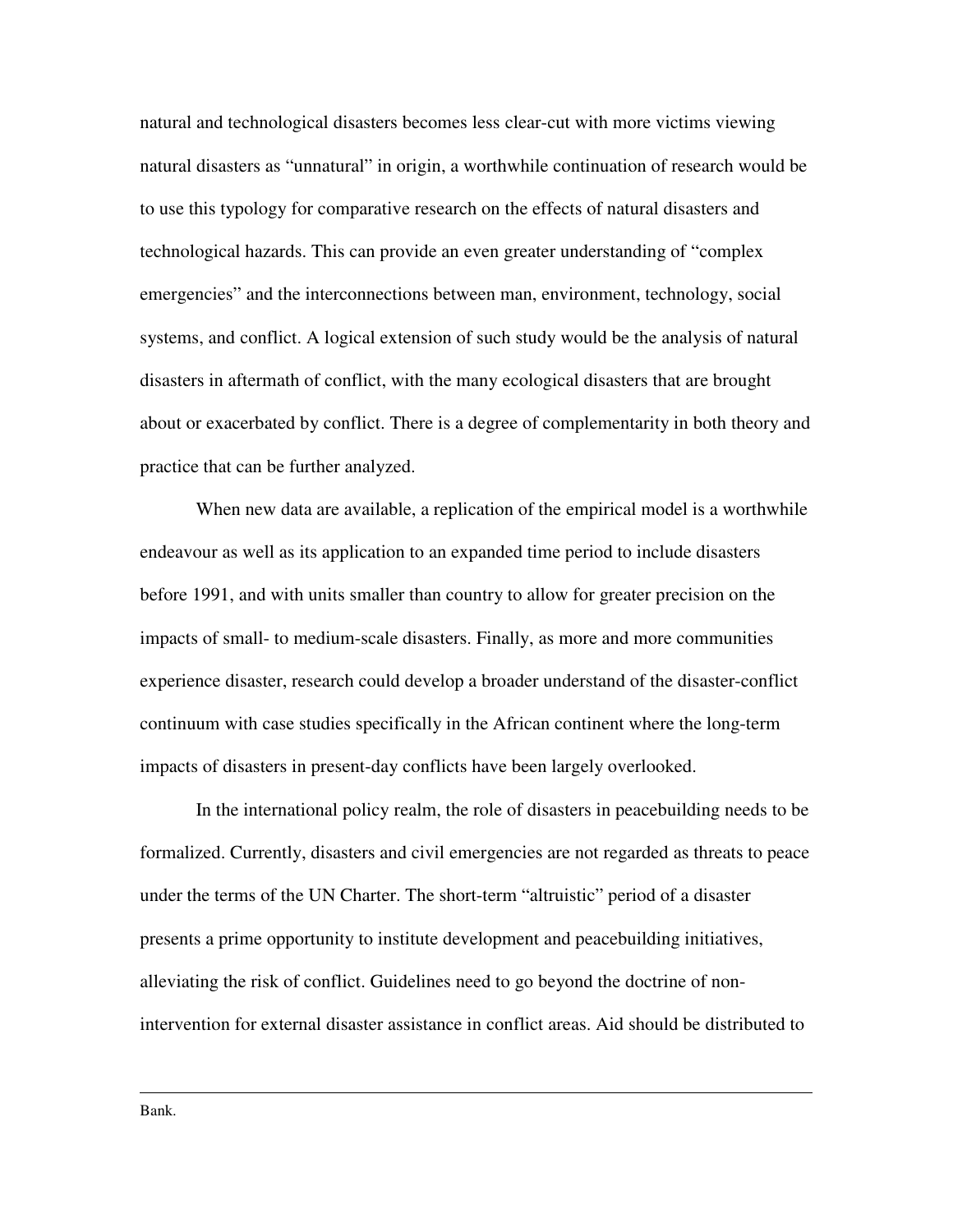assist the most vulnerable sections of society and mitigate the potential for resentment. This does not imply the equality of provision but the impartiality of it.

Finally, International Governmental Organizations (IGOs) and NGOs need to develop cost-benefit analyses to convince donor countries to invest not only in disaster recovery but also in disaster conflict-prevention. Research on the management of postdisaster conflict risk, strategies for post-disaster conflict prevention, and mechanisms for the promotion of social cohesiveness and inclusion can add further dimension to the subject.

Without a stronger framework of natural disasters and conflict, the gulf between theory and implementation will remain debilitating. Thus, such measures would not only add important research to the disaster field but strengthen the international system for understanding and dealing with the dynamics of a violent and ever-changing world.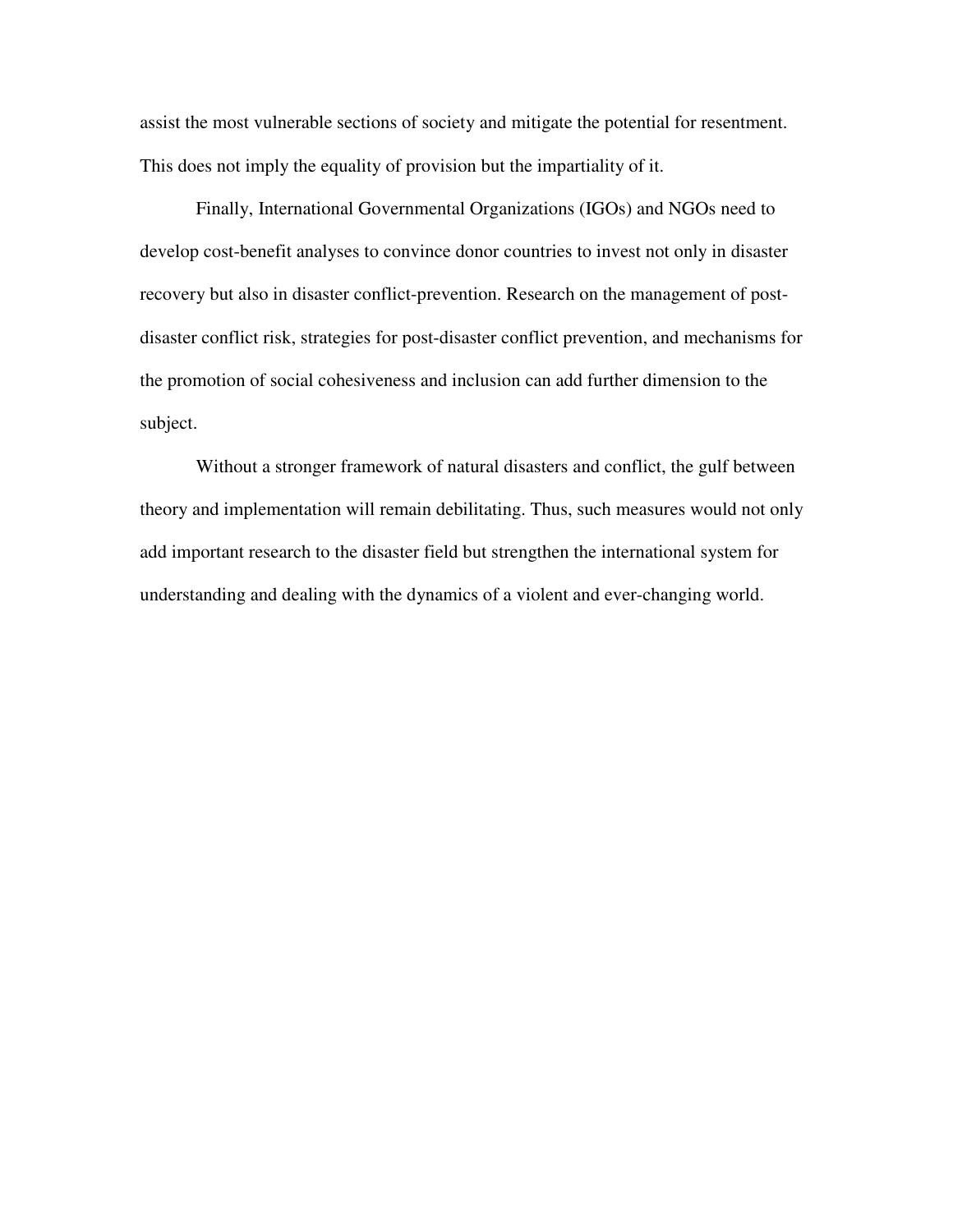### **Bibliography**

- Albala-Bertrand, J. M. *Political Economy of Large Natural Disasters: With Special Reference to Developing Countries*. Oxford: Oxford University Press, 1993.
- Alexander, David. *Confronting Catastrophe: New Perspectives on Natural Disasters*. Oxford: Oxford University Press, 2000.
- Bond, Doug, Joe Bond, Churl Oh, J. Craig Jenkins, and Charles Lewis Taylor. "Integrated Data for Events Analysis (Idea): An Event Typology for Automated Events Data Development." *Journal of Peace Research* 40, no. 6 (2003): 733-45.
- Brooks, Nick, and W. Neil Adger. "Country Level Risk Indicators from Outcome Data on Climate-Related Disasters: An Exploration of the Emergency Events Database." Tyndall Centre for Climate Change Research and Centre for Social and Economic Research on the Global Environment, School of Environmental Sciences, University of East Anglia, Norwich.
- Center for Research on the Epidemiology of Disasters. 2005. Em-Dat: The International Disaster Database. Inhttp://www.em-dat.net/. (accessed July 25, 2005).

\_\_\_\_\_\_\_\_\_\_\_. Glossary. Inhttp://www.cred.be/emdat/Guide/glossary.htm. (accessed February 21, 2004).

- Cuny, Frederick C., Susan Abrams, and Oxfam America. *Disasters and Development*. New York: Oxford University Press, 1983.
- Guha-Sapir, Debarati, Regina Below, and University of Louvain School of Medicine WHO Centre for Research on the Epidemiology of Disasters. "The Quality and Accuracy of Disaster Data: A Comparative Analyses of Three Global Data Sets." Brussels, Belgium: The ProVention Consortium and The Disaster Management Facility, The World Bank.
- Gurr, Ted Robert, and Woodrow Wilson School of Public and International Affairs. Center of International Studies. *Why Men Rebel*. Princeton, NJ: Published for the Center of International Studies Princeton University [by] Princeton University Press, 1970.
- Homer-Dixon, Thomas F. *Environment, Scarcity, and Violence*. Princeton, NJ: Princeton University Press, 1999.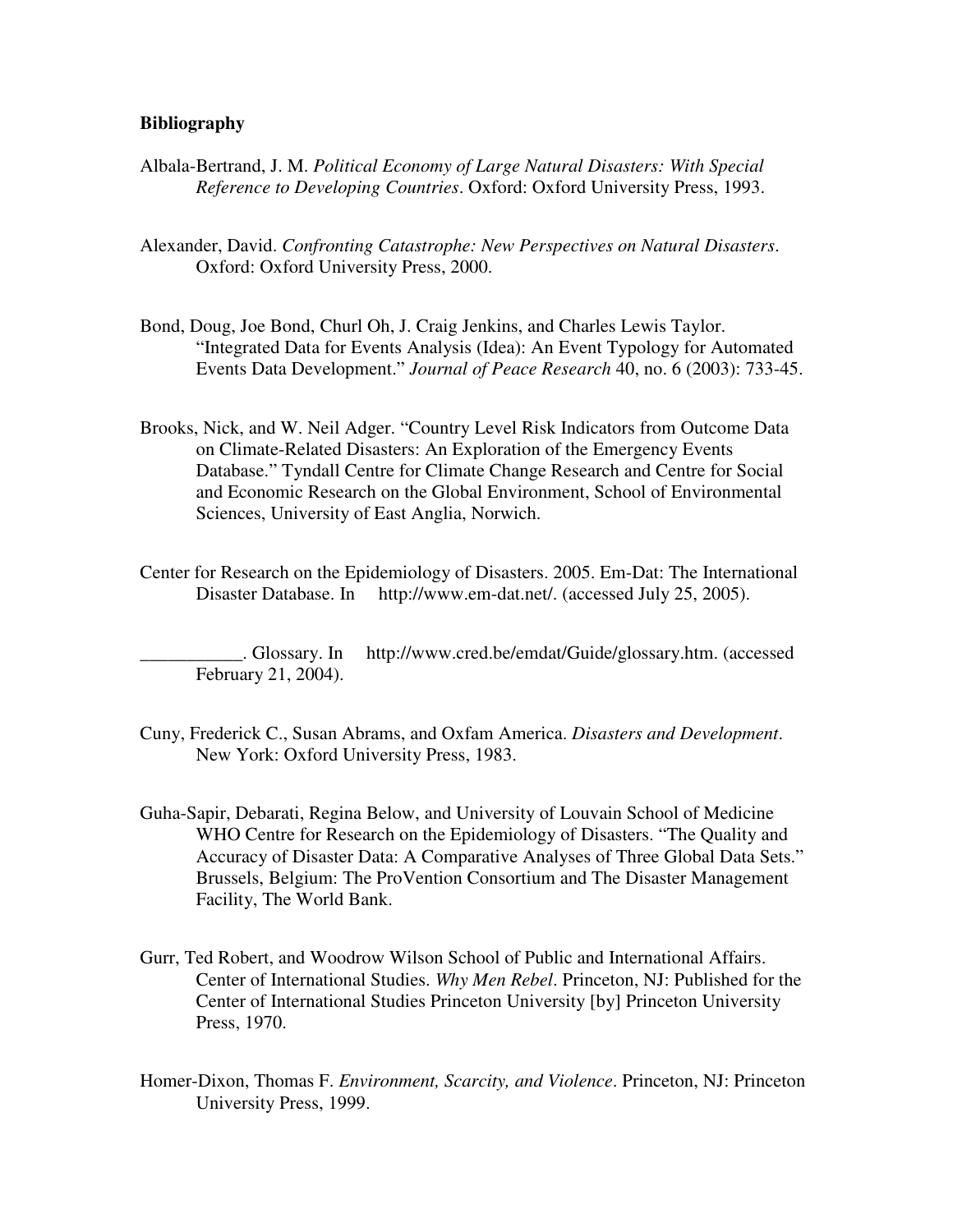- IDEA website at Virtual Research Associates. 2005. Idea: Online Coding Manual. In http://www.vranet.com/idea/default.htm. (accessed April 26, 2005).
- International Federation of Red Cross and Red Crescent Societies. *World Disasters Report 2001: Focus on Recovery*. Edited by Jonathan Walter. Geneva, Switzerland: International Federation of Red Cross and Red Crescent Societies, 2001.
- Jenkins, J. Craig, Melissa Horwitz, and Zeynep Benderlioglu. "Reliability of World Handbook IV." Columbus, OH: Mershon Center for International Security, Ohio State University, 2000.
- Kahl, Colih H. "Population Growth, Environmental Degradation, and State-Sponsored Violence: The Case of Kenya, 1991-93." *International Security* 23, no. 2 (1998): 80-119.
- Kelman, Ilan. "Beyond Disaster, Beyond Diplomacy." In *Natural Disasters and Development in a Globalizing World*. Edited by Mark Pelling, 110-23. London: Routledge (UK), 2003.
- King, Gary, and Will Lowe. "An Automated Information Extraction Tool for International Conflict Data with Performance as Good as Human Coders: A Rare Events Evaluation Design." *International Organization* 57 (2003): 617-42.
- Oliver-Smith, Anthony. "Natural Disasters and Cultural Responses." *Studies in Third World Societies* 36 (1986): 227-54.
- Population Division of the United Nations Department for Economic and Social Information and Policy Analysis. "World Population Prospects 1950-2050 (the 1996 Revision)." 1996.
- Quarantelli, E.L., and Russell R. Dynes. "Community Conflict: Its Absence and Its Presence in Natural Disasters." *Mass Emergencies* 1 (1976): 139-52.
- Reuveny, Rafael. "Economic Growth, Environmental Scarcity and Conflict." Global Environmental Politics 2, no. 1 (2002): 83-110.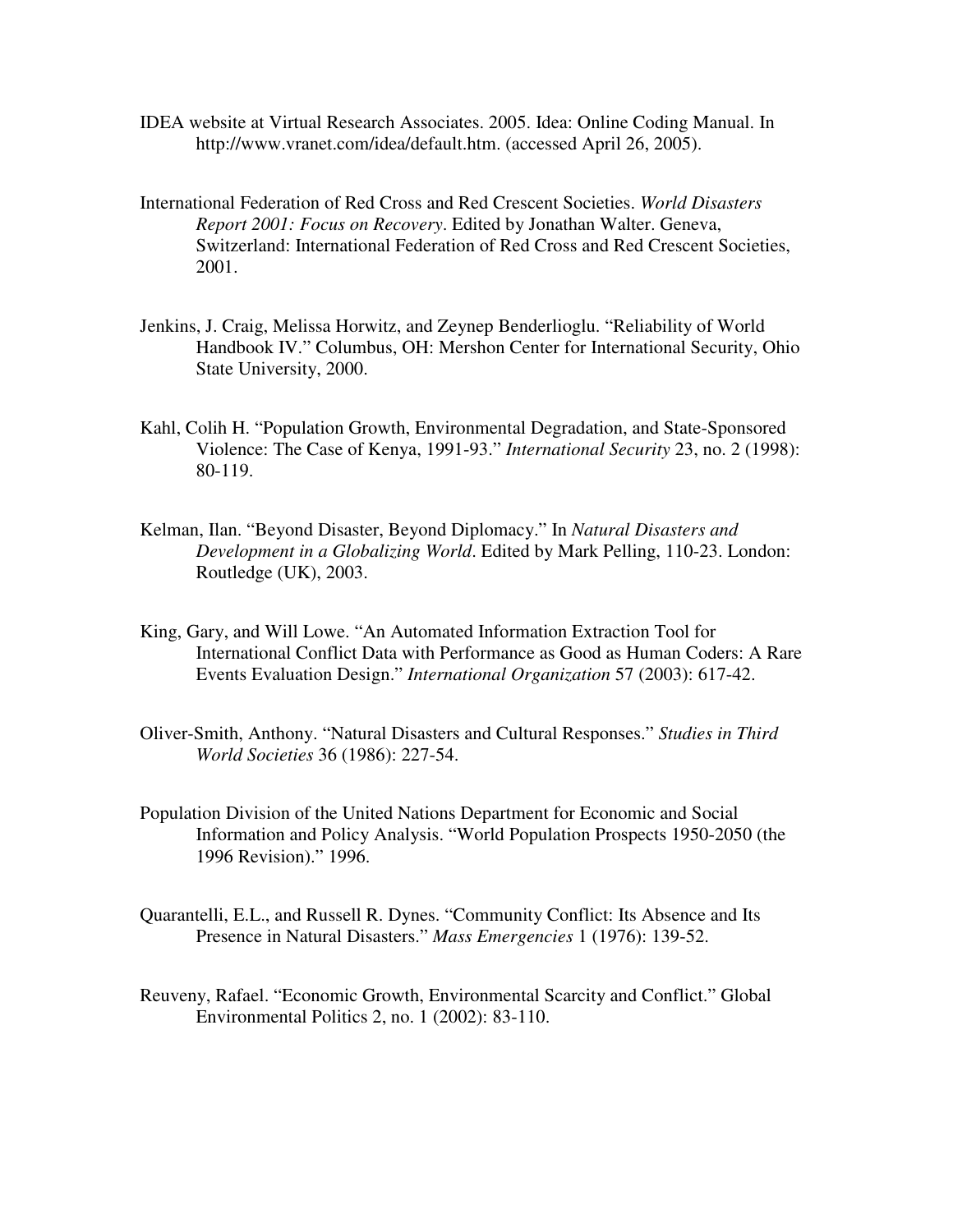- Shefner, Jon. "Pre- and Post-Disaster Political Instability and Contentious Supporters: A Case Study of Political Ferment." *International Journal of Mass Emergencies and Disasters* 17, no. 2 (1999): 137-60.
- Sorokin, Pitirim Aleksandrovich. *Man and Society in Calamity; the Effects of War, Revolution, Famine, Pestilence Upon Human Mind, Behavior, Social Organization and Cultural Life*. 1st ed. New York: E.P. Dutton, 1942.
- Stallings, Robert A. "Conflict in Natural Disasters: A Codification of Consensus and Conflict Theories." *Social Science Quarterly* 69, no. 3 (1988): 570-86.
- State Failure Task Force. "State Failure Task Force Phase 3 Dataset." Center for International Development and Conflict Management, University of Maryland, 2005.
- Tierney, Kathleen J. "Improving Theory and Research on Hazard Mitigation: Political Economy and Organizational Perspectives." *International Journal of Mass Emergencies and Disasters* 7, no. 3 (1989): 367-96.

The World Bank Group. "World Development Indicators 2001." 2001.

Zaninovich, George M. "Measuring the Intensity of Attitudes and Behavior." In *Content Analysis*. Edited by Robert C. North, Ole R. Holsti, M George Zaninovich and Dina A. Zinnes. Chicago: Northwestern University Press, 1963.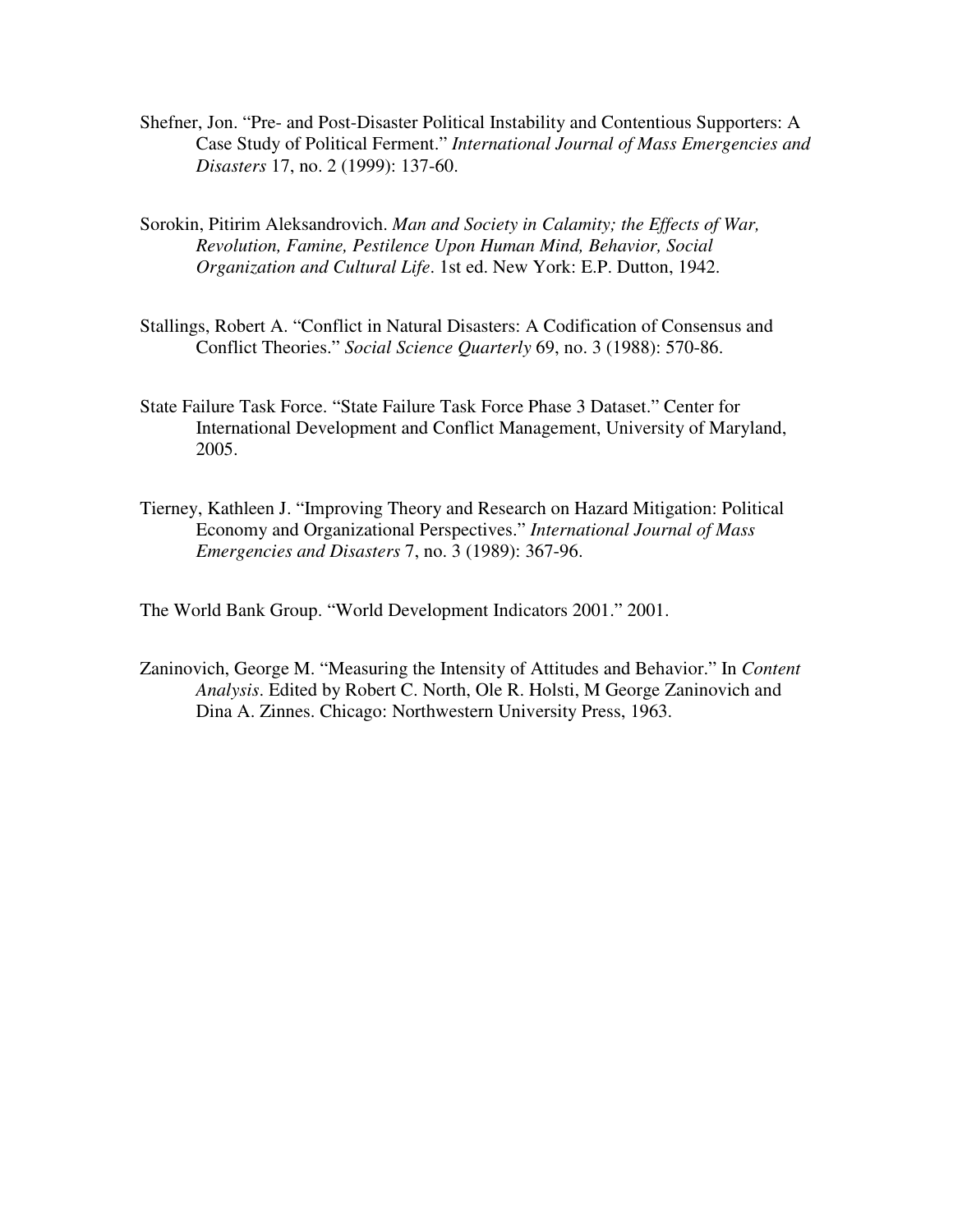| Algeria                | El Salvador   | Kuwait           | Peru                |
|------------------------|---------------|------------------|---------------------|
| Argentina              | Ethiopia      | Kyrgyzstan       | Philippines         |
| Armenia                | Fiji          | Laos             | Poland              |
| Australia              | France        | Lebanon          | Portugal            |
| Austria                | Gabon         | Lesotho          | Romania             |
| Azerbaijan             | The Gambia    | Lithuania        | Russia              |
| Bangladesh             | Georgia       | Madagascar       | Rwanda              |
| <b>Belarus</b>         | Germany       | Malawi           | Senegal             |
| Benin                  | Ghana         | Malaysia         | South Africa        |
| <b>Bolivia</b>         | Greece        | Mali             | Spain               |
| <b>Botswana</b>        | Guatemala     | Mauritania       | Sri Lanka           |
| <b>Brazil</b>          | Guinea        | Mauritius        | Swaziland           |
| Bulgaria               | Guinea-Bissau | Mexico           | Syria               |
| <b>Burkina Faso</b>    | Guyana        | Moldova          | Taiwan              |
| Burundi                | Haiti         | Mongolia         | Tajikistan          |
| Cameroon               | Honduras      | Morocco          | Thailand            |
| Canada                 | Hungary       | Mozambique       | Togo                |
| <b>Central African</b> |               |                  |                     |
| Republic               | India         | Namibia          | Tunisia             |
| Chad                   | Indonesia     | Nepal            | Turkey              |
| Chile                  | Iran          | Netherlands      | Uganda              |
| China                  | Ireland       | New Zealand      | Ukraine             |
| Colombia               | <b>Israel</b> | Nicaragua        | United Kingdom      |
| Congo-Kinshasa         | Italy         | Niger            | Uruguay             |
| Costa Rica             | Jamaica       | Nigeria          | Uzbekistan          |
| Cote d'Ivoire          | Japan         | Norway           | Venezuela           |
| Cyprus                 | Jordan        | Pakistan         | Yemen               |
| Dominican Republic     | Kazakhstan    | Panama           | $Zambi\overline{a}$ |
| Ecuador                | Kenya         | Papua New Guinea | Zimbabwe            |
| Egypt                  | South Korea   | Paraguay         |                     |

Table 7: **Appendix: Complete Country List**